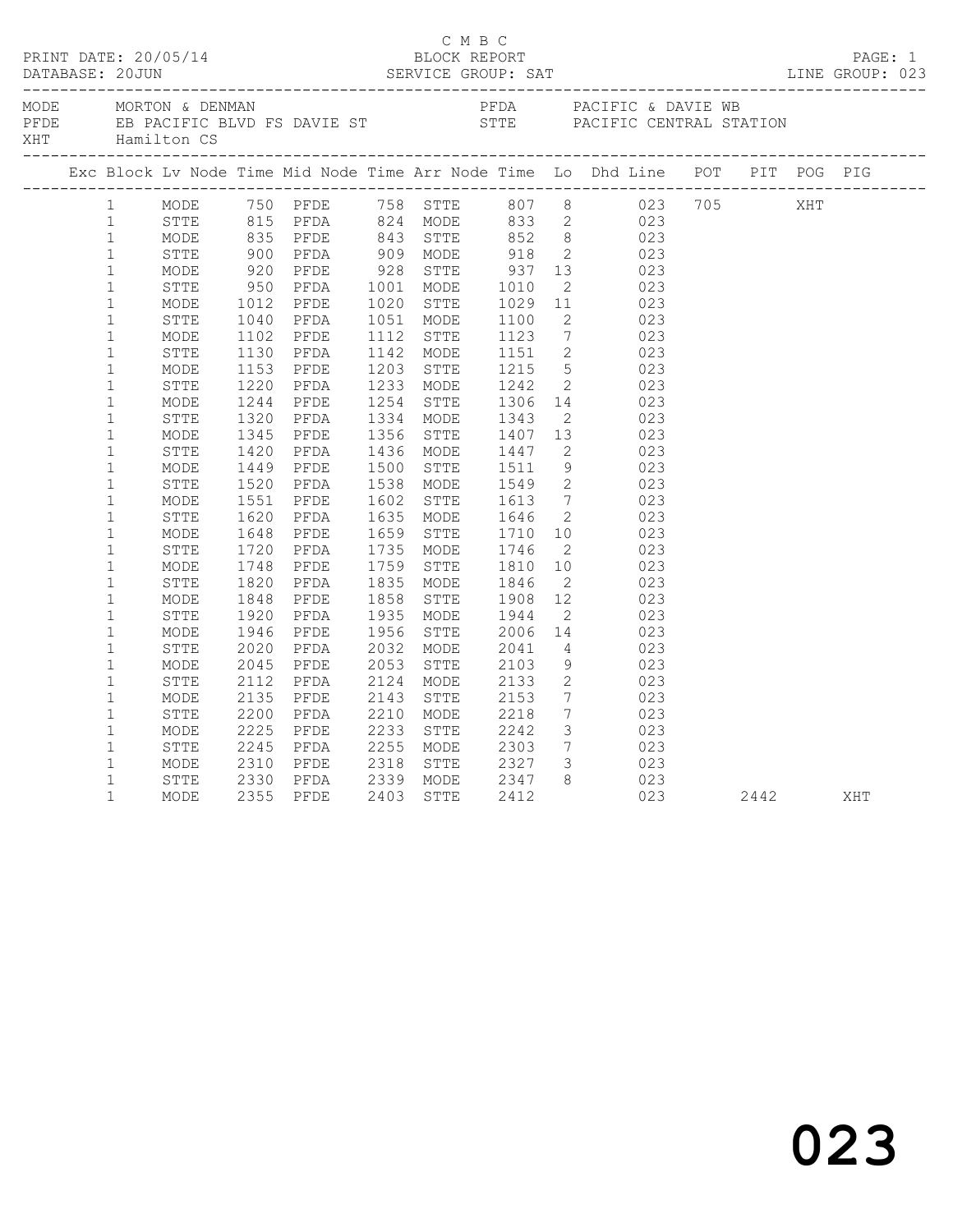### C M B C<br>BLOCK REPORT SERVICE GROUP: SAT

|  |                |             |      |      |      |             |      |                 | Exc Block Lv Node Time Mid Node Time Arr Node Time Lo Dhd Line POT |     | PIT POG PIG |  |
|--|----------------|-------------|------|------|------|-------------|------|-----------------|--------------------------------------------------------------------|-----|-------------|--|
|  | $\mathbf{2}$   | MODE        | 805  | PFDE | 813  | STTE        | 822  | $\,8\,$         | 023                                                                | 720 | XHT         |  |
|  | $\overline{c}$ | STTE        | 830  | PFDA | 839  | MODE        | 848  | 2               | 023                                                                |     |             |  |
|  | $\overline{c}$ | MODE        | 850  | PFDE | 858  | STTE        | 907  | 8               | 023                                                                |     |             |  |
|  | $\mathbf{2}$   | STTE        | 915  | PFDA | 924  | MODE        | 933  | $\mathbf{2}$    | 023                                                                |     |             |  |
|  | $\overline{c}$ | MODE        | 935  | PFDE | 943  | <b>STTE</b> | 952  | 8               | 023                                                                |     |             |  |
|  | $\overline{c}$ | <b>STTE</b> | 1000 | PFDA | 1011 | MODE        | 1020 | $\mathbf{2}$    | 023                                                                |     |             |  |
|  | $\overline{c}$ | MODE        | 1022 | PFDE | 1030 | STTE        | 1039 | 11              | 023                                                                |     |             |  |
|  | $\overline{c}$ | STTE        | 1050 | PFDA | 1101 | MODE        | 1110 | 2               | 023                                                                |     |             |  |
|  | $\overline{c}$ | MODE        | 1112 | PFDE | 1122 | STTE        | 1133 | $7\phantom{.0}$ | 023                                                                |     |             |  |
|  | $\overline{c}$ | <b>STTE</b> | 1140 | PFDA | 1152 | MODE        | 1201 | $\mathbf{2}$    | 023                                                                |     |             |  |
|  | $\overline{c}$ | MODE        | 1203 | PFDE | 1213 | <b>STTE</b> | 1225 | 15              | 023                                                                |     |             |  |
|  | $\overline{c}$ | <b>STTE</b> | 1240 | PFDA | 1254 | MODE        | 1303 | 2               | 023                                                                |     |             |  |
|  | $\mathbf{2}$   | MODE        | 1305 | PFDE | 1315 | STTE        | 1327 | 13              | 023                                                                |     |             |  |
|  | $\mathbf{2}$   | <b>STTE</b> | 1340 | PFDA | 1355 | MODE        | 1406 | 2               | 023                                                                |     |             |  |
|  | $\overline{c}$ | MODE        | 1408 | PFDE | 1419 | <b>STTE</b> | 1430 | 10              | 023                                                                |     |             |  |
|  | $\overline{c}$ | <b>STTE</b> | 1440 | PFDA | 1458 | MODE        | 1509 | 2               | 023                                                                |     |             |  |
|  | $\overline{c}$ | MODE        | 1511 | PFDE | 1522 | <b>STTE</b> | 1533 | 7               | 023                                                                |     |             |  |
|  | $\mathbf{2}$   | <b>STTE</b> | 1540 | PFDA | 1558 | MODE        | 1609 | 2               | 023                                                                |     |             |  |
|  | $\mathbf{2}$   | MODE        | 1611 | PFDE | 1622 | <b>STTE</b> | 1633 | 7               | 023                                                                |     |             |  |
|  | $\overline{c}$ | <b>STTE</b> | 1640 | PFDA | 1655 | MODE        | 1706 | 2               | 023                                                                |     |             |  |
|  | $\overline{c}$ | MODE        | 1708 | PFDE | 1719 | STTE        | 1730 | 10              | 023                                                                |     |             |  |
|  | $\mathbf{2}$   | STTE        | 1740 | PFDA | 1755 | MODE        | 1806 | 2               | 023                                                                |     |             |  |
|  | $\overline{c}$ | MODE        | 1808 | PFDE | 1819 | STTE        | 1830 | 10              | 023                                                                |     |             |  |
|  | $\mathbf{2}$   | <b>STTE</b> | 1840 | PFDA | 1855 | MODE        | 1904 | 2               | 023                                                                |     |             |  |
|  | $\overline{c}$ | MODE        | 1906 | PFDE | 1916 | <b>STTE</b> | 1926 | 14              | 023                                                                |     |             |  |
|  | $\overline{c}$ | STTE        | 1940 | PFDA | 1952 | MODE        | 2001 | 4               | 023                                                                |     |             |  |
|  | $\overline{c}$ | MODE        | 2005 | PFDE | 2013 | STTE        | 2023 | 7               | 023                                                                |     |             |  |
|  | $\overline{c}$ | STTE        | 2030 | PFDA | 2042 | MODE        | 2051 | 4               | 023                                                                |     |             |  |
|  | $\overline{c}$ | MODE        | 2055 | PFDE | 2103 | <b>STTE</b> | 2113 | 11              | 023                                                                |     |             |  |
|  | $\overline{c}$ | STTE        | 2124 | PFDA | 2136 | MODE        | 2145 | 2               | 023                                                                |     |             |  |
|  | $\mathbf{2}$   | MODE        | 2147 | PFDE | 2155 | <b>STTE</b> | 2205 | 10              | 023                                                                |     |             |  |
|  | $\mathbf{2}$   | STTE        | 2215 | PFDA | 2225 | MODE        | 2233 | 7               | 023                                                                |     |             |  |
|  | $\overline{c}$ | MODE        | 2240 | PFDE | 2248 | STTE        | 2257 | $\mathcal{E}$   | 023                                                                |     |             |  |
|  | $\overline{2}$ | <b>STTE</b> | 2300 | PFDA | 2310 | MODE        | 2318 | $7\overline{ }$ | 023                                                                |     |             |  |

 2 MODE 2325 PFDE 2333 STTE 2342 3 023 2 STTE 2345 PFDA 2354 MODE 2402 8 023

2 MODE 2410 PFDE 2418 STTE 2427 023 2457 XHT

023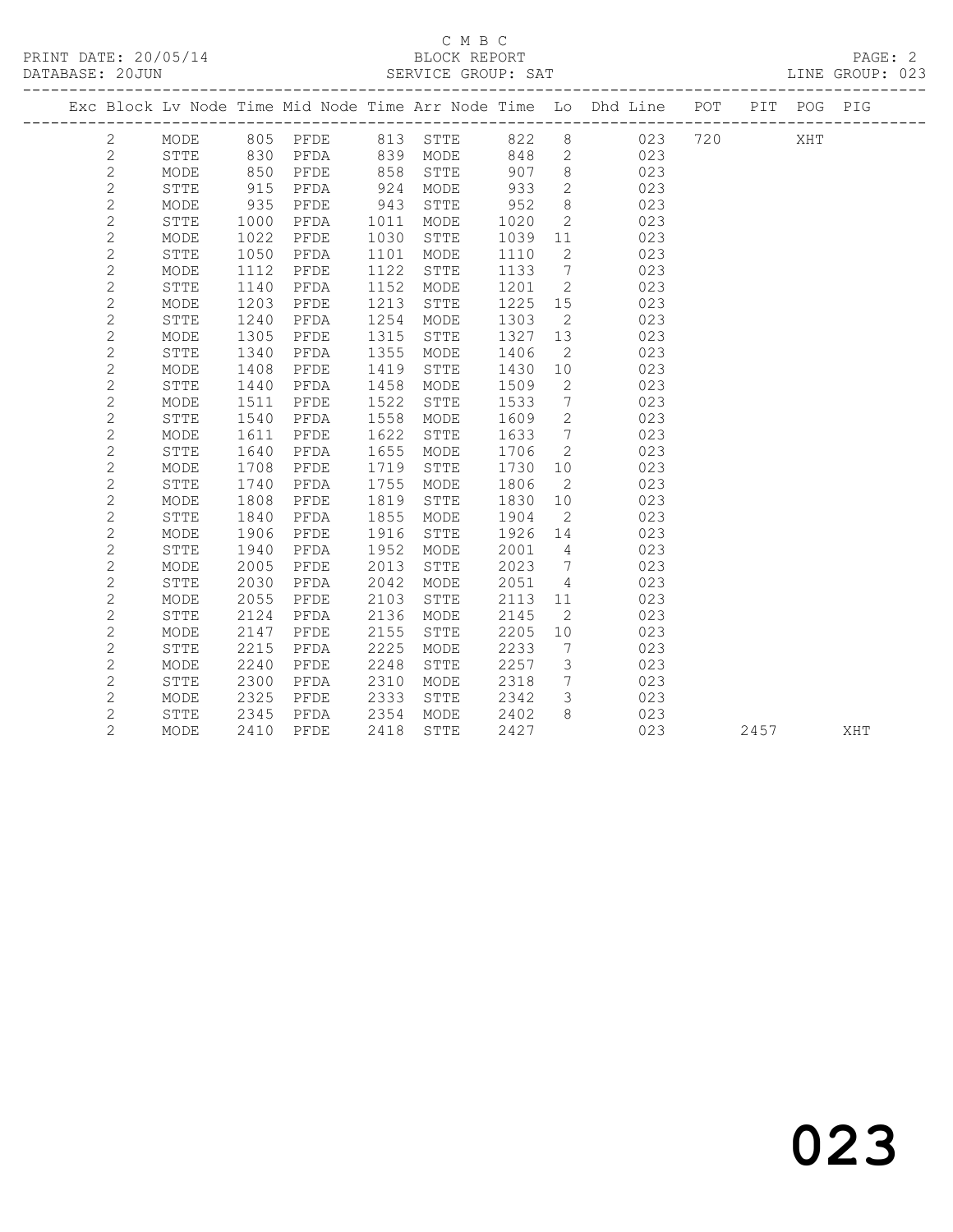PRINT DATE: 20/05/14 BLOCK REPORT BLOCK REPORT

## C M B C<br>BLOCK REPORT

| DATABASE: 20JUN |   |             |      |          |      | SERVICE GROUP: SAT |      |                 |                                                                                |           |      |     | LINE GROUP: 023 |  |
|-----------------|---|-------------|------|----------|------|--------------------|------|-----------------|--------------------------------------------------------------------------------|-----------|------|-----|-----------------|--|
|                 |   |             |      |          |      |                    |      |                 | Exc Block Lv Node Time Mid Node Time Arr Node Time Lo Dhd Line POT PIT POG PIG |           |      |     |                 |  |
|                 | 3 | STTE        |      | 800 PFDA |      | 809 MODE           | 818  |                 | $\overline{2}$<br>023                                                          | 725 — 120 |      | XHT |                 |  |
|                 | 3 | MODE        | 820  | PFDE     | 828  | STTE               | 837  | 8 <sup>8</sup>  | 023                                                                            |           |      |     |                 |  |
|                 | 3 | STTE        | 845  | PFDA     | 854  | MODE               | 903  | $\overline{2}$  | 023                                                                            |           |      |     |                 |  |
|                 | 3 | MODE        | 905  | PFDE     | 913  | STTE               | 922  | 8               | 023                                                                            |           |      |     |                 |  |
|                 | 3 | STTE        | 930  | PFDA     | 941  | MODE               | 950  | 2               | 023                                                                            |           |      |     |                 |  |
|                 | 3 | MODE        | 952  | PFDE     | 1000 | STTE               | 1009 | 11              | 023                                                                            |           |      |     |                 |  |
|                 | 3 | STTE        | 1020 | PFDA     | 1031 | MODE               | 1040 | $\mathbf{2}$    | 023                                                                            |           |      |     |                 |  |
|                 | 3 | MODE        | 1042 | PFDE     | 1051 | STTE               | 1101 | 9               | 023                                                                            |           |      |     |                 |  |
|                 | 3 | <b>STTE</b> | 1110 | PFDA     | 1121 | MODE               | 1130 | $\overline{2}$  | 023                                                                            |           |      |     |                 |  |
|                 | 3 | MODE        | 1132 | PFDE     | 1142 | STTE               | 1153 | $7\phantom{0}$  | 023                                                                            |           |      |     |                 |  |
|                 | 3 | <b>STTE</b> | 1200 | PFDA     | 1213 | MODE               | 1222 | $\overline{2}$  | 023                                                                            |           |      |     |                 |  |
|                 | 3 | MODE        | 1224 | PFDE     | 1234 | STTE               | 1246 | 14              | 023                                                                            |           |      |     |                 |  |
|                 | 3 | STTE        | 1300 | PFDA     | 1314 | MODE               | 1323 | 2               | 023                                                                            |           |      |     |                 |  |
|                 | 3 | MODE        | 1325 | PFDE     | 1335 | STTE               | 1347 | 13              | 023                                                                            |           |      |     |                 |  |
|                 | 3 | STTE        | 1400 | PFDA     | 1415 | MODE               | 1426 | 2               | 023                                                                            |           |      |     |                 |  |
|                 | 3 | MODE        | 1428 | PFDE     | 1439 | STTE               | 1450 | 10              | 023                                                                            |           |      |     |                 |  |
|                 | 3 | STTE        | 1500 | PFDA     | 1518 | MODE               | 1529 | $\mathbf{2}$    | 023                                                                            |           |      |     |                 |  |
|                 | 3 | MODE        | 1531 | PFDE     | 1542 | <b>STTE</b>        | 1553 | $7\phantom{.0}$ | 023                                                                            |           |      |     |                 |  |
|                 | 3 | <b>STTE</b> | 1600 | PFDA     | 1617 | MODE               | 1628 | $\mathbf{2}$    | 023                                                                            |           |      |     |                 |  |
|                 | 3 | MODE        | 1630 | PFDE     | 1641 | STTE               | 1652 | 8               | 023                                                                            |           |      |     |                 |  |
|                 | 3 | STTE        | 1700 | PFDA     | 1715 | MODE               | 1726 | $\overline{2}$  | 023                                                                            |           |      |     |                 |  |
|                 | 3 | MODE        | 1728 | PFDE     | 1739 | STTE               | 1750 | 10              | 023                                                                            |           |      |     |                 |  |
|                 | 3 | <b>STTE</b> | 1800 | PFDA     | 1815 | MODE               | 1826 | 2               | 023                                                                            |           |      |     |                 |  |
|                 | 3 | MODE        | 1828 | PFDE     | 1839 | <b>STTE</b>        | 1850 | 10              | 023                                                                            |           |      |     |                 |  |
|                 | 3 | STTE        | 1900 | PFDA     | 1915 | MODE               | 1924 | 2               | 023                                                                            |           |      |     |                 |  |
|                 | 3 | MODE        | 1926 | PFDE     | 1936 | STTE               | 1946 | 14              | 023                                                                            |           |      |     |                 |  |
|                 | 3 | <b>STTE</b> | 2000 | PFDA     | 2012 | MODE               | 2021 | $\overline{4}$  | 023                                                                            |           |      |     |                 |  |
|                 | 3 | MODE        | 2025 | PFDE     | 2033 | STTE               | 2043 | $7\phantom{0}$  | 023                                                                            |           |      |     |                 |  |
|                 | 3 | STTE        | 2050 | PFDA     | 2102 | MODE               | 2111 | $\overline{4}$  | 023                                                                            |           |      |     |                 |  |
|                 | 3 | MODE        | 2115 | PFDE     | 2123 | <b>STTE</b>        | 2133 |                 | 023                                                                            |           | 2203 |     | XHT             |  |
|                 |   |             |      |          |      |                    |      |                 |                                                                                |           |      |     |                 |  |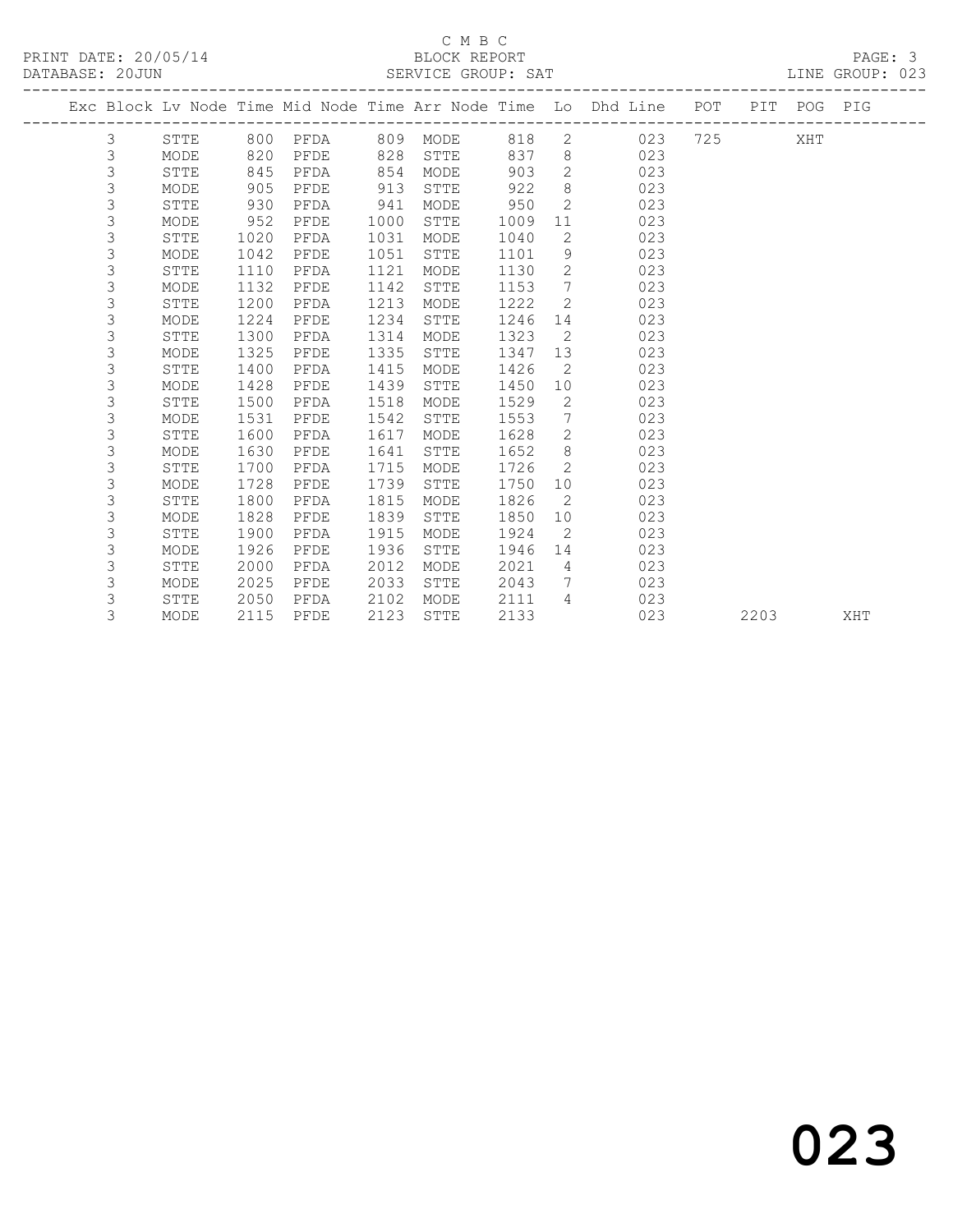### C M B C<br>BLOCK REPORT

LINE GROUP: 023

|  |                |              |              |              |              |                                   |              |                      | Exc Block Lv Node Time Mid Node Time Arr Node Time Lo Dhd Line POT |     |      | PIT POG PIG |     |
|--|----------------|--------------|--------------|--------------|--------------|-----------------------------------|--------------|----------------------|--------------------------------------------------------------------|-----|------|-------------|-----|
|  | 4              | MODE         | 1002         | PFDE         |              | 1010 STTE                         |              |                      | 1019 11 023                                                        | 917 |      | XHT         |     |
|  | 4              | STTE         |              | PFDA         |              | 1041 MODE                         | 1050         | $\overline{2}$       | 023                                                                |     |      |             |     |
|  | $\sqrt{4}$     | MODE         | 1030<br>1052 | PFDE         | 1101         | STTE                              | 1111         | 9                    | 023                                                                |     |      |             |     |
|  | $\overline{4}$ | STTE         | 1120         | PFDA         | 1132         | MODE                              | 1141         | $\overline{2}$       | 023                                                                |     |      |             |     |
|  | 4              | MODE         | 1143         | PFDE         | 1153         | STTE                              | 1204         | $6\overline{6}$      | 023                                                                |     |      |             |     |
|  | 4              | STTE         | 1210         | PFDA         | 1223         | MODE                              | 1232         | $\overline{2}$       | 023                                                                |     |      |             |     |
|  | 4              | MODE         | 1234         | PFDE         | 1244         | STTE                              | 1256         | 14                   | 023                                                                |     |      |             |     |
|  | 4              | STTE         | 1310         | PFDA         | 1324         | MODE                              | 1333         | $\overline{2}$       | 023                                                                |     |      |             |     |
|  | 4              | MODE         | 1335         | PFDE         | 1346         | STTE                              | 1357         | 13                   | 023                                                                |     |      |             |     |
|  | 4              | STTE         | 1410<br>1438 | PFDA<br>PFDE | 1425<br>1449 | MODE<br>STTE                      | 1436<br>1500 | $\overline{2}$<br>10 | 023<br>023                                                         |     |      |             |     |
|  | 4<br>4         | MODE<br>STTE | 1510         | PFDA         | 1528         | MODE                              | 1539         | 2                    | 023                                                                |     |      |             |     |
|  | 4              | MODE         | 1541         | PFDE         | 1552         | STTE                              | 1603         | $7\phantom{.0}$      | 023                                                                |     |      |             |     |
|  | 4              | STTE         | 1610         | PFDA         | 1627         | MODE                              | 1638         | $\mathbf{2}$         | 023                                                                |     |      |             |     |
|  | 4              | MODE         | 1640         | PFDE         | 1651         | STTE                              | 1702         | 8                    | 023                                                                |     |      |             |     |
|  | 4              | STTE         | 1710         | PFDA         | 1725         | MODE                              | 1736         | $\mathbf{2}$         | 023                                                                |     |      |             |     |
|  | 4              | MODE         | 1738         | PFDE         | 1749         | STTE                              | 1800         | 10                   | 023                                                                |     |      |             |     |
|  | 4              | STTE         | 1810         | PFDA         | 1825         | MODE                              | 1836         | $\overline{2}$       | 023                                                                |     |      |             |     |
|  | 4              | MODE         | 1838         | PFDE         | 1849         | STTE                              | 1900         | 10                   | 023                                                                |     |      |             |     |
|  | 4              | ${\tt STTE}$ | 1910         | PFDA         | 1925         | MODE                              | 1934         | 2                    | 023                                                                |     |      |             |     |
|  | 4              | MODE         | 1936         | PFDE         | 1946         | STTE                              | 1956         | 14                   | 023                                                                |     |      |             |     |
|  | 4              | STTE         | 2010         | PFDA         | 2022         | MODE                              | 2031         | $\overline{4}$       | 023                                                                |     |      |             |     |
|  | 4              | MODE         | 2035         | PFDE         | 2043         | STTE                              | 2053         | $7\phantom{.0}$      | 023                                                                |     |      |             |     |
|  | 4              | STTE         | 2100         | PFDA         | 2112         | MODE                              | 2121         | 4                    | 023                                                                |     |      |             |     |
|  | 4              | MODE         | 2125         | PFDE         | 2133<br>2200 | STTE                              | 2143         | 5<br>$\mathbf{1}$    | 023                                                                |     |      |             |     |
|  | 4<br>4         | STTE<br>MODE | 2148<br>2210 | PFDA<br>PFDE | 2218         | $\texttt{MODE}{}$<br>${\tt STTE}$ | 2209<br>2228 | $\mathbf{2}$         | 023<br>023                                                         |     |      |             |     |
|  | 4              | STTE         | 2230         | PFDA         | 2240         | MODE                              | 2248         | $7\phantom{.0}$      | 023                                                                |     |      |             |     |
|  | 4              | MODE         | 2255         | PFDE         | 2303         | STTE                              | 2312         | $\mathcal{S}$        | 023                                                                |     |      |             |     |
|  | 4              | STTE         | 2315         | PFDA         | 2325         | MODE                              | 2333         | $7\phantom{.0}$      | 023                                                                |     |      |             |     |
|  | 4              | MODE         | 2340         | PFDE         | 2348         | ${\tt STTE}$                      | 2357         | $\mathcal{S}$        | 023                                                                |     |      |             |     |
|  | 4              | STTE         | 2400         | PFDA         | 2409         | MODE                              | 2417         |                      | 023                                                                |     | 2447 |             | XHT |
|  |                |              |              |              |              |                                   |              |                      |                                                                    |     |      |             |     |
|  | 5              | STTE         | 1010         | PFDA         | 1021         | MODE                              | 1030         | $\overline{2}$       | 023                                                                | 935 |      | XHT         |     |
|  | 5              | MODE         | 1032         | PFDE         | 1041         | STTE                              | 1051         | 9                    | 023                                                                |     |      |             |     |
|  | 5              | STTE         | 1100         | PFDA         | 1111         | MODE                              | 1120         | $\overline{2}$       | 023                                                                |     |      |             |     |
|  | 5<br>5         | MODE<br>STTE | 1122<br>1150 | PFDE<br>PFDA | 1132<br>1203 | STTE<br>MODE                      | 1143<br>1212 | $\overline{7}$<br>2  | 023<br>023                                                         |     |      |             |     |
|  | 5              | MODE         | 1214         | PFDE         | 1224         | STTE                              | 1236 14      |                      | 023                                                                |     |      |             |     |
|  | 5              | ${\tt STTE}$ |              |              |              | 1250 PFDA 1304 MODE 1313 2        |              |                      | 023                                                                |     |      |             |     |
|  | 5              | MODE         | 1315         | PFDE         | 1325         | STTE                              | 1337         | 13                   | 023                                                                |     |      |             |     |
|  | 5              | STTE         | 1350         | PFDA         | 1405         | MODE                              | 1416         | 2                    | 023                                                                |     |      |             |     |
|  | 5              | MODE         | 1418         | PFDE         | 1429         | STTE                              | 1440         | 10                   | 023                                                                |     |      |             |     |
|  | 5              | STTE         | 1450         | PFDA         | 1508         | MODE                              | 1519         | 2                    | 023                                                                |     |      |             |     |
|  | 5              | $\sf{MODE}$  | 1521         | PFDE         | 1532         | STTE                              | 1543         | 7                    | 023                                                                |     |      |             |     |
|  | 5              | STTE         | 1550         | PFDA         | 1608         | MODE                              | 1619         | 2                    | 023                                                                |     |      |             |     |
|  | 5              | MODE         | 1621         | PFDE         | 1632         | ${\tt STTE}$                      | 1643         | 7                    | 023                                                                |     |      |             |     |
|  | 5              | STTE         | 1650         | PFDA         | 1705         | MODE                              | 1716         | 2                    | 023                                                                |     |      |             |     |
|  | 5              | MODE         | 1718         | PFDE         | 1729         | STTE                              | 1740         | 10                   | 023                                                                |     |      |             |     |
|  | 5              | STTE         | 1750         | PFDA         | 1805         | MODE                              | 1816         | 2                    | 023                                                                |     |      |             |     |
|  | 5              | MODE         | 1818         | PFDE         | 1829<br>1905 | STTE                              | 1840         | 10                   | 023                                                                |     |      |             |     |
|  | 5<br>5         | STTE<br>MODE | 1850<br>1916 | PFDA<br>PFDE | 1926         | MODE<br>STTE                      | 1914<br>1936 | 2<br>14              | 023<br>023                                                         |     |      |             |     |
|  | 5              | STTE         | 1950         | PFDA         | 2002         | MODE                              | 2011         | 4                    | 023                                                                |     |      |             |     |
|  | 5              | MODE         | 2015         | PFDE         | 2023         | STTE                              | 2033         | 7                    | 023                                                                |     |      |             |     |
|  | 5              | STTE         | 2040         | PFDA         | 2052         | MODE                              | 2101         | 4                    | 023                                                                |     |      |             |     |
|  | 5              | MODE         | 2105         | PFDE         | 2113         | ${\tt STTE}$                      | 2123         | 13                   | 023                                                                |     |      |             |     |
|  |                |              |              |              |              |                                   |              |                      |                                                                    |     |      |             |     |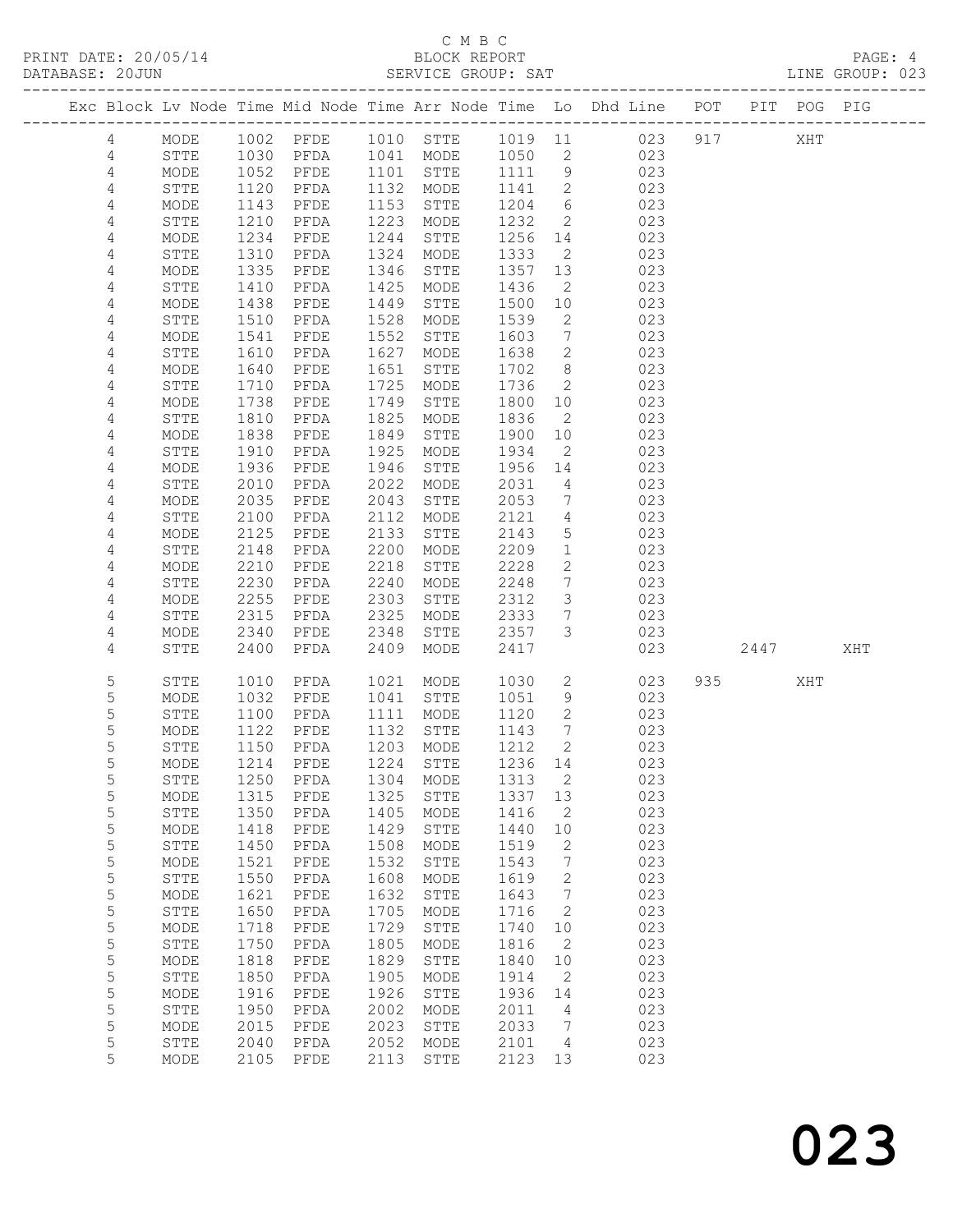### C M B C<br>BLOCK REPORT SERVICE GROUP: SAT

| DAIADAJE. ZUUUN |      |      |      |      | OLAVICL GAUUF, OAI |        |                 |                                                                |              |      |             | LIND GROUF, UZJ |
|-----------------|------|------|------|------|--------------------|--------|-----------------|----------------------------------------------------------------|--------------|------|-------------|-----------------|
|                 |      |      |      |      |                    |        |                 | Exc Block Lv Node Time Mid Node Time Arr Node Time Lo Dhd Line | POT          |      | PIT POG PIG |                 |
| 5               | STTE | 2136 | PFDA | 2148 | MODE               |        |                 | 2157 2 023                                                     |              |      |             |                 |
| 5               | MODE | 2159 | PFDE | 2207 | STTE               | 2217   |                 | 023                                                            |              | 2247 |             | XHT             |
| 6               | STTE | 1230 | PFDA | 1244 | MODE               | 1253 2 |                 |                                                                | 023 1155 XHT |      |             |                 |
| 6               | MODE | 1255 | PFDE | 1305 | STTE               | 1317   | 13              | 023                                                            |              |      |             |                 |
| 6               | STTE | 1330 | PFDA | 1345 | MODE               | 1356   | $\overline{2}$  | 023                                                            |              |      |             |                 |
| 6               | MODE | 1358 | PFDE | 1409 | STTE               | 1420   | 10              | 023                                                            |              |      |             |                 |
| 6               | STTE | 1430 | PFDA | 1448 | MODE               | 1459   | 2               | 023                                                            |              |      |             |                 |
| 6               | MODE | 1501 | PFDE | 1512 | STTE               | 1523   | $7\phantom{.0}$ | 023                                                            |              |      |             |                 |
| 6               | STTE | 1530 | PFDA | 1548 | MODE               | 1559   | 2               | 023                                                            |              |      |             |                 |
| 6               | MODE | 1601 | PFDE | 1612 | STTE               | 1623   | $7\phantom{.0}$ | 023                                                            |              |      |             |                 |
| 6               | STTE | 1630 | PFDA | 1645 | MODE               | 1656   | 2               | 023                                                            |              |      |             |                 |
| 6               | MODE | 1658 | PFDE | 1709 | STTE               | 1720   | 10              | 023                                                            |              |      |             |                 |
| 6               | STTE | 1730 | PFDA | 1745 | MODE               | 1756   | 2               | 023                                                            |              |      |             |                 |
| 6               | MODE | 1758 | PFDE | 1809 | STTE               | 1820   | 10              | 023                                                            |              |      |             |                 |
| 6               | STTE | 1830 | PFDA | 1845 | MODE               | 1854   | $\overline{2}$  | 023                                                            |              |      |             |                 |
| 6               | MODE | 1856 | PFDE | 1906 | STTE               | 1916   | 14              | 023                                                            |              |      |             |                 |
| 6               | STTE | 1930 | PFDA | 1942 | MODE               | 1951   | $\overline{4}$  | 023                                                            |              |      |             |                 |
| 6               | MODE | 1955 | PFDE | 2005 | STTE               | 2015   |                 | 023                                                            |              | 2045 |             | XHT             |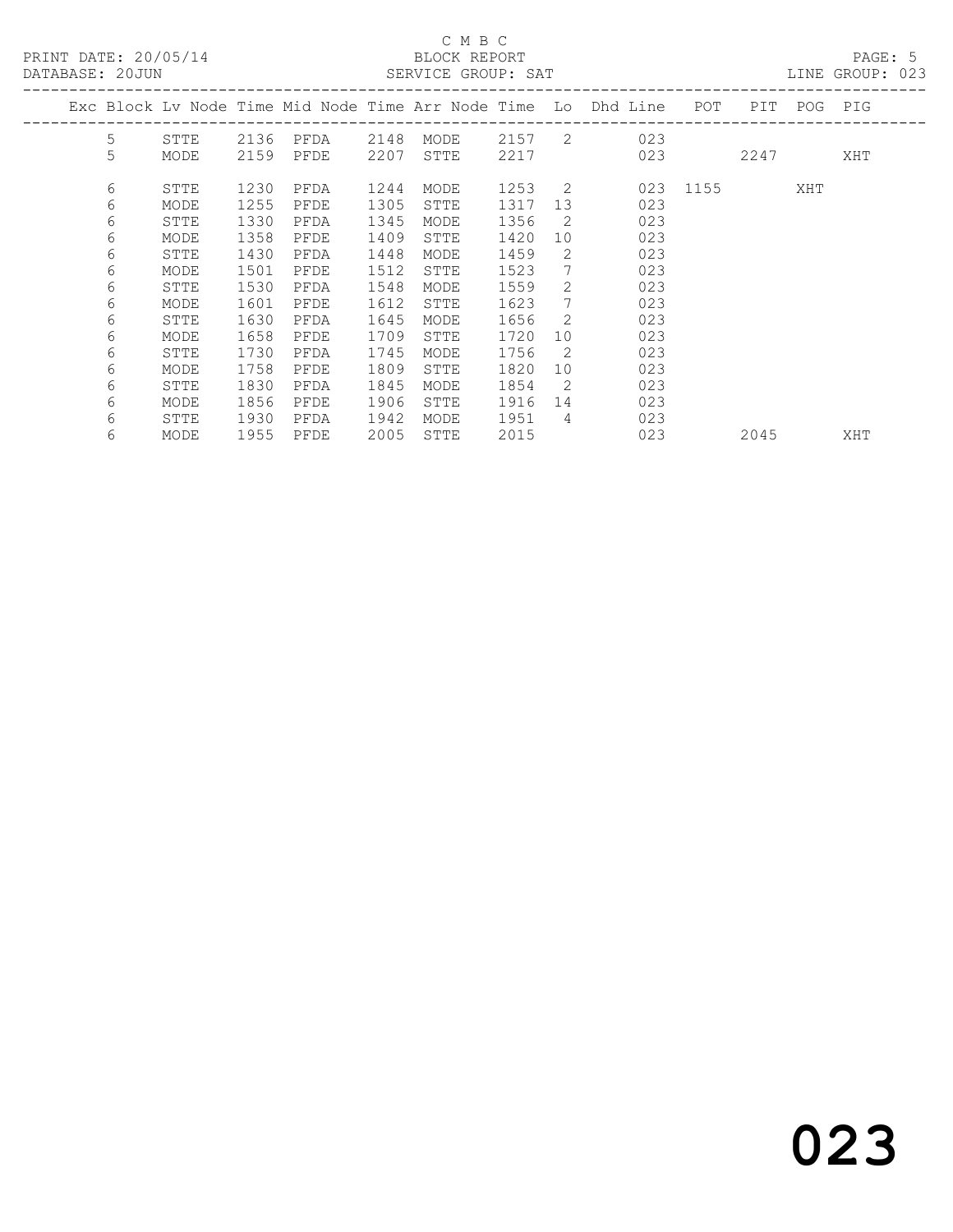|          |                            |                            |  | C M B C                  |              |                |                                                                                                           |  | PAGE: 6         |
|----------|----------------------------|----------------------------|--|--------------------------|--------------|----------------|-----------------------------------------------------------------------------------------------------------|--|-----------------|
|          |                            |                            |  |                          |              |                | PRINT DATE: 20/05/14<br>DATABASE: 20JUN<br>DATABASE: 20JUN<br>SERVICE GROUP: SAT                          |  | LINE GROUP: 901 |
|          |                            |                            |  |                          |              |                |                                                                                                           |  |                 |
|          |                            |                            |  |                          |              |                | Exc Block Lv Node Time Mid Node Time Arr Node Time Lo Dhd Line POT PIT POG PIG                            |  |                 |
|          |                            |                            |  |                          |              |                |                                                                                                           |  |                 |
|          | 11 KTLP 730<br>11 MAHA 740 |                            |  |                          |              |                | MAHA 740 0 131 655 XHT<br>CAGR 749 0 132                                                                  |  |                 |
| 11       | CAGR                       |                            |  |                          |              |                | 749 MAHA 759 0 132                                                                                        |  |                 |
| 11       |                            |                            |  |                          |              |                |                                                                                                           |  |                 |
| 11       |                            |                            |  |                          |              |                |                                                                                                           |  |                 |
| 11       |                            |                            |  |                          |              |                | MAHA 759 KTLP 810 20 131<br>KTLP 830 MAHA 842 0 131<br>MAHA 842 CAGR 852 0 132<br>CAGR 852 MAHA 902 0 132 |  |                 |
| 11       |                            |                            |  |                          |              |                |                                                                                                           |  |                 |
| 11       | MAHA                       | $902$<br>930<br>942<br>952 |  |                          |              |                | KTLP 914 16 131                                                                                           |  |                 |
| 11       | KTLP                       |                            |  |                          |              |                | MAHA 942 0 131<br>CAGR 952 0 132                                                                          |  |                 |
| 11<br>11 | MAHA                       |                            |  |                          |              |                | MAHA 1002 0 132                                                                                           |  |                 |
| 11       | CAGR<br>MAHA               | 1002                       |  |                          |              |                |                                                                                                           |  |                 |
| 11       | KTLP                       |                            |  |                          |              |                | KTLP 1015 15 131                                                                                          |  |                 |
| 11       | MAHA                       | 1030<br>1042               |  |                          |              |                | MAHA 1042 0 131<br>CAGR 1052 0 132<br>MAHA 1102 0 132                                                     |  |                 |
| 11       | CAGR                       | 1052                       |  |                          |              |                |                                                                                                           |  |                 |
| 11       | MAHA                       | 1102                       |  |                          |              |                | KTLP 1115 15 131                                                                                          |  |                 |
| 11       | KTLP                       | 1130                       |  |                          |              |                |                                                                                                           |  |                 |
| 11       | MAHA                       | 1142                       |  |                          |              |                | MAHA 1142 0 131<br>CAGR 1153 0 132                                                                        |  |                 |
| 11       | CAGR                       | 1153                       |  |                          |              |                | MAHA 1203 0 132                                                                                           |  |                 |
| 11       | MAHA                       | 1203                       |  |                          |              |                | KTLP 1217 13 131                                                                                          |  |                 |
| 11       | KTLP                       | 1230                       |  |                          |              |                | MAHA 1242 0 131<br>CAGR 1254 0 132                                                                        |  |                 |
| 11       | MAHA                       | 1242                       |  |                          |              |                |                                                                                                           |  |                 |
| 11       | CAGR                       | 1254                       |  |                          |              |                | MAHA 1304 0 132                                                                                           |  |                 |
| 11       | MAHA                       | 1304                       |  |                          |              |                | KTLP 1318 12 131                                                                                          |  |                 |
| 11       | KTLP                       | 1330                       |  | MAHA 1342                |              |                | $\begin{matrix}0&131\end{matrix}$                                                                         |  |                 |
| 11       | MAHA                       | 1342                       |  | CAGR 1354 0<br>MAHA 1404 |              |                | 132<br>$\begin{array}{ccc} 0 & 132 \\ 0 & 132 \end{array}$                                                |  |                 |
| 11       | CAGR                       | 1354                       |  |                          |              |                |                                                                                                           |  |                 |
| 11<br>11 | MAHA<br>KTLP               | 1404                       |  |                          |              |                | KTLP 1419 11 131                                                                                          |  |                 |
| 11       |                            | 1430                       |  | CAGR 1454 0              |              |                | MAHA 1442 0 131<br>132                                                                                    |  |                 |
| 11       | MAHA 1442<br>CAGR 1454     |                            |  |                          |              |                | MAHA 1504 0 132                                                                                           |  |                 |
| 11       | MAHA                       | 1504                       |  |                          |              |                | KTLP 1519 11 131                                                                                          |  |                 |
| 11       | KTLP                       | 1530                       |  | MAHA                     | 1542         | $\overline{0}$ | - 131                                                                                                     |  |                 |
|          | 11 MAHA 1542               |                            |  | CAGR 1554 0              |              |                | 132                                                                                                       |  |                 |
| 11       | CAGR                       | 1554                       |  | MAHA                     | 1604         | $\circ$        | 132                                                                                                       |  |                 |
| 11       | MAHA                       | 1604                       |  | KTLP                     | 1619         | 11             | 131                                                                                                       |  |                 |
| 11       | KTLP                       | 1630                       |  | MAHA                     | 1642         | $\mathbf{0}$   | 131                                                                                                       |  |                 |
| 11       | MAHA                       | 1642                       |  | CAGR                     | 1654         | 0              | 132                                                                                                       |  |                 |
| 11       | CAGR                       | 1654                       |  | MAHA                     | 1704         | 0              | 132                                                                                                       |  |                 |
| 11       | MAHA                       | 1704                       |  | KTLP                     | 1718         | 12             | 131                                                                                                       |  |                 |
| 11       | KTLP                       | 1730                       |  | MAHA                     | 1742         | $\mathbf{0}$   | 131                                                                                                       |  |                 |
| 11       | MAHA                       | 1742                       |  | CAGR                     | 1753         | $\circ$        | 132                                                                                                       |  |                 |
| 11       | CAGR                       | 1753                       |  | MAHA                     | 1803         | $\circ$        | 132                                                                                                       |  |                 |
| 11       | MAHA                       | 1803                       |  | KTLP                     | 1816         | 14             | 131                                                                                                       |  |                 |
| 11       | KTLP                       | 1830                       |  | MAHA                     | 1842         | $\mathbf 0$    | 131                                                                                                       |  |                 |
| 11<br>11 | MAHA                       | 1842<br>1852               |  | ${\tt CAGR}$             | 1852<br>1902 | 0<br>$\circ$   | 132<br>132                                                                                                |  |                 |
| 11       | CAGR<br>MAHA               | 1902                       |  | MAHA<br>KTLP             | 1915         | 15             | 131                                                                                                       |  |                 |
| 11       | KTLP                       | 1930                       |  | MAHA                     | 1940         | $\mathbf{0}$   | 131                                                                                                       |  |                 |
| 11       | MAHA                       | 1940                       |  | CAGR                     | 1949         | 0              | 132                                                                                                       |  |                 |
| 11       | CAGR                       | 1949                       |  | MAHA                     | 1958         | 0              | 132                                                                                                       |  |                 |
| 11       | MAHA                       | 1958                       |  | KTLP                     | 2011         | 19             | 131                                                                                                       |  |                 |
| 11       | KTLP                       | 2030                       |  | MAHA                     | 2040         | 0              | 131                                                                                                       |  |                 |
| 11       | MAHA                       | 2040                       |  | CAGR                     | 2049         | 0              | 132                                                                                                       |  |                 |
|          |                            |                            |  |                          |              |                |                                                                                                           |  |                 |

901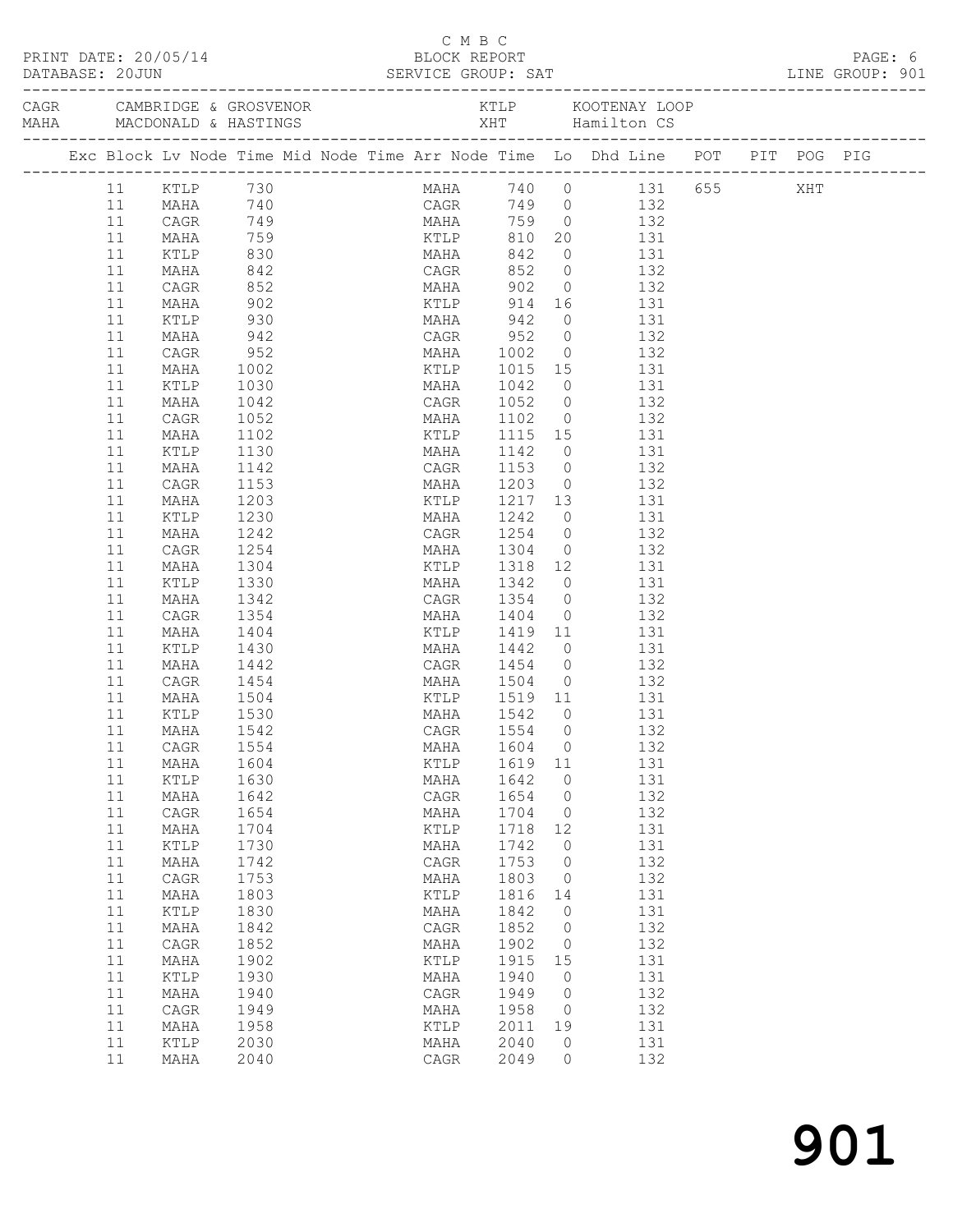| PRINT DATE: 20/05/14<br>DATABASE: 20JUN |    |      |      |  |      | C M B C<br>BLOCK REPORT | SERVICE GROUP: SAT |            |                                                                    |      |     | PAGE: 7<br>LINE GROUP: 901 |  |
|-----------------------------------------|----|------|------|--|------|-------------------------|--------------------|------------|--------------------------------------------------------------------|------|-----|----------------------------|--|
|                                         |    |      |      |  |      |                         |                    |            | Exc Block Ly Node Time Mid Node Time Arr Node Time Lo Dhd Line POT | PTT  | POG | PIG                        |  |
|                                         | 11 | CAGR | 2049 |  | MAHA |                         | 2058               | $\bigcirc$ | 132                                                                |      |     |                            |  |
|                                         | 11 | MAHA | 2058 |  | KTLP |                         | 2110               | 20         | 131                                                                |      |     |                            |  |
|                                         | 11 | KTLP | 2130 |  | MAHA |                         | 2140               | $\Omega$   | 131                                                                |      |     |                            |  |
|                                         | 11 | MAHA | 2140 |  | CAGR |                         | 2149               | $\Omega$   | 132                                                                |      |     |                            |  |
|                                         | 11 | CAGR | 2149 |  | MAHA |                         | 2156               | $\Omega$   | 132                                                                |      |     |                            |  |
|                                         |    | MAHA | 2156 |  | KTLP |                         | 2208               |            | 131                                                                | 2238 |     | XHT                        |  |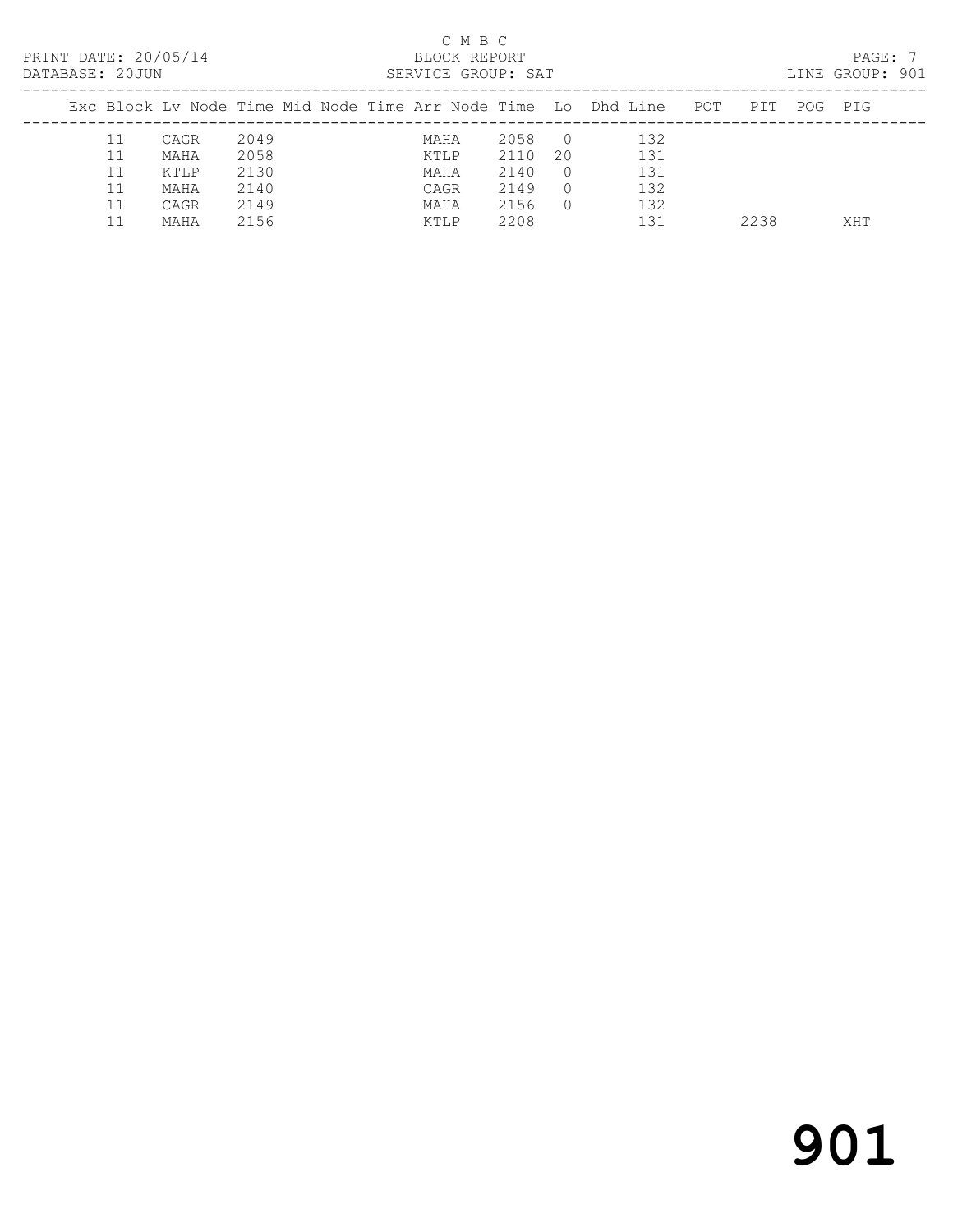|  | DATABASE: 20JUN | PRINT DATE: 20/05/14 |                                   | BLOCK REPORT |         | C M B C |                        |                                      | DATABASE: 20JUN SERVICE GROUP: SAT LINE GROUP: 903                                              |  |      | PAGE: 8 |
|--|-----------------|----------------------|-----------------------------------|--------------|---------|---------|------------------------|--------------------------------------|-------------------------------------------------------------------------------------------------|--|------|---------|
|  |                 | XHT Hamilton CS      | 8 S 7 AV 8 S T & 7 AV             |              |         |         |                        |                                      | NWST NEW WESTMINSTER STN<br>QPCC QUEENS PARK CARE CENTRE THE RNSQ QUAYSIDE DR AT RENAISSANCE SQ |  |      |         |
|  |                 |                      |                                   |              |         |         |                        |                                      | Exc Block Lv Node Time Mid Node Time Arr Node Time Lo Dhd Line POT PIT POG PIG                  |  |      |         |
|  |                 |                      | 21 NWST 810                       |              |         |         |                        |                                      | 8S7A 833 7 105 756                                                                              |  | XHT  |         |
|  | 21              |                      |                                   |              |         |         |                        |                                      | 8S7A 840 NWST 900 10 105                                                                        |  |      |         |
|  | 21              | ${\tt NWST}$         | NWST 910<br>8S7A 940<br>NWST 1010 |              |         |         |                        |                                      | 8S7A 933 7 105<br>NWST 1000 10 105                                                              |  |      |         |
|  | 21              |                      |                                   |              |         |         |                        |                                      |                                                                                                 |  |      |         |
|  | 21              |                      |                                   |              |         |         | 8S7A 1034              |                                      | 6 105                                                                                           |  |      |         |
|  | 21              | 8S7A                 | 1040                              |              |         |         |                        |                                      | NWST 1100 10 105                                                                                |  |      |         |
|  | 21              | NWST                 | 1110                              |              | 8S7A    |         | 1136                   |                                      | 4 105                                                                                           |  |      |         |
|  | 21              | 8S7A                 | 1140                              |              |         |         | NWST 1201<br>8S7A 1236 |                                      | $\begin{array}{ccc} 9 & & 105 \\ 4 & & 105 \end{array}$                                         |  |      |         |
|  | 21              | NWST                 | 1210                              |              |         |         |                        |                                      |                                                                                                 |  |      |         |
|  | 21              | 8S7A                 | 1240                              |              |         |         | NWST 1301              |                                      | 9 105                                                                                           |  |      |         |
|  | 21              | NWST                 | 1310                              |              | 8S7A    |         | 1336                   |                                      | 4 105                                                                                           |  |      |         |
|  | 21              | 8S7A                 | 1340                              |              | NWST    |         | 1401                   |                                      | 9 105                                                                                           |  |      |         |
|  | 21              | NWST                 | 1410                              |              | 8S7A    |         | 1437<br>1501           |                                      | $\begin{array}{ccc} 3 & 105 \\ 9 & 105 \end{array}$                                             |  |      |         |
|  | 21              | 8S7A                 | 1440                              |              | NWST    |         |                        |                                      |                                                                                                 |  |      |         |
|  | 21              | NWST                 | 1510                              |              |         |         | 8S7A 1536              |                                      | 4 105                                                                                           |  |      |         |
|  | 21              | 8S7A                 | 1540                              |              |         |         | NWST 1602              |                                      | 8 105                                                                                           |  |      |         |
|  | 21              | NWST                 | 1610                              |              | 8 S 7 A |         | 1636<br>1702           |                                      | $4 \t105$                                                                                       |  |      |         |
|  | 21              | 8S7A                 | 1640                              |              | NWST    |         |                        |                                      | $\begin{array}{ccc} 8 & \hspace{1.5cm} 105 \\ 4 & \hspace{1.5cm} 105 \end{array}$               |  |      |         |
|  | 21              | NWST                 | 1710                              |              | 8S7A    |         | 1736                   |                                      |                                                                                                 |  |      |         |
|  | 21              | 8S7A                 | 1740                              |              |         |         | NWST 1801              |                                      | 9 105                                                                                           |  |      |         |
|  | 21              | NWST                 | 1810                              |              | 8 S 7 A |         | 1835                   |                                      | 5 105                                                                                           |  |      |         |
|  | 21              | 8S7A                 | 1840                              |              | NWST    |         | 1859<br>1934           | $\begin{array}{c} 11 \\ \end{array}$ | 105                                                                                             |  |      |         |
|  | 21              | NWST                 | 1910                              |              | 8S7A    |         |                        | $6\overline{6}$                      | 105                                                                                             |  |      |         |
|  | 21              | 8S7A                 | 1940                              |              | NWST    |         | 1959                   |                                      | 11 105                                                                                          |  |      |         |
|  | 21              | NWST                 | 2010                              |              | 8 S 7 A |         | 2032                   |                                      | $8 \overline{)}$<br>105                                                                         |  |      |         |
|  | 21              | 8S7A                 | 2040                              |              | NWST    |         | 2059                   |                                      | 11<br>105                                                                                       |  |      |         |
|  | 21              | NWST                 | 2110                              |              | 8 S 7 A |         | 2132                   |                                      | $\begin{array}{c} 8 \\ 11 \end{array}$<br>105                                                   |  |      |         |
|  | 21              | 8S7A                 | 2140                              |              | NWST    |         | 2159                   |                                      | 105                                                                                             |  |      |         |
|  | 21              | NWST                 | 2210                              |              | 8S7A    |         | 2231                   |                                      | 9 105                                                                                           |  |      |         |
|  | 21              | 8S7A                 | 2240                              |              |         |         |                        |                                      | NWST 2259 11 105                                                                                |  |      |         |
|  | 21              | NWST                 | 2310                              |              | 8 S 7 A |         | 2331                   | 9                                    | 105                                                                                             |  |      |         |
|  | 21              | 8S7A                 | 2340                              |              | NWST    |         | 2359                   |                                      | 105                                                                                             |  | 2411 | XHT     |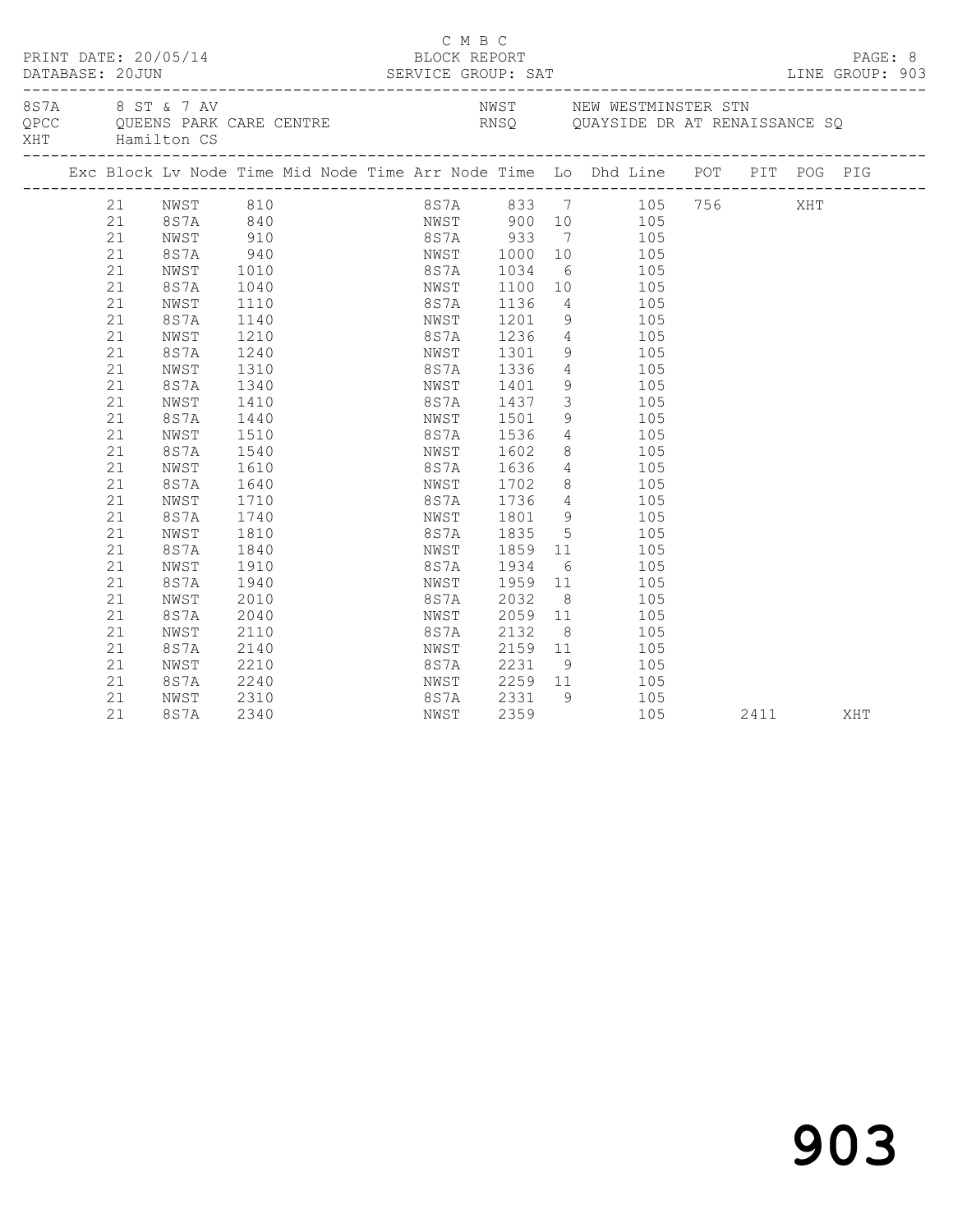### C M B C<br>BLOCK REPORT SERVICE GROUP: SAT

|  |    |      |      |  |         |      |                | Exc Block Lv Node Time Mid Node Time Arr Node Time Lo Dhd Line POT |     | PIT POG PIG |  |
|--|----|------|------|--|---------|------|----------------|--------------------------------------------------------------------|-----|-------------|--|
|  | 22 | NWST | 840  |  | 8 S 7 A | 903  | $\overline{7}$ | 105                                                                | 826 | XHT         |  |
|  | 22 | 8S7A | 910  |  | NWST    | 930  | 10             | 105                                                                |     |             |  |
|  | 22 | NWST | 940  |  | 8S7A    | 1003 | 7              | 105                                                                |     |             |  |
|  | 22 | 8S7A | 1010 |  | NWST    | 1030 | 10             | 105                                                                |     |             |  |
|  | 22 | NWST | 1040 |  | 8S7A    | 1105 | 5              | 105                                                                |     |             |  |
|  | 22 | 8S7A | 1110 |  | NWST    | 1131 | 9              | 105                                                                |     |             |  |
|  | 22 | NWST | 1140 |  | 8S7A    | 1206 | 4              | 105                                                                |     |             |  |
|  | 22 | 8S7A | 1210 |  | NWST    | 1231 | 9              | 105                                                                |     |             |  |
|  | 22 | NWST | 1240 |  | 8S7A    | 1306 | $\overline{4}$ | 105                                                                |     |             |  |
|  | 22 | 8S7A | 1310 |  | NWST    | 1331 | 9              | 105                                                                |     |             |  |
|  | 22 | NWST | 1340 |  | 8S7A    | 1406 | 4              | 105                                                                |     |             |  |
|  | 22 | 8S7A | 1410 |  | NWST    | 1431 | 9              | 105                                                                |     |             |  |
|  | 22 | NWST | 1440 |  | 8S7A    | 1506 | 4              | 105                                                                |     |             |  |
|  | 22 | 8S7A | 1510 |  | NWST    | 1532 | 8              | 105                                                                |     |             |  |
|  | 22 | NWST | 1540 |  | 8S7A    | 1606 | 4              | 105                                                                |     |             |  |
|  | 22 | 8S7A | 1610 |  | NWST    | 1632 | 8              | 105                                                                |     |             |  |
|  | 22 | NWST | 1640 |  | 8S7A    | 1706 | 4              | 105                                                                |     |             |  |
|  | 22 | 8S7A | 1710 |  | NWST    | 1732 | 8              | 105                                                                |     |             |  |
|  | 22 | NWST | 1740 |  | 8S7A    | 1806 | 4              | 105                                                                |     |             |  |
|  | 22 | 8S7A | 1810 |  | NWST    | 1831 | 9              | 105                                                                |     |             |  |
|  | 22 | NWST | 1840 |  | 8S7A    | 1905 | 5              | 105                                                                |     |             |  |
|  | 22 | 8S7A | 1910 |  | NWST    | 1929 | 11             | 105                                                                |     |             |  |
|  | 22 | NWST | 1940 |  | 8S7A    | 2003 | 7              | 105                                                                |     |             |  |
|  | 22 | 8S7A | 2010 |  | NWST    | 2029 | 11             | 105                                                                |     |             |  |
|  | 22 | NWST | 2040 |  | 8S7A    | 2102 | 8              | 105                                                                |     |             |  |
|  | 22 | 8S7A | 2110 |  | NWST    | 2129 | 11             | 105                                                                |     |             |  |
|  | 22 | NWST | 2140 |  | 8S7A    | 2201 | 9              | 105                                                                |     |             |  |
|  | 22 | 8S7A | 2210 |  | NWST    | 2229 | 11             | 105                                                                |     |             |  |
|  | 22 | NWST | 2240 |  | 8S7A    | 2301 | 9              | 105                                                                |     |             |  |
|  | 22 | 8S7A | 2310 |  | NWST    | 2329 | 11             | 105                                                                |     |             |  |
|  | 22 | NWST | 2340 |  | 8S7A    | 2401 | 9              | 105                                                                |     |             |  |

22 8S7A 2410 NWST 2429 105 2441 XHT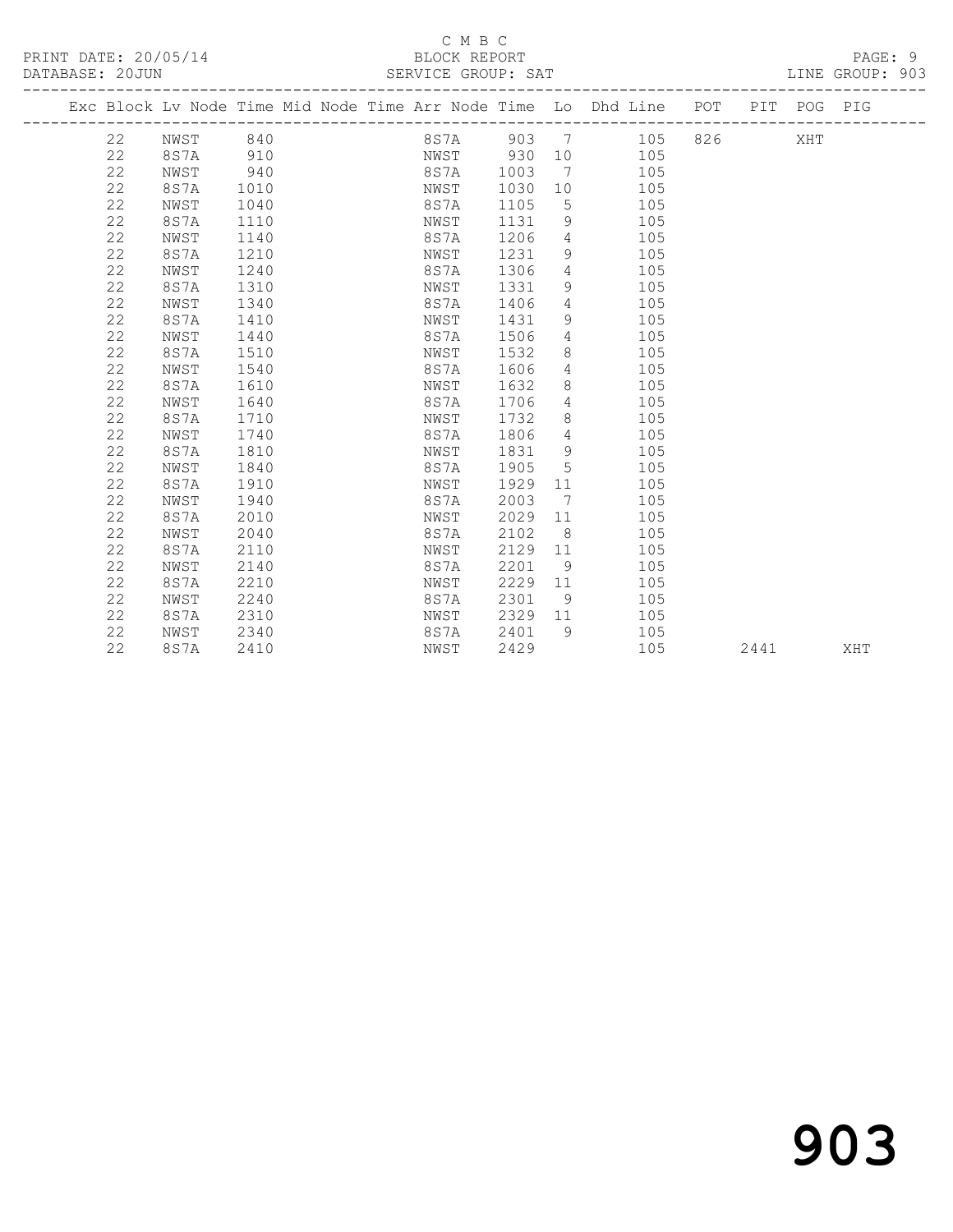|                      | C M B C            |                 |
|----------------------|--------------------|-----------------|
| PRINT DATE: 20/05/14 | BLOCK REPORT       | PAGE: 10        |
| DATABASE: 20JUN      | SERVICE GROUP: SAT | LINE GROUP: 903 |

|  |          |                |                   |              |      |                   |              |                | Exc Block Lv Node Time Mid Node Time Arr Node Time Lo Dhd Line POT PIT POG PIG |      |     |     |
|--|----------|----------------|-------------------|--------------|------|-------------------|--------------|----------------|--------------------------------------------------------------------------------|------|-----|-----|
|  | 25       |                |                   |              |      |                   |              |                |                                                                                |      | XHT |     |
|  | 25       |                |                   |              |      |                   |              |                |                                                                                |      |     |     |
|  | 25       |                |                   |              |      |                   |              |                |                                                                                |      |     |     |
|  | 25       | QPCC           | 815<br>845<br>900 | NWST         |      | 826 RNSQ          | 845          | $\circ$        | 103                                                                            |      |     |     |
|  | 25       | RNSQ           |                   | NWST         |      | 850 QPCC          | 900          | $\circ$        | 103                                                                            |      |     |     |
|  | $2\,5$   | QPCC           |                   | NWST         | 911  | RNSQ              | 930          | $\circ$        | 103                                                                            |      |     |     |
|  | 25       | RNSQ           | 930               | NWST         | 935  | QPCC              | 945          | $\circ$        | 103                                                                            |      |     |     |
|  | $2\,5$   | QPCC           | 945               | NWST         |      | 956 RNSQ          | 1015         | $\circ$        | 103                                                                            |      |     |     |
|  | 25       | RNSQ           | 1015              | NWST         | 1020 | QPCC              | 1031         | $\circ$        | 103                                                                            |      |     |     |
|  | $25\,$   | QPCC           | 1031              | NWST         | 1043 | RNSQ              | 1100         | $\circ$        | 103                                                                            |      |     |     |
|  | 25       | RNSQ           | 1100              | NWST         | 1105 | QPCC              | 1116         | $\overline{0}$ | 103                                                                            |      |     |     |
|  | $25\,$   | QPCC           | 1116              | NWST         | 1128 | RNSQ              | 1145         | $\circ$        | 103                                                                            |      |     |     |
|  | 25       | RNSQ           | 1145              | NWST         | 1150 | QPCC              | 1201         | $\circ$        | 103                                                                            |      |     |     |
|  | $25\,$   | QPCC           | 1201              | NWST         | 1213 | RNSQ              | 1230         | $\circ$        | 103                                                                            |      |     |     |
|  | 25       | RNSQ           | 1230              | NWST         | 1235 | QPCC              | 1246         | $\circ$        | 103                                                                            |      |     |     |
|  | 25       | QPCC           | 1246              | NWST         | 1258 | RNSQ              | 1315         | $\circ$        | 103                                                                            |      |     |     |
|  | 25       | RNSQ           | 1315              | NWST         | 1320 | QPCC              | 1331         | $\circ$        | 103                                                                            |      |     |     |
|  | 25       | QPCC           | 1331              | NWST         | 1343 | RNSQ              | 1400         | $\circ$        | 103                                                                            |      |     |     |
|  | 25       | RNSQ           | 1400              | NWST         | 1405 | QPCC              | 1416         | $\circ$        | 103                                                                            |      |     |     |
|  | 25       | QPCC           | 1416              | NWST         | 1428 | RNSQ              | 1445         | $\circ$        | 103                                                                            |      |     |     |
|  | 25       | RNSQ           | 1445              | NWST         | 1450 | QPCC              | 1501         | $\circ$        | 103                                                                            |      |     |     |
|  | 25       | QPCC           | 1501              | NWST         | 1513 | RNSQ              | 1530         | $\circ$        | 103                                                                            |      |     |     |
|  | $2\,5$   | RNSQ           | 1530              | NWST         | 1535 | QPCC              | 1546         | $\circ$        | 103                                                                            |      |     |     |
|  | 25       | QPCC           | 1546              | NWST         | 1558 | RNSQ              | 1615         | $\circ$        | 103                                                                            |      |     |     |
|  | $25\,$   | RNSQ           | 1615              | NWST         | 1620 | QPCC              | 1631         | $\circ$        | 103                                                                            |      |     |     |
|  | 25       | QPCC           | 1631              | NWST         | 1643 | RNSQ              | 1700         | $\circ$        | 103                                                                            |      |     |     |
|  | 25       | RNSQ           | 1700              | NWST         | 1705 | QPCC              | 1716         | $\overline{0}$ | 103                                                                            |      |     |     |
|  | 25       | QPCC           | 1716              | NWST         | 1728 | RNSQ              | 1745         | $\overline{0}$ | 103                                                                            |      |     |     |
|  | $25\,$   | RNSQ           | 1745              | NWST         | 1750 | QPCC              | 1801         | $\circ$        | 103                                                                            |      |     |     |
|  | 25       | QPCC           | 1801              | NWST         | 1812 | RNSQ              | 1830         | $\circ$        | 103                                                                            |      |     |     |
|  | $2\,5$   | RNSQ           | 1830              | NWST         | 1835 | QPCC              | 1846         | $\circ$        | 103                                                                            |      |     |     |
|  | 25       | QPCC           | 1846              | NWST         | 1857 | RNSQ              | 1915         | $\circ$        | 103                                                                            |      |     |     |
|  | $25\,$   | RNSQ           | 1915              | NWST         | 1920 | QPCC              | 1930         | $\circ$        | 103                                                                            |      |     |     |
|  | 25       | QPCC           | 1930              | NWST         | 1941 | RNSQ              | 2000         | $\circ$        | 103                                                                            |      |     |     |
|  | $25\,$   | RNSQ           | 2000              | NWST         | 2005 | QPCC              | 2015         | $\circ$        | 103                                                                            |      |     |     |
|  | 25       | QPCC           | 2015              | NWST         | 2026 | RNSQ              | 2045         | $\overline{0}$ | 103                                                                            |      |     |     |
|  | $25\,$   | RNSQ           | 2045              | NWST         | 2050 | QPCC 2100         |              | $\overline{0}$ | 103                                                                            |      |     |     |
|  | 25       | QPCC           | 2100              | NWST         | 2111 | RNSQ              | 2125<br>2140 | $\overline{0}$ | 103                                                                            |      |     |     |
|  | 25       | RNSQ           | 2125              | NWST         |      | 2130 QPCC         |              | $\overline{0}$ | 103                                                                            |      |     |     |
|  | 25       | QPCC 2140 NWST |                   |              |      | 2151 RNSQ 2205 0  |              |                | 103                                                                            |      |     |     |
|  | 25       | RNSQ           | 2205              | NWST         |      | 2210 QPCC         | 2220         | 0              | 103                                                                            |      |     |     |
|  | 25<br>25 | QPCC<br>RNSQ   | 2220<br>2245      | NWST         | 2231 | RNSQ<br>2250 QPCC | 2245<br>2300 | 0              | 103<br>103                                                                     |      |     |     |
|  | 25       |                | 2300              | NWST         | 2311 |                   | 2325         | 0              | 103                                                                            |      |     |     |
|  | 25       | QPCC<br>RNSQ   | 2325              | NWST<br>NWST | 2330 | RNSQ<br>QPCC      | 2340         | 0<br>0         | 103                                                                            |      |     |     |
|  | 25       |                | 2340              |              | 2351 |                   | 2405         | 0              | 103                                                                            |      |     |     |
|  | 25       | QPCC<br>RNSQ   | 2405              | NWST         |      | RNSQ<br>NWST      | 2410         |                | 103                                                                            | 2422 |     | XHT |
|  |          |                |                   |              |      |                   |              |                |                                                                                |      |     |     |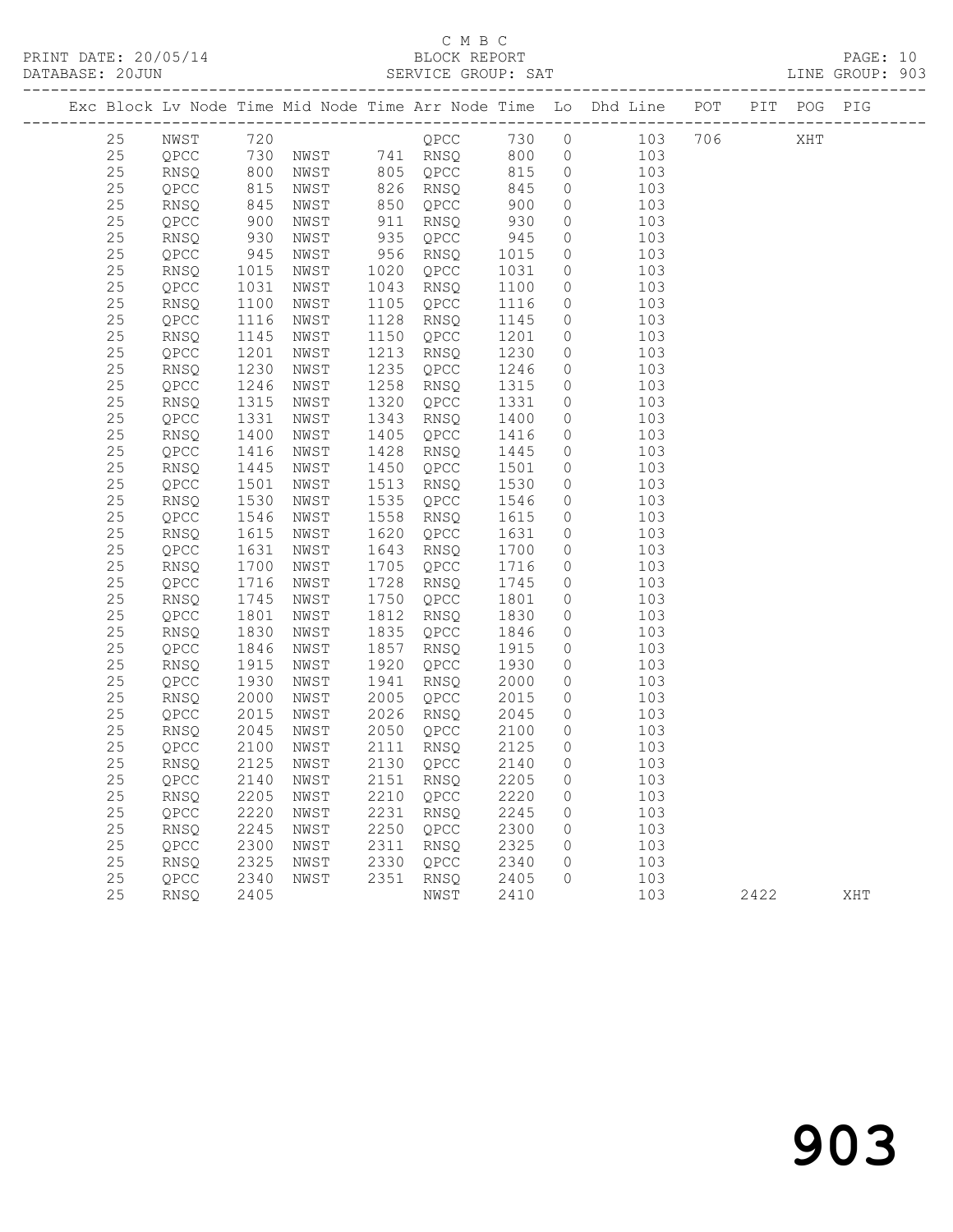## C M B C<br>BLOCK REPORT

PAGE: 11<br>LINE GROUP: 903

|  |    |             |                          |      |      |                   |      |                | Exc Block Lv Node Time Mid Node Time Arr Node Time Lo Dhd Line POT PIT POG PIG |       |      |     |     |
|--|----|-------------|--------------------------|------|------|-------------------|------|----------------|--------------------------------------------------------------------------------|-------|------|-----|-----|
|  | 26 | NWST        | 650                      |      |      | <b>OPCC</b>       | 700  |                | $0$ 103                                                                        | 636 7 |      | XHT |     |
|  | 26 | QPCC        |                          |      |      | 700 NWST 711 RNSQ | 730  |                | $0$ 103                                                                        |       |      |     |     |
|  | 26 | RNSQ        | 730<br>730<br>745<br>815 | NWST |      | 735 QPCC          | 745  | $\overline{0}$ | 103                                                                            |       |      |     |     |
|  | 26 | QPCC        |                          | NWST |      | 756 RNSQ          | 815  | $\circ$        | 103                                                                            |       |      |     |     |
|  | 26 | RNSQ        |                          | NWST | 820  | QPCC              | 830  | $\circ$        | 103                                                                            |       |      |     |     |
|  | 26 | QPCC        | 830                      | NWST | 841  | RNSO              | 900  | $\circ$        | 103                                                                            |       |      |     |     |
|  | 26 | RNSQ        | 900                      | NWST | 905  | QPCC              | 915  | $\circ$        | 103                                                                            |       |      |     |     |
|  | 26 | QPCC        | 915                      | NWST | 926  | RNSQ              | 945  | $\circ$        | 103                                                                            |       |      |     |     |
|  | 26 | <b>RNSQ</b> | 945                      | NWST | 950  | QPCC              | 1000 | $\circ$        | 103                                                                            |       |      |     |     |
|  | 26 | QPCC        | 1000                     | NWST | 1012 | RNSQ              | 1030 | $\circ$        | 103                                                                            |       |      |     |     |
|  | 26 | <b>RNSO</b> | 1030                     | NWST | 1035 | QPCC              | 1046 | $\circ$        | 103                                                                            |       |      |     |     |
|  | 26 | QPCC        | 1046                     | NWST | 1058 | RNSQ              | 1115 | $\circ$        | 103                                                                            |       |      |     |     |
|  | 26 | RNSQ        | 1115                     | NWST | 1120 | QPCC              | 1131 | $\circ$        | 103                                                                            |       |      |     |     |
|  | 26 | QPCC        | 1131                     | NWST | 1143 | RNSQ              | 1200 | $\circ$        | 103                                                                            |       |      |     |     |
|  | 26 | RNSQ        | 1200                     | NWST | 1205 | QPCC              | 1216 | $\circ$        | 103                                                                            |       |      |     |     |
|  | 26 | QPCC        | 1216                     | NWST | 1228 | RNSO              | 1245 | $\circ$        | 103                                                                            |       |      |     |     |
|  | 26 | RNSQ        | 1245                     | NWST | 1250 | QPCC              | 1301 | $\circ$        | 103                                                                            |       |      |     |     |
|  | 26 | QPCC        | 1301                     | NWST | 1313 | RNSQ              | 1330 | $\circ$        | 103                                                                            |       |      |     |     |
|  | 26 | RNSQ        | 1330                     | NWST | 1335 | QPCC              | 1346 | $\circ$        | 103                                                                            |       |      |     |     |
|  | 26 | QPCC        | 1346                     | NWST | 1358 | RNSQ              | 1415 | $\circ$        | 103                                                                            |       |      |     |     |
|  | 26 | RNSQ        | 1415                     | NWST | 1420 | QPCC              | 1431 | $\circ$        | 103                                                                            |       |      |     |     |
|  | 26 | QPCC        | 1431                     | NWST | 1443 | RNSQ              | 1500 | $\circ$        | 103                                                                            |       |      |     |     |
|  | 26 | RNSQ        | 1500                     | NWST | 1505 | QPCC              | 1516 | $\circ$        | 103                                                                            |       |      |     |     |
|  | 26 | QPCC        | 1516                     | NWST | 1528 | RNSQ              | 1545 | $\circ$        | 103                                                                            |       |      |     |     |
|  | 26 | RNSQ        | 1545                     | NWST | 1550 | QPCC              | 1601 | $\circ$        | 103                                                                            |       |      |     |     |
|  | 26 | QPCC        | 1601                     | NWST | 1613 | RNSQ              | 1630 | $\circ$        | 103                                                                            |       |      |     |     |
|  | 26 | RNSQ        | 1630                     | NWST | 1635 | QPCC              | 1646 | $\circ$        | 103                                                                            |       |      |     |     |
|  | 26 | QPCC        | 1646                     | NWST | 1658 | RNSQ              | 1715 | $\circ$        | 103                                                                            |       |      |     |     |
|  | 26 | <b>RNSO</b> | 1715                     | NWST | 1720 | QPCC              | 1731 | $\circ$        | 103                                                                            |       |      |     |     |
|  | 26 | QPCC        | 1731                     | NWST | 1743 | RNSQ              | 1800 | $\circ$        | 103                                                                            |       |      |     |     |
|  | 26 | RNSQ        | 1800                     | NWST | 1805 | QPCC              | 1816 | $\circ$        | 103                                                                            |       |      |     |     |
|  | 26 | QPCC        | 1816                     | NWST | 1827 | RNSQ              | 1845 | $\circ$        | 103                                                                            |       |      |     |     |
|  | 26 | RNSQ        | 1845                     | NWST | 1850 | QPCC              | 1901 | $\circ$        | 103                                                                            |       |      |     |     |
|  | 26 | QPCC        | 1901                     | NWST | 1912 | RNSO              | 1930 | $\circ$        | 103                                                                            |       |      |     |     |
|  | 26 | RNSQ        | 1930                     | NWST | 1935 | QPCC              | 1945 | $\circ$        | 103                                                                            |       |      |     |     |
|  | 26 | QPCC        | 1945                     | NWST | 1956 | RNSO              | 2015 | $\circ$        | 103                                                                            |       |      |     |     |
|  | 26 | RNSQ        | 2015                     | NWST | 2020 | QPCC              | 2030 | $\Omega$       | 103                                                                            |       |      |     |     |
|  | 26 | QPCC        | 2030                     |      |      | NWST              | 2041 |                | 103                                                                            |       | 2053 |     | XHT |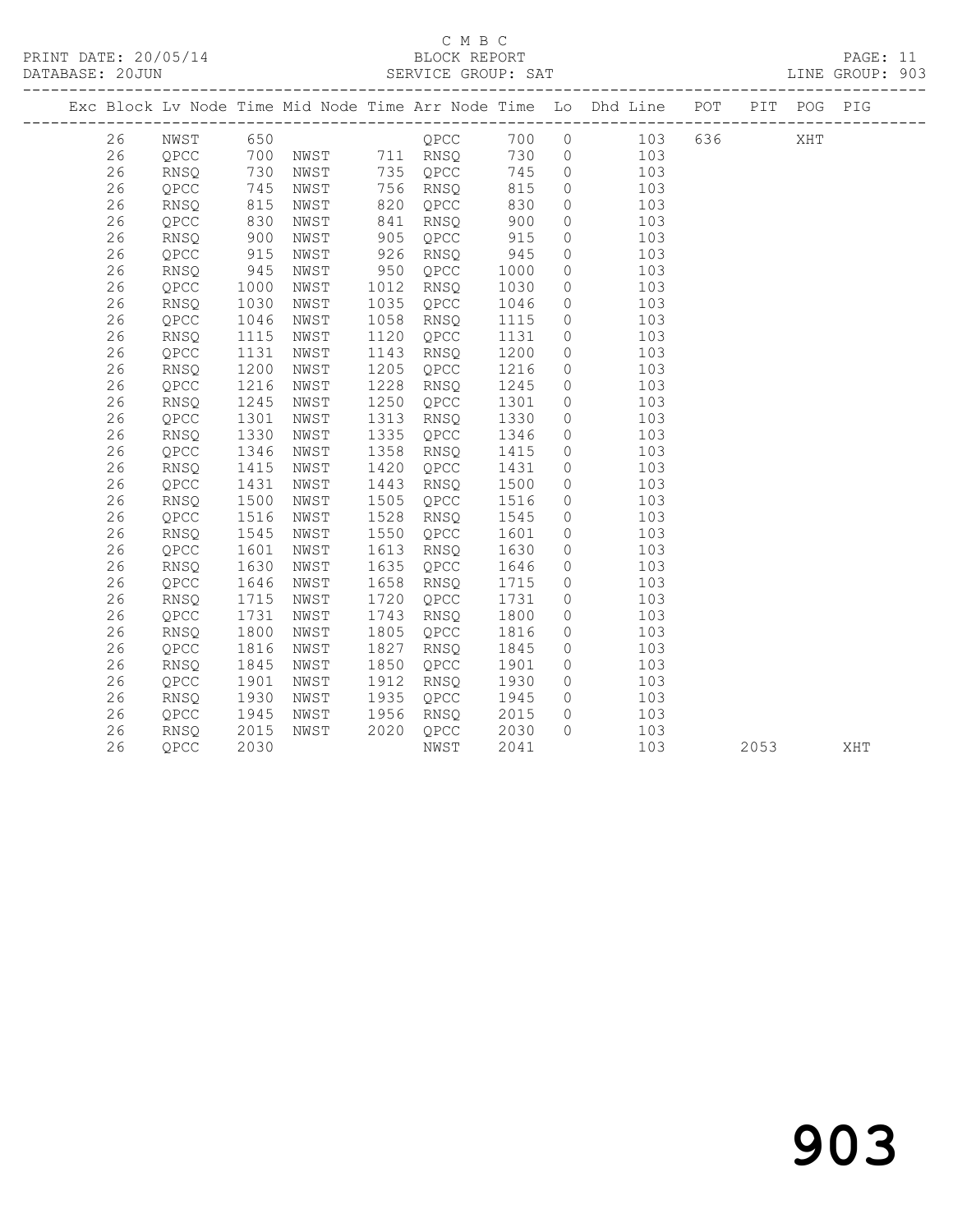PRINT DATE: 20/05/14 BLOCK REPORT<br>DATABASE: 20JUN SERVICE GROUP: SAT

## C M B C<br>BLOCK REPORT

PAGE: 12<br>LINE GROUP: 903

|  |    |             |            |                                                             |      |           |      |          | Exc Block Lv Node Time Mid Node Time Arr Node Time Lo Dhd Line POT PIT POG PIG |        |      |     |     |
|--|----|-------------|------------|-------------------------------------------------------------|------|-----------|------|----------|--------------------------------------------------------------------------------|--------|------|-----|-----|
|  | 27 | NWST        | 620        |                                                             |      |           |      |          | QPCC 630 0 103                                                                 | 606 00 |      | XHT |     |
|  | 27 | QPCC        |            |                                                             |      |           | 700  |          | $0$ 103                                                                        |        |      |     |     |
|  | 27 | RNSQ        |            |                                                             |      |           | 715  | $\circ$  | 103                                                                            |        |      |     |     |
|  | 27 | QPCC        |            | 630 NWST 641 RNSQ<br>700 NWST 705 QPCC<br>715 NWST 726 RNSO |      |           | 745  | $\circ$  | 103                                                                            |        |      |     |     |
|  | 27 | RNSQ        | 745        | NWST                                                        |      | 750 QPCC  | 800  | $\circ$  | 103                                                                            |        |      |     |     |
|  | 27 | QPCC        | 800        | NWST                                                        | 811  | RNSQ      | 830  | $\circ$  | 103                                                                            |        |      |     |     |
|  | 27 | RNSQ        |            | NWST                                                        | 835  | QPCC      | 845  | $\circ$  | 103                                                                            |        |      |     |     |
|  | 27 | QPCC        | 830<br>845 | NWST                                                        | 856  | RNSQ      | 915  | $\circ$  | 103                                                                            |        |      |     |     |
|  | 27 | RNSQ        | 915        | NWST                                                        | 920  | QPCC      | 930  | $\circ$  | 103                                                                            |        |      |     |     |
|  | 27 | QPCC        | 930        | NWST                                                        | 941  | RNSQ      | 1000 | $\circ$  | 103                                                                            |        |      |     |     |
|  | 27 | RNSQ        | 1000       | NWST                                                        | 1005 | QPCC      | 1016 | $\circ$  | 103                                                                            |        |      |     |     |
|  | 27 | QPCC        | 1016       | NWST                                                        | 1028 | RNSQ      | 1045 | $\circ$  | 103                                                                            |        |      |     |     |
|  | 27 | RNSQ        | 1045       | NWST                                                        | 1050 | QPCC      | 1101 | $\circ$  | 103                                                                            |        |      |     |     |
|  | 27 | QPCC        | 1101       | NWST                                                        | 1113 | RNSQ      | 1130 | $\circ$  | 103                                                                            |        |      |     |     |
|  | 27 | RNSQ        | 1130       | NWST                                                        | 1135 | QPCC      | 1146 | $\circ$  | 103                                                                            |        |      |     |     |
|  | 27 | QPCC        | 1146       | NWST                                                        | 1158 | RNSQ      | 1215 | $\circ$  | 103                                                                            |        |      |     |     |
|  | 27 | RNSQ        | 1215       | NWST                                                        | 1220 | QPCC      | 1231 | $\circ$  | 103                                                                            |        |      |     |     |
|  | 27 | QPCC        | 1231       | NWST                                                        | 1243 | RNSQ      | 1300 | $\circ$  | 103                                                                            |        |      |     |     |
|  | 27 | <b>RNSQ</b> | 1300       | NWST                                                        | 1305 | QPCC      | 1316 | $\circ$  | 103                                                                            |        |      |     |     |
|  | 27 | QPCC        | 1316       | NWST                                                        | 1328 | RNSQ      | 1345 | $\circ$  | 103                                                                            |        |      |     |     |
|  | 27 | RNSQ        | 1345       | NWST                                                        | 1350 | QPCC      | 1401 | $\circ$  | 103                                                                            |        |      |     |     |
|  | 27 | QPCC        | 1401       | NWST                                                        | 1413 | RNSQ      | 1430 | $\circ$  | 103                                                                            |        |      |     |     |
|  | 27 | RNSQ        | 1430       | NWST                                                        | 1435 | QPCC      | 1446 | $\circ$  | 103                                                                            |        |      |     |     |
|  | 27 | QPCC        | 1446       | NWST                                                        | 1458 | RNSQ      | 1515 | $\circ$  | 103                                                                            |        |      |     |     |
|  | 27 | RNSQ        | 1515       | NWST                                                        | 1520 | QPCC      | 1531 | $\circ$  | 103                                                                            |        |      |     |     |
|  | 27 | QPCC        | 1531       | NWST                                                        | 1543 | RNSQ      | 1600 | $\circ$  | 103                                                                            |        |      |     |     |
|  | 27 | RNSQ        | 1600       | NWST                                                        | 1605 | QPCC      | 1616 | $\circ$  | 103                                                                            |        |      |     |     |
|  | 27 | QPCC        | 1616       | NWST                                                        | 1628 | RNSQ      | 1645 | $\circ$  | 103                                                                            |        |      |     |     |
|  | 27 | RNSQ        | 1645       | NWST                                                        | 1650 | QPCC      | 1701 | $\circ$  | 103                                                                            |        |      |     |     |
|  | 27 | QPCC        | 1701       | NWST                                                        | 1713 | RNSQ      | 1730 | $\circ$  | 103                                                                            |        |      |     |     |
|  | 27 | RNSQ        | 1730       | NWST                                                        | 1735 | QPCC      | 1746 | $\circ$  | 103                                                                            |        |      |     |     |
|  | 27 | QPCC        | 1746       | NWST                                                        | 1758 | RNSQ      | 1815 | $\circ$  | 103                                                                            |        |      |     |     |
|  | 27 | RNSQ        | 1815       | NWST                                                        | 1820 | QPCC      | 1831 | $\circ$  | 103                                                                            |        |      |     |     |
|  | 27 | QPCC        | 1831       | NWST                                                        | 1842 | RNSQ      | 1900 | $\circ$  | 103                                                                            |        |      |     |     |
|  | 27 | RNSQ        | 1900       | NWST                                                        | 1905 | QPCC      | 1915 | $\circ$  | 103                                                                            |        |      |     |     |
|  | 27 | QPCC        | 1915       | NWST                                                        | 1926 | RNSQ      | 1945 | $\circ$  | 103                                                                            |        |      |     |     |
|  | 27 | RNSQ        | 1945       | NWST                                                        | 1950 | QPCC      | 2000 | $\circ$  | 103                                                                            |        |      |     |     |
|  | 27 | QPCC        | 2000       | NWST                                                        | 2011 | RNSQ      | 2025 | $\circ$  | 103                                                                            |        |      |     |     |
|  | 27 | RNSQ        | 2025       | NWST                                                        |      | 2030 QPCC | 2040 | $\Omega$ | 103                                                                            |        |      |     |     |
|  | 27 | QPCC        |            | 2040 NWST 2051 RNSQ 2105 0                                  |      |           |      |          | 103                                                                            |        |      |     |     |
|  | 27 | RNSQ        | 2105       | NWST                                                        | 2110 | QPCC      | 2120 | 0        | 103                                                                            |        |      |     |     |
|  | 27 | QPCC        | 2120       | NWST                                                        | 2131 | RNSQ      | 2145 | 0        | 103                                                                            |        |      |     |     |
|  | 27 | RNSQ        | 2145       | NWST                                                        | 2150 | QPCC      | 2200 | 0        | 103                                                                            |        |      |     |     |
|  | 27 | QPCC        | 2200       | NWST                                                        | 2211 | RNSQ      | 2225 | 0        | 103                                                                            |        |      |     |     |
|  | 27 | RNSQ        | 2225       | NWST                                                        | 2230 | QPCC      | 2240 | 0        | 103                                                                            |        |      |     |     |
|  | 27 | QPCC        | 2240       | NWST                                                        | 2251 | RNSQ      | 2305 | 0        | 103                                                                            |        |      |     |     |
|  | 27 | RNSQ        | 2305       | NWST                                                        | 2310 | QPCC      | 2320 | 0        | 103                                                                            |        |      |     |     |
|  | 27 | QPCC        | 2320       | NWST                                                        | 2331 | RNSQ      | 2345 | 0        | 103                                                                            |        |      |     |     |
|  | 27 | <b>RNSQ</b> | 2345       | NWST                                                        | 2350 | QPCC      | 2400 | 0        | 103                                                                            |        |      |     |     |
|  | 27 | QPCC        | 2400       |                                                             |      | NWST      | 2411 |          | 103                                                                            |        | 2423 |     | XHT |
|  |    |             |            |                                                             |      |           |      |          |                                                                                |        |      |     |     |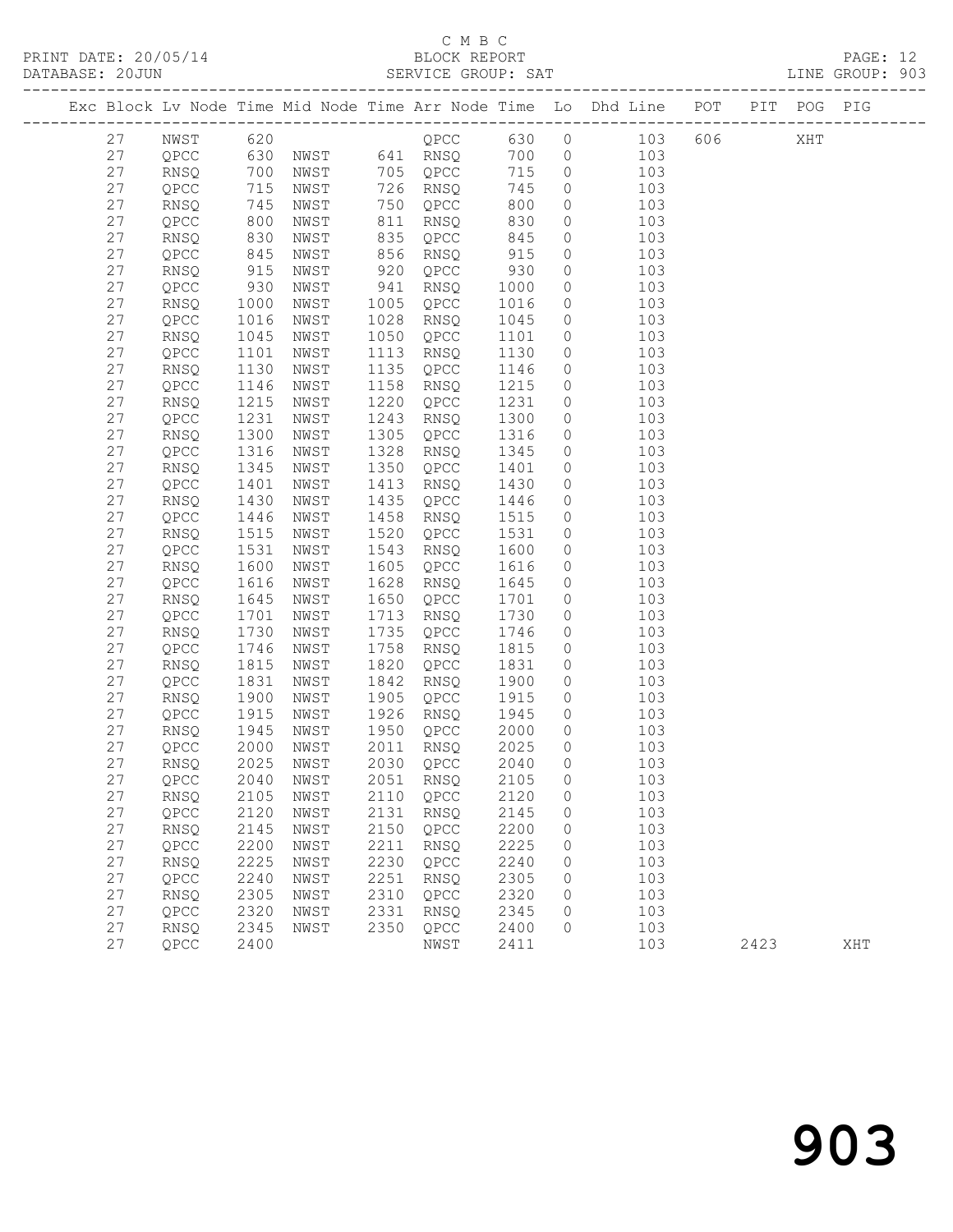|  |                                                                                                                                              |                                                                                                      |                                                                              |                                                                                                                            |                                                  |                                                       |                                                            |                                                                                                                                                                                                                                                                                                                                                                                                                                                                                 |  | PAGE: 13<br>LINE GROUP: 905 |  |
|--|----------------------------------------------------------------------------------------------------------------------------------------------|------------------------------------------------------------------------------------------------------|------------------------------------------------------------------------------|----------------------------------------------------------------------------------------------------------------------------|--------------------------------------------------|-------------------------------------------------------|------------------------------------------------------------|---------------------------------------------------------------------------------------------------------------------------------------------------------------------------------------------------------------------------------------------------------------------------------------------------------------------------------------------------------------------------------------------------------------------------------------------------------------------------------|--|-----------------------------|--|
|  |                                                                                                                                              | XHT Hamilton CS                                                                                      |                                                                              |                                                                                                                            |                                                  |                                                       |                                                            | EDST EDMONDS STN<br>FN37 NORTH FRASER WAY AT 3700 BLOCK MAGI MARINE DR & GLENLYON WB<br>MAGR EB MARINE DR & GREENALL MIST METROTOWN STATION<br>ROST ROYAL OAK STN BAY 1 SMRD WB SAWMILL CRES FS RIVER DISTRIC                                                                                                                                                                                                                                                                   |  |                             |  |
|  |                                                                                                                                              |                                                                                                      |                                                                              |                                                                                                                            |                                                  |                                                       |                                                            | Exc Block Lv Node Time Mid Node Time Arr Node Time Lo Dhd Line POT PIT POG PIG                                                                                                                                                                                                                                                                                                                                                                                                  |  |                             |  |
|  | 31<br>31<br>31<br>31<br>31<br>31<br>31<br>31<br>31<br>31<br>31<br>31<br>31<br>31<br>31<br>31<br>31<br>31<br>31<br>31<br>31<br>31<br>31<br>31 | MTST<br>EDST<br>ROST<br>EDST<br>MTST<br>EDST<br>MTST<br>SMRD<br>MTST<br>EDST<br>ROST<br>EDST<br>MTST | 1130<br>1215<br>1230<br>1250<br>1320<br>1545<br>1600<br>1600<br>1620<br>1650 | 1320<br>1345 FGLW 1400 MTST 1418<br>1425 SMRD 1439<br>MAGI 1551 ROST 1558<br>MAGI 1606 EDST 1612<br>MTST 1637<br>EDST 1706 | EDST 1336                                        | $\begin{bmatrix} 1637 & 13 \\ 1706 & 9 \end{bmatrix}$ | - 9<br>$7\overline{ }$<br>$\overline{0}$<br>8 <sup>8</sup> | EDST 645 FGLW 659 MTST 725<br>MTST 725 FGLW 659 MTST 714 11 116 630 XHT<br>MTST 725 SMRD 739 0 031<br>MTST 800 FN37 810 EDST 826 19 116<br>EDST 845 MAGI 851 ROST 858 2 148<br>ROST 900 MAGI 906 EDST 912 8 148<br>ROST 900 MAGI 906 EDST<br>FN37 1142 EDST 1158 17 116<br>MAGI 1221 ROST 1228 2 148<br>MAGI 1236 EDST 1242 8 148<br>MTST 1306 14 147<br>147<br>116<br>031<br>1439 MTST 1453 7 031<br>1500 FN37 1514 EDST 1532 13 116<br>$\frac{2}{2}$ 148<br>148<br>147<br>147 |  |                             |  |
|  | 31<br>31<br>31<br>31<br>31<br>31<br>31<br>31<br>31<br>31                                                                                     | EDST<br>MTST<br>SMRD<br>MTST<br>EDST<br>ROST<br>EDST<br>MTST<br>EDST<br>MTST                         | 1755<br>1809<br>1830<br>1915<br>1930<br>2125                                 | 1715 FGLW 1730 MTST 1745 10<br>2004 16<br>2045 FGLW 2059 MTST 2035 10<br>2125 SMRD 2139 0<br>2139 MTST 2170 0<br>2200 FM27 | SMRD<br>MTST<br>MAGI 1936 EDST 1942<br>MTST 2004 | 1809<br>1823                                          | $\overline{0}$                                             | 116<br>031<br>7 031<br>FN37 1843 EDST 1859 16 116<br>MAGI 1921 ROST 1928 2 148<br>8 148<br>147<br>10 147<br>116<br>031                                                                                                                                                                                                                                                                                                                                                          |  |                             |  |
|  | 31<br>31                                                                                                                                     | SMRD<br>MTST                                                                                         |                                                                              | 2200 FN37 2211 EDST                                                                                                        |                                                  |                                                       |                                                            | MTST 2153 7 031<br>EDST 2227 116 2242 XHT                                                                                                                                                                                                                                                                                                                                                                                                                                       |  |                             |  |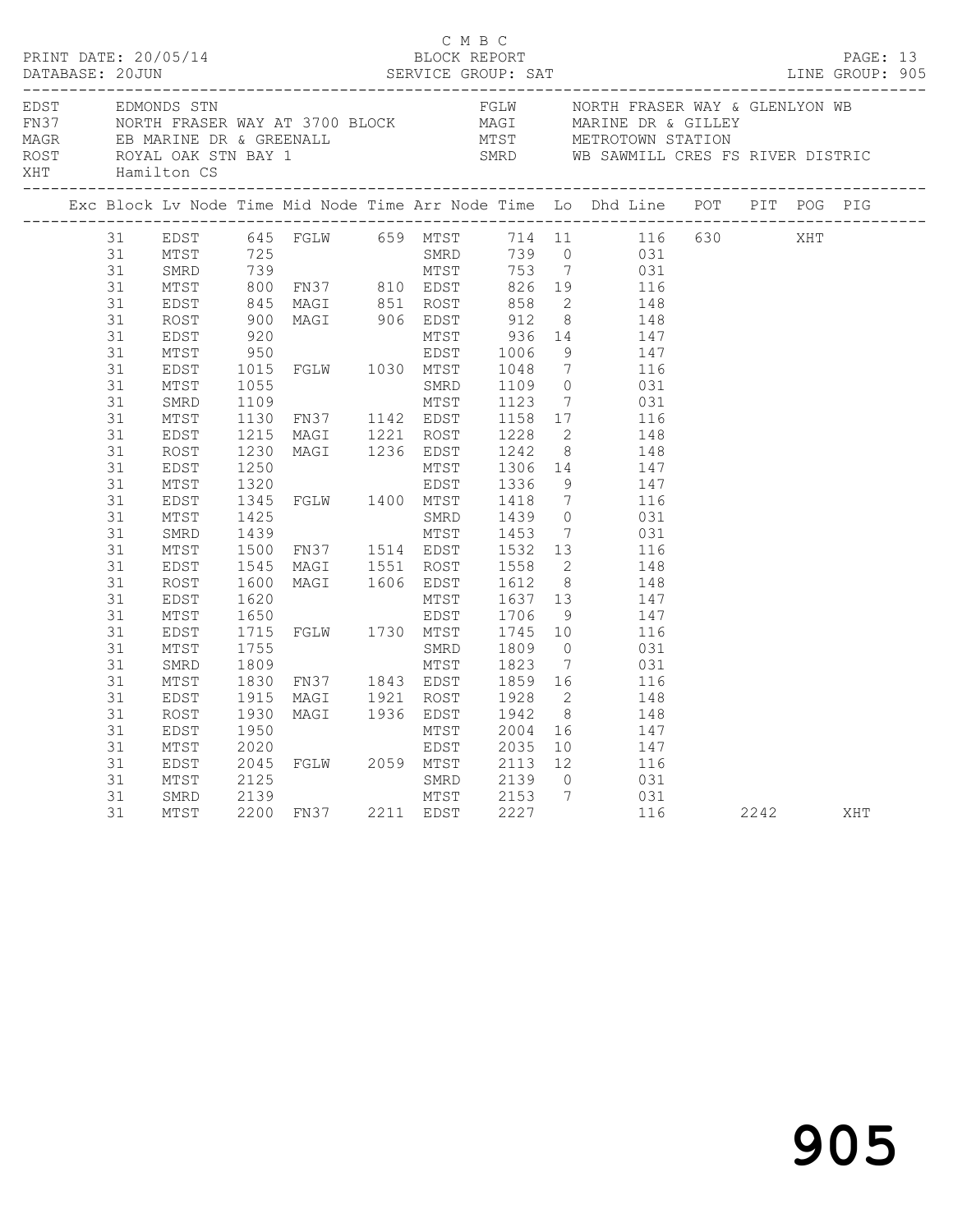### C M B C<br>BLOCK REPORT

PAGE: 14<br>LINE GROUP: 905

|  |    |             |      |                |      |           |      |                              | Exc Block Lv Node Time Mid Node Time Arr Node Time Lo Dhd Line POT PIT POG PIG |         |      |     |     |
|--|----|-------------|------|----------------|------|-----------|------|------------------------------|--------------------------------------------------------------------------------|---------|------|-----|-----|
|  | 32 | MTST        | 655  |                |      | SMRD      |      |                              | 709 0 031                                                                      | 635 000 |      | XHT |     |
|  | 32 | SMRD        | 709  |                |      | MTST      |      |                              | 723 7 031                                                                      |         |      |     |     |
|  | 32 | MTST        | 730  | FN37 740 EDST  |      |           | 756  |                              | 19 116                                                                         |         |      |     |     |
|  | 32 | EDST        | 815  | MAGI 821 ROST  |      |           | 828  |                              | $\overline{2}$<br>148                                                          |         |      |     |     |
|  | 32 | ROST        | 830  | MAGI           |      | 836 EDST  | 842  | 8 <sup>8</sup>               | 148                                                                            |         |      |     |     |
|  | 32 | EDST        | 850  |                |      | MTST      | 905  | 15                           | 147                                                                            |         |      |     |     |
|  | 32 | MTST        | 920  |                |      | EDST      | 934  | 11                           | 147                                                                            |         |      |     |     |
|  | 32 | EDST        | 945  | FGLW 1000 MTST |      |           | 1018 | $7\phantom{.0}\phantom{.0}7$ | 116                                                                            |         |      |     |     |
|  | 32 | MTST        | 1025 |                |      | SMRD      | 1039 | $\circ$                      | 031                                                                            |         |      |     |     |
|  | 32 | SMRD        | 1039 |                |      | MTST      | 1053 | $7\phantom{.0}\phantom{.0}7$ | 031                                                                            |         |      |     |     |
|  | 32 | MTST        | 1100 | FN37           |      | 1112 EDST | 1128 | 17                           | 116                                                                            |         |      |     |     |
|  | 32 | EDST        | 1145 | MAGI           | 1151 | ROST      | 1158 | $\overline{2}$               | 148                                                                            |         |      |     |     |
|  | 32 | ROST        | 1200 | MAGI           | 1206 | EDST      | 1212 | 8 <sup>8</sup>               | 148                                                                            |         |      |     |     |
|  | 32 | EDST        | 1220 |                |      | MTST      | 1236 | 14                           | 147                                                                            |         |      |     |     |
|  | 32 | MTST        | 1250 |                |      | EDST      | 1306 | 9                            | 147                                                                            |         |      |     |     |
|  | 32 | EDST        | 1315 | FGLW 1330 MTST |      |           | 1348 | $7\phantom{0}$               | 116                                                                            |         |      |     |     |
|  | 32 | MTST        | 1355 |                |      | SMRD      | 1409 | $\overline{0}$               | 031                                                                            |         |      |     |     |
|  | 32 | SMRD        | 1409 |                |      | MTST      | 1423 |                              | 7<br>031                                                                       |         |      |     |     |
|  | 32 | MTST        | 1430 | FN37           |      | 1444 EDST | 1501 | 14                           | 116                                                                            |         |      |     |     |
|  | 32 | EDST        | 1515 | MAGI           | 1521 | ROST      | 1528 | 2                            | 148                                                                            |         |      |     |     |
|  | 32 | <b>ROST</b> | 1530 | MAGI           | 1536 | EDST      | 1542 | 8 <sup>8</sup>               | 148                                                                            |         |      |     |     |
|  | 32 | EDST        | 1550 |                |      | MTST      | 1607 | 13                           | 147                                                                            |         |      |     |     |
|  | 32 | MTST        | 1620 |                |      | EDST      | 1636 | 9                            | 147                                                                            |         |      |     |     |
|  | 32 | EDST        | 1645 | FGLW 1700 MTST |      |           | 1715 | 10                           | 116                                                                            |         |      |     |     |
|  | 32 | MTST        | 1725 |                |      | SMRD      | 1739 | $\overline{0}$               | 031                                                                            |         |      |     |     |
|  | 32 | SMRD        | 1739 |                |      | MTST      | 1753 | $\overline{7}$               | 031                                                                            |         |      |     |     |
|  | 32 | MTST        | 1800 | FN37           |      | 1813 EDST | 1831 | 14                           | 116                                                                            |         |      |     |     |
|  | 32 | EDST        | 1845 | MAGI           | 1851 | ROST      | 1858 | $\overline{2}$               | 148                                                                            |         |      |     |     |
|  | 32 | ROST        | 1900 | MAGI           | 1906 | EDST      | 1912 | 8 <sup>8</sup>               | 148                                                                            |         |      |     |     |
|  | 32 | EDST        | 1920 |                |      | MTST      | 1935 | 15                           | 147                                                                            |         |      |     |     |
|  | 32 | MTST        | 1950 |                |      | EDST      | 2006 | 9                            | 147                                                                            |         |      |     |     |
|  | 32 | EDST        | 2015 | FGLW 2029 MTST |      |           | 2043 | 12                           | 116                                                                            |         |      |     |     |
|  | 32 | MTST        | 2055 |                |      | SMRD      | 2109 | $\overline{0}$               | 031                                                                            |         |      |     |     |
|  | 32 | SMRD        | 2109 |                |      | MTST      | 2123 | 7                            | 031                                                                            |         |      |     |     |
|  | 32 | MTST        | 2130 | FN37 2141 EDST |      |           | 2157 | 18                           | 116                                                                            |         |      |     |     |
|  | 32 | EDST        | 2215 | MAGI           |      | 2221 ROST | 2228 |                              | 148                                                                            |         | 2243 |     | XHT |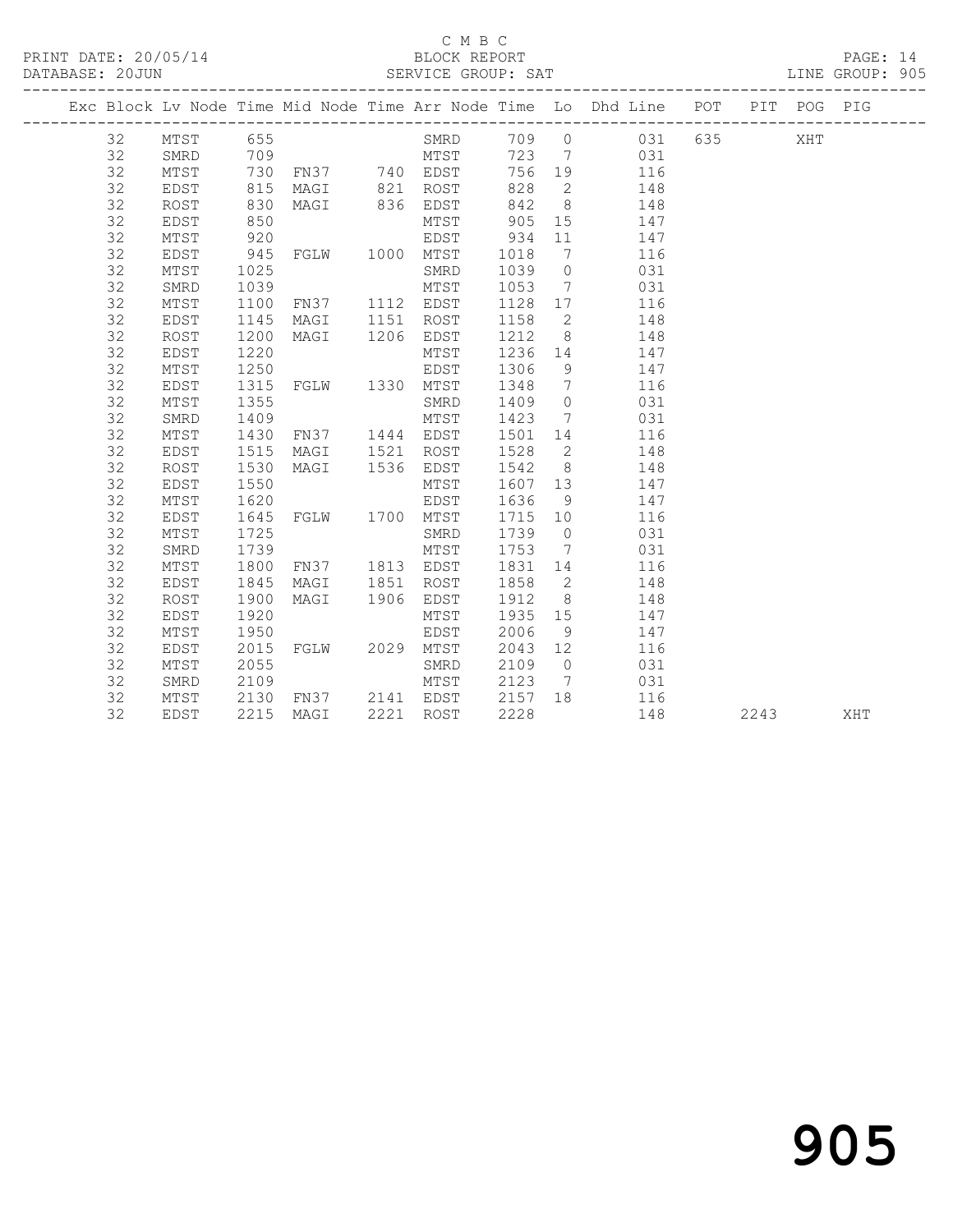### C M B C<br>BLOCK REPORT

| PRINT DATE: 20/05/14<br>DATABASE: 20JUN | BLOCK REPORT<br>SERVICE GROUP: SAT                                             |  | PAGE: 15<br>LINE GROUP: 905 |  |
|-----------------------------------------|--------------------------------------------------------------------------------|--|-----------------------------|--|
|                                         | Exc Block Ly Node Time Mid Node Time Arr Node Time Lo Dhd Line POT PIT POG PIG |  |                             |  |

| 33 | EDST            | 715 FGLW 729 MTST |  |            |                    |                |                             | XHT |  |
|----|-----------------|-------------------|--|------------|--------------------|----------------|-----------------------------|-----|--|
| 33 | MTST            | 755               |  | SMRD       |                    |                | 744 11 116 700<br>809 0 031 |     |  |
| 33 | SMRD            | 809               |  | MTST       | 823 12             |                | 031                         |     |  |
| 33 | MTST            | 835               |  | MAGR       | 842                | $\overline{0}$ | 146                         |     |  |
| 33 | MAGR            | 842               |  | MTST       | 850                | 15             | 146                         |     |  |
| 33 | MTST            | 905               |  | MAGR       | 912                | $\overline{0}$ | 146                         |     |  |
|    |                 |                   |  |            |                    |                |                             |     |  |
| 33 | MAGR            | 912               |  | MTST       | 920 15             |                | 146                         |     |  |
| 33 | MTST            | 935               |  | MAGR       | 942                | $\overline{0}$ | 146                         |     |  |
| 33 | MAGR            | 942               |  | MTST       | $950$ 15<br>1012 0 |                | 146                         |     |  |
| 33 | MTST            | 1005              |  | MAGR       | 1012 0             |                | 146                         |     |  |
| 33 | MAGR            | 1012              |  | MTST       | 1020 15            |                | 146                         |     |  |
| 33 | MTST            | 1035              |  | MAGR       | 1042               | $\overline{0}$ | 146                         |     |  |
| 33 | MAGR            | 1042              |  | MTST       | 1050               | 15             | 146                         |     |  |
| 33 | MTST            | 1105              |  | MAGR       | 1112               | $\overline{0}$ | 146                         |     |  |
| 33 | MAGR            | 1112              |  | MTST       | 1120 15            |                | 146                         |     |  |
| 33 | MTST            | 1135              |  | MAGR       | 1142               | $\overline{0}$ | 146                         |     |  |
| 33 | MAGR            | 1142              |  | MTST       | 1150 15            |                | 146                         |     |  |
| 33 | MTST            | 1205              |  | MAGR       | 1212 0             |                | 146                         |     |  |
| 33 | MAGR            | 1212              |  | MTST       | 1220 15            |                | 146                         |     |  |
| 33 | MTST            | 1235              |  | MAGR       | 1242               | $\overline{0}$ | 146                         |     |  |
|    |                 |                   |  |            |                    |                |                             |     |  |
| 33 | MAGR            | 1242              |  | MTST       | 1250 15            |                | 146                         |     |  |
| 33 | MTST            | 1305              |  | MAGR       | 1312               | $\overline{0}$ | 146                         |     |  |
| 33 | MAGR            | 1312              |  | MTST       | 1320 15            |                | 146                         |     |  |
| 33 | MTST            | 1335              |  | MAGR       | 1342               | $\overline{0}$ | 146                         |     |  |
| 33 | MAGR            | 1342              |  | MTST       | 1350 15            |                | 146                         |     |  |
| 33 | MTST            | 1405              |  | MAGR       | 1412 0             |                | 146                         |     |  |
| 33 | MAGR            | 1412              |  | MTST       | 1420 15            |                | 146                         |     |  |
| 33 | MTST            | 1435              |  | MAGR       | 1442               | $\overline{0}$ | 146                         |     |  |
| 33 | MAGR            | 1442              |  | MTST       | 1450 15            |                | 146                         |     |  |
| 33 | MTST            | 1505              |  | MAGR       | 1512               | $\overline{0}$ | 146                         |     |  |
| 33 | MAGR            | 1512              |  | MTST       | 1520 15            |                | 146                         |     |  |
| 33 | MTST            | 1535              |  | MAGR       | 1542               | $\overline{0}$ | 146                         |     |  |
| 33 | MAGR            | 1542              |  | MTST       | 1552 13            |                | 146                         |     |  |
| 33 | MTST            | 1605              |  | MAGR       | 1612               | $\overline{0}$ | 146                         |     |  |
| 33 | MAGR            | 1612              |  | MTST       | 1622 13            |                | 146                         |     |  |
| 33 | MTST            | 1635              |  | MAGR       | 1642               | $\overline{0}$ | 146                         |     |  |
| 33 |                 | 1642              |  | MTST       | 1652 13            |                | 146                         |     |  |
|    | MAGR            |                   |  |            |                    |                |                             |     |  |
| 33 | MTST            | 1705              |  | MAGR       | 1712               | $\overline{0}$ | 146                         |     |  |
| 33 | MAGR            | 1712              |  | MTST       | 1720               | 15             | 146                         |     |  |
| 33 | MTST            | 1735              |  | MAGR       | 1742               | $\overline{0}$ | 146                         |     |  |
| 33 | MAGR            | 1742              |  | MTST       | 1750               | 15             | 146                         |     |  |
| 33 | MTST            | 1805              |  | $\tt MAGR$ | 1812               | $\circ$        | 146                         |     |  |
| 33 | MAGR            | 1812              |  | MTST       | 1820               | 15             | 146                         |     |  |
| 33 | MTST            | 1835              |  | MAGR       | 1842               | $\mathbf 0$    | 146                         |     |  |
| 33 | MAGR            | 1842              |  | MTST       | 1850               | 15             | 146                         |     |  |
| 33 | MTST            | 1905              |  | MAGR       | 1912               | 0              | 146                         |     |  |
| 33 | MAGR            | 1912              |  | MTST       | 1920               | 15             | 146                         |     |  |
| 33 | $\mathtt{MTST}$ | 1935              |  | MAGR       | 1942               | $\circ$        | 146                         |     |  |
| 33 | <b>MAGR</b>     | 1942              |  | MTST       | 1950               | 15             | 146                         |     |  |
| 33 | MTST            | 2005              |  | MAGR       | 2012               | 0              | 146                         |     |  |
| 33 | MAGR            | 2012              |  | MTST       | 2020               | 15             | 146                         |     |  |
| 33 | $MTST$          | 2035              |  | MAGR       | 2042               | $\circ$        | 146                         |     |  |
| 33 | <b>MAGR</b>     | 2042              |  | MTST       | 2050               | 15             | 146                         |     |  |
| 33 |                 | 2105              |  |            | 2112               |                | 146                         |     |  |
|    | MTST            |                   |  | MAGR       |                    | 0              |                             |     |  |
| 33 | MAGR            | 2112              |  | MTST       | 2120               | 15             | 146                         |     |  |
| 33 | MTST            | 2135              |  | MAGR       | 2142               | $\mathbf 0$    | 146                         |     |  |
| 33 | MAGR            | 2142              |  | MTST       | 2150               | 15             | 146                         |     |  |
|    |                 |                   |  |            |                    |                |                             |     |  |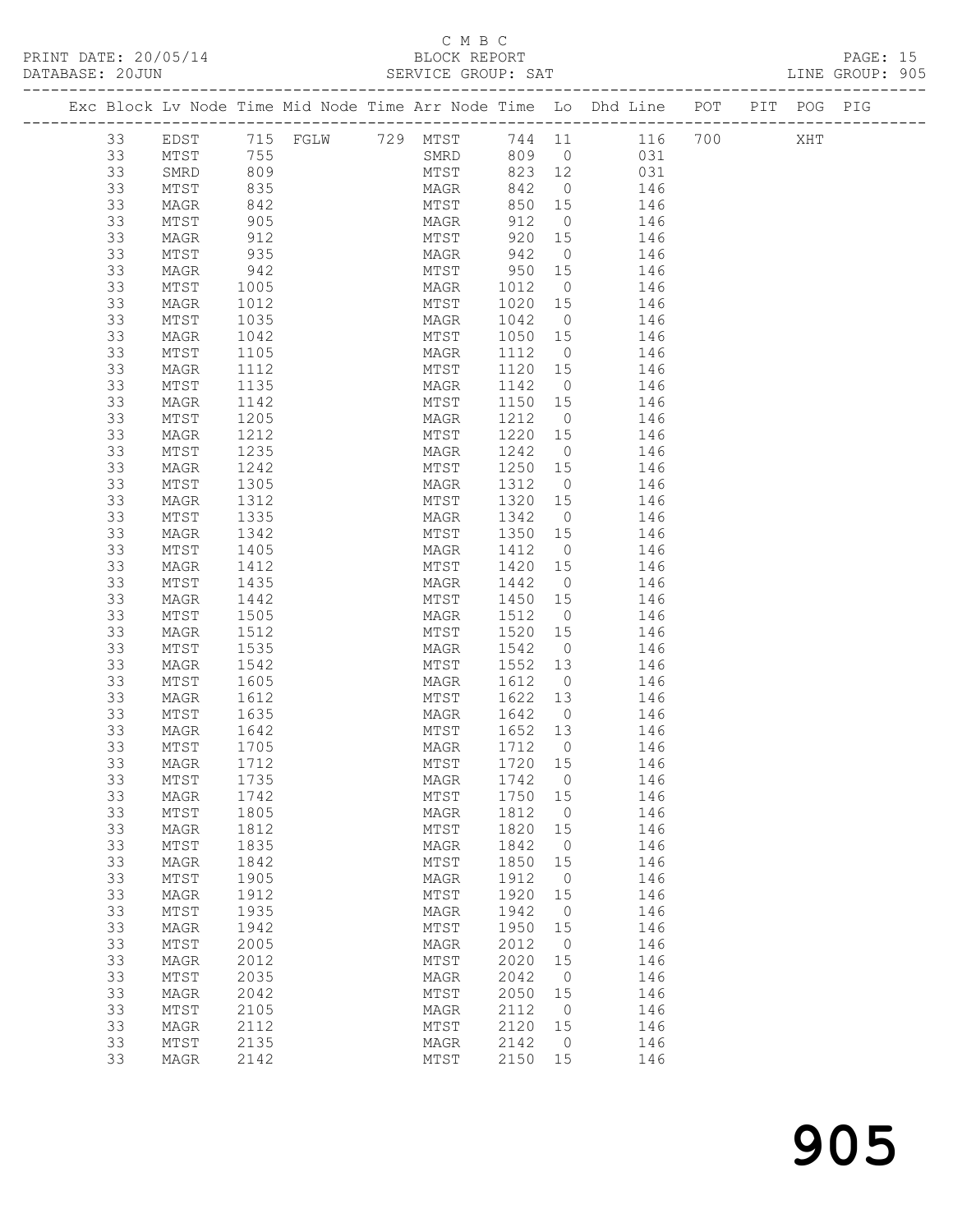### C M B C<br>BLOCK REPORT

| DATABASE: 20JUN |    |      |                     |                                               |                           |              |                 |                                                                                |          |     | LINE GROUP: 905 |
|-----------------|----|------|---------------------|-----------------------------------------------|---------------------------|--------------|-----------------|--------------------------------------------------------------------------------|----------|-----|-----------------|
|                 |    |      |                     |                                               |                           |              |                 | Exc Block Lv Node Time Mid Node Time Arr Node Time Lo Dhd Line POT PIT POG PIG |          |     |                 |
|                 | 33 | MTST | 2205                |                                               |                           |              |                 | MAGR 2212 0 146                                                                |          |     |                 |
|                 | 33 | MAGR |                     |                                               |                           |              |                 | MTST 2220 15 146                                                               |          |     |                 |
|                 | 33 | MTST |                     |                                               |                           |              |                 |                                                                                |          |     |                 |
|                 | 33 | MAGR |                     | 2212<br>2235<br>2242                          |                           |              |                 | MAGR 2242 0 146<br>MTST 2250 146                                               | 146 2310 |     | XHT             |
|                 | 34 | MTST | 750                 | EDST over<br>FGLW 829 MTST 844<br>SMRD 909    |                           |              |                 | 11<br>147                                                                      | 730      | XHT |                 |
|                 | 34 | EDST | 815<br>855          |                                               |                           |              | 11              | 116                                                                            |          |     |                 |
|                 | 34 | MTST |                     |                                               |                           |              | $\bigcirc$      | 031                                                                            |          |     |                 |
|                 | 34 | SMRD | 909                 |                                               | MTST 923                  |              | $\overline{7}$  | 031                                                                            |          |     |                 |
|                 | 34 | MTST | 930                 | FN37 942 EDST                                 |                           | 958          | 17              | 116                                                                            |          |     |                 |
|                 | 34 | EDST | $\frac{1015}{1030}$ | MAGI 1021 ROST<br>MAGI 1036 EDST              |                           | 1028<br>1042 | $\overline{2}$  | 148                                                                            |          |     |                 |
|                 | 34 | ROST | 1030                |                                               |                           |              | $\frac{8}{10}$  | 148                                                                            |          |     |                 |
|                 | 34 | EDST | 1050                |                                               | MTST                      | 1106         | 14              | 147                                                                            |          |     |                 |
|                 | 34 | MTST | 1120                |                                               | EDST                      | 1136         | 9               | 147                                                                            |          |     |                 |
|                 | 34 | EDST | 1145                | FGLW 1200 MTST                                |                           | 1218         | $\overline{7}$  | 116                                                                            |          |     |                 |
|                 | 34 | MTST | 1225                |                                               | SMRD                      | 1239         | $\overline{0}$  | 031                                                                            |          |     |                 |
|                 | 34 | SMRD | 1239                |                                               | MTST                      | 1253         | $7\overline{ }$ | 031                                                                            |          |     |                 |
|                 | 34 | MTST | 1300                | FN37 1313 EDST                                |                           | 1330         | 15              | 116                                                                            |          |     |                 |
|                 | 34 | EDST | 1345                |                                               |                           | 1358<br>1412 | $\overline{2}$  | 148                                                                            |          |     |                 |
|                 | 34 | ROST | 1400                | MAGI 1351 ROST<br>MAGI 1406 EDST              |                           |              |                 | 8 <sup>1</sup><br>148                                                          |          |     |                 |
|                 | 34 | EDST | 1420                |                                               | MTST                      | 1437         | 13              | 147                                                                            |          |     |                 |
|                 | 34 | MTST | 1450                |                                               |                           | 1506         | 9               | 147                                                                            |          |     |                 |
|                 | 34 | EDST | 1515                | EDST<br>FGLW 1530 MTST                        |                           | 1548         | $\overline{7}$  | 116                                                                            |          |     |                 |
|                 | 34 | MTST | 1555                |                                               | SMRD                      | 1609         | $\overline{0}$  | 031                                                                            |          |     |                 |
|                 | 34 | SMRD | 1609                |                                               | MTST                      | 1623         |                 | 7 031                                                                          |          |     |                 |
|                 | 34 | MTST | 1630                | FN37 1644 EDST                                |                           | 1702         | 13              | 116                                                                            |          |     |                 |
|                 | 34 | EDST | 1715                |                                               |                           |              | $\overline{2}$  | 148                                                                            |          |     |                 |
|                 | 34 | ROST | 1730                | MAGI 1721 ROST<br>MAGI 1736 EDST              |                           | 1728<br>1742 |                 | 8 <sup>1</sup><br>148                                                          |          |     |                 |
|                 | 34 | EDST | 1750                |                                               | MTST                      | 1807 13      |                 | 147                                                                            |          |     |                 |
|                 | 34 | MTST | 1820                |                                               |                           | 1836         | 9               | 147                                                                            |          |     |                 |
|                 | 34 | EDST | 1845                | EDST<br>FGLW 1900 MTST                        |                           | 1915 10      |                 | 116                                                                            |          |     |                 |
|                 | 34 | MTST | 1925                |                                               | SMRD                      | 1939         | $\overline{0}$  | 031                                                                            |          |     |                 |
|                 | 34 | SMRD | 1939                |                                               | MTST                      | 1953         | $7\overline{ }$ | 031                                                                            |          |     |                 |
|                 | 34 | MTST | 2000                | FN37 2012 EDST                                |                           |              | 17              | 116                                                                            |          |     |                 |
|                 | 34 | EDST | 2045                | MAGI                                          | 2051 ROST                 | 2028<br>2058 | $\overline{2}$  | 148                                                                            |          |     |                 |
|                 | 34 | ROST | 2100                | MAGI 2106 EDST                                |                           | 2112         |                 | 8 148                                                                          |          |     |                 |
|                 | 34 | EDST |                     |                                               | MTST                      | 2134         |                 | 16 147                                                                         |          |     |                 |
|                 | 34 | MTST |                     |                                               |                           |              |                 | 147                                                                            |          |     |                 |
|                 | 34 | EDST |                     | 2120 MTST<br>2150 EDST<br>2215 FGLW 2229 MTST | EDST 2205 10<br>MTST 2243 |              |                 | 116                                                                            | 2303     |     | XHT             |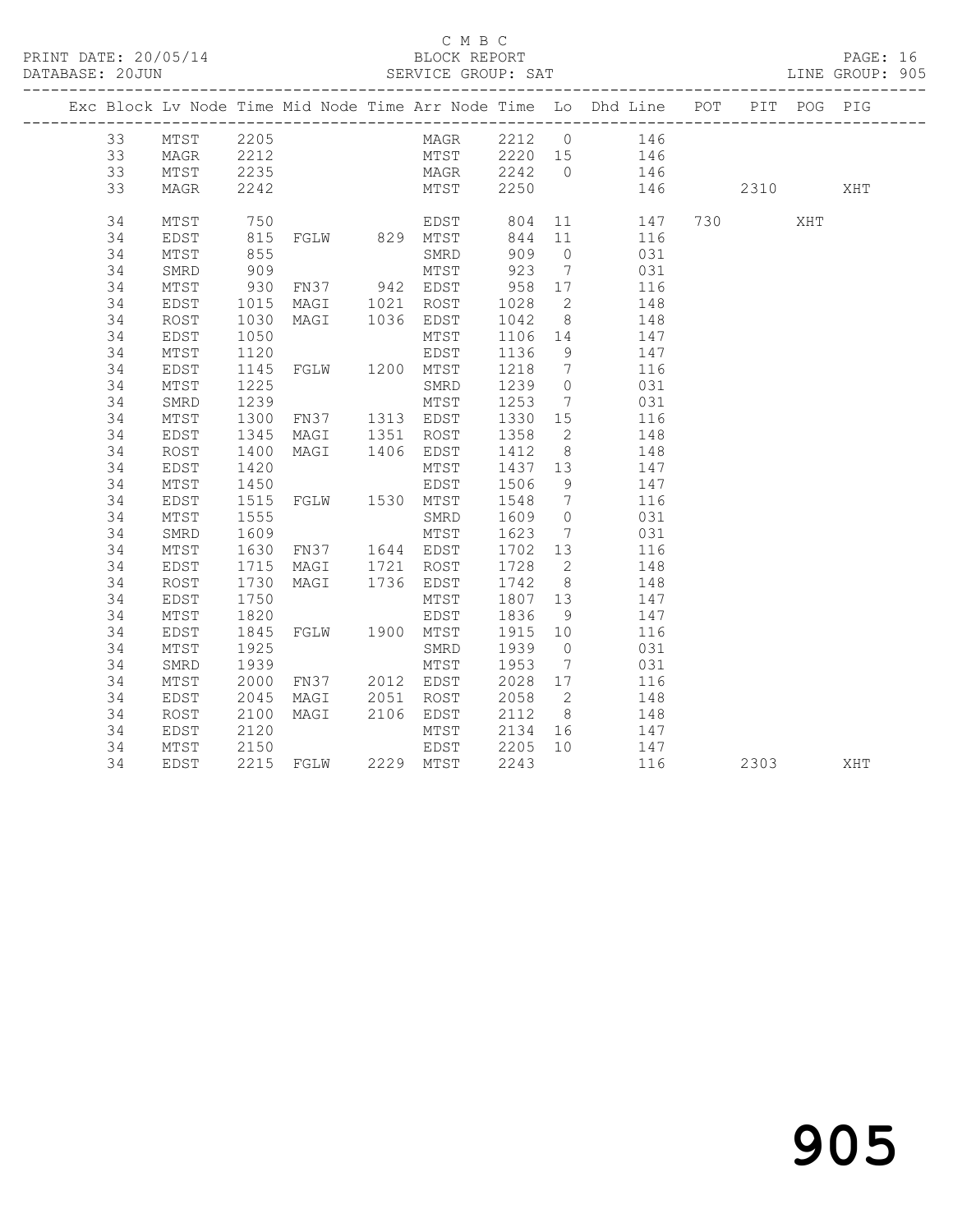### C M B C<br>BLOCK REPORT

PAGE: 17<br>LINE GROUP: 905

|  |    |      |                   |                |      |           |         |                              | Exc Block Lv Node Time Mid Node Time Arr Node Time Lo Dhd Line POT PIT POG PIG |  |      |     |
|--|----|------|-------------------|----------------|------|-----------|---------|------------------------------|--------------------------------------------------------------------------------|--|------|-----|
|  |    |      |                   |                |      |           |         |                              | 35 ROST 800 MAGI 806 EDST 812 8 148 740                                        |  | XHT  |     |
|  | 35 | EDST |                   |                |      |           |         |                              |                                                                                |  |      |     |
|  | 35 | MTST | $820$ $850$ $915$ |                |      |           |         |                              | MTST 835 15 147<br>EDST 904 11 147<br>930 MTST 948 7 116                       |  |      |     |
|  | 35 | EDST |                   |                |      |           |         |                              |                                                                                |  |      |     |
|  | 35 | MTST | 955               |                |      | SMRD      | 1009    | $\overline{0}$               | 031                                                                            |  |      |     |
|  | 35 | SMRD | 1009              |                |      | MTST      | 1023    | $\overline{7}$               | 031                                                                            |  |      |     |
|  | 35 | MTST | 1030              | FN37 1042 EDST |      |           | 1058    | 17                           | 116                                                                            |  |      |     |
|  | 35 | EDST | 1115              | MAGI           |      | 1121 ROST | 1128    | $\overline{2}$               | 148                                                                            |  |      |     |
|  | 35 | ROST | 1130              | MAGI           | 1136 | EDST      | 1142    | 8 <sup>8</sup>               | 148                                                                            |  |      |     |
|  | 35 | EDST | 1150              |                |      | MTST      | 1206    | 14                           | 147                                                                            |  |      |     |
|  | 35 | MTST | 1220              |                |      | EDST      | 1236    | 9                            | 147                                                                            |  |      |     |
|  | 35 | EDST | 1245              | FGLW 1300 MTST |      |           | 1318    | $7\phantom{.0}\phantom{.0}7$ | 116                                                                            |  |      |     |
|  | 35 | MTST | 1325              |                |      | SMRD      | 1339    | $\circ$                      | 031                                                                            |  |      |     |
|  | 35 | SMRD | 1339              |                |      | MTST      | 1353    |                              | $7\overline{ }$<br>031                                                         |  |      |     |
|  | 35 | MTST | 1400              | FN37 1414 EDST |      |           | 1431    |                              | 116<br>14 \,                                                                   |  |      |     |
|  | 35 | EDST | 1445              | MAGI           |      | 1451 ROST | 1458    |                              | $\overline{2}$<br>148                                                          |  |      |     |
|  | 35 | ROST | 1500              | MAGI           |      | 1506 EDST | 1512    |                              | 8<br>148                                                                       |  |      |     |
|  | 35 | EDST | 1520              |                |      | MTST      | 1537    |                              | 13<br>147                                                                      |  |      |     |
|  | 35 | MTST | 1550              |                |      | EDST      | 1608    | $\overline{7}$               | 147                                                                            |  |      |     |
|  | 35 | EDST | 1615              | FGLW 1630 MTST |      |           | 1648    | $\overline{7}$               | 116                                                                            |  |      |     |
|  | 35 | MTST | 1655              |                |      | SMRD      | 1709    | $\bigcirc$                   | 031                                                                            |  |      |     |
|  | 35 | SMRD | 1709              |                |      | MTST      | 1723    |                              | $7\overline{ }$<br>031                                                         |  |      |     |
|  | 35 | MTST | 1730              | FN37 1744 EDST |      |           |         |                              | 1802 13<br>116                                                                 |  |      |     |
|  | 35 | EDST | 1815              | MAGI 1821      |      | ROST      | 1828    |                              | $\overline{2}$<br>148                                                          |  |      |     |
|  | 35 | ROST | 1830              | MAGI 1836      |      | EDST      | 1842    |                              | 8 148                                                                          |  |      |     |
|  | 35 | EDST | 1850              |                |      | MTST      | 1905 15 |                              | 147                                                                            |  |      |     |
|  | 35 | MTST | 1920              |                |      | EDST      | 1936    | 9                            | 147                                                                            |  |      |     |
|  | 35 | EDST | 1945              | FGLW 1959 MTST |      |           | 2013    | 12                           | 116                                                                            |  |      |     |
|  | 35 | MTST | 2025              |                |      | SMRD      | 2039    | $\overline{0}$               | 031                                                                            |  |      |     |
|  | 35 | SMRD | 2039              |                |      | MTST      | 2053    | $\overline{7}$               | 031                                                                            |  |      |     |
|  | 35 | MTST | 2100              | FN37 2112 EDST |      |           | 2128    |                              | 17<br>116                                                                      |  |      |     |
|  | 35 | EDST | 2145              | MAGI           | 2151 | ROST      | 2158    | $\overline{2}$               | 148                                                                            |  |      |     |
|  | 35 | ROST | 2200              | MAGI           |      | 2206 EDST | 2212    | 8 <sup>8</sup>               | 148                                                                            |  |      |     |
|  | 35 | EDST | 2220              |                |      | MTST      | 2234    |                              | 147                                                                            |  | 2254 | XHT |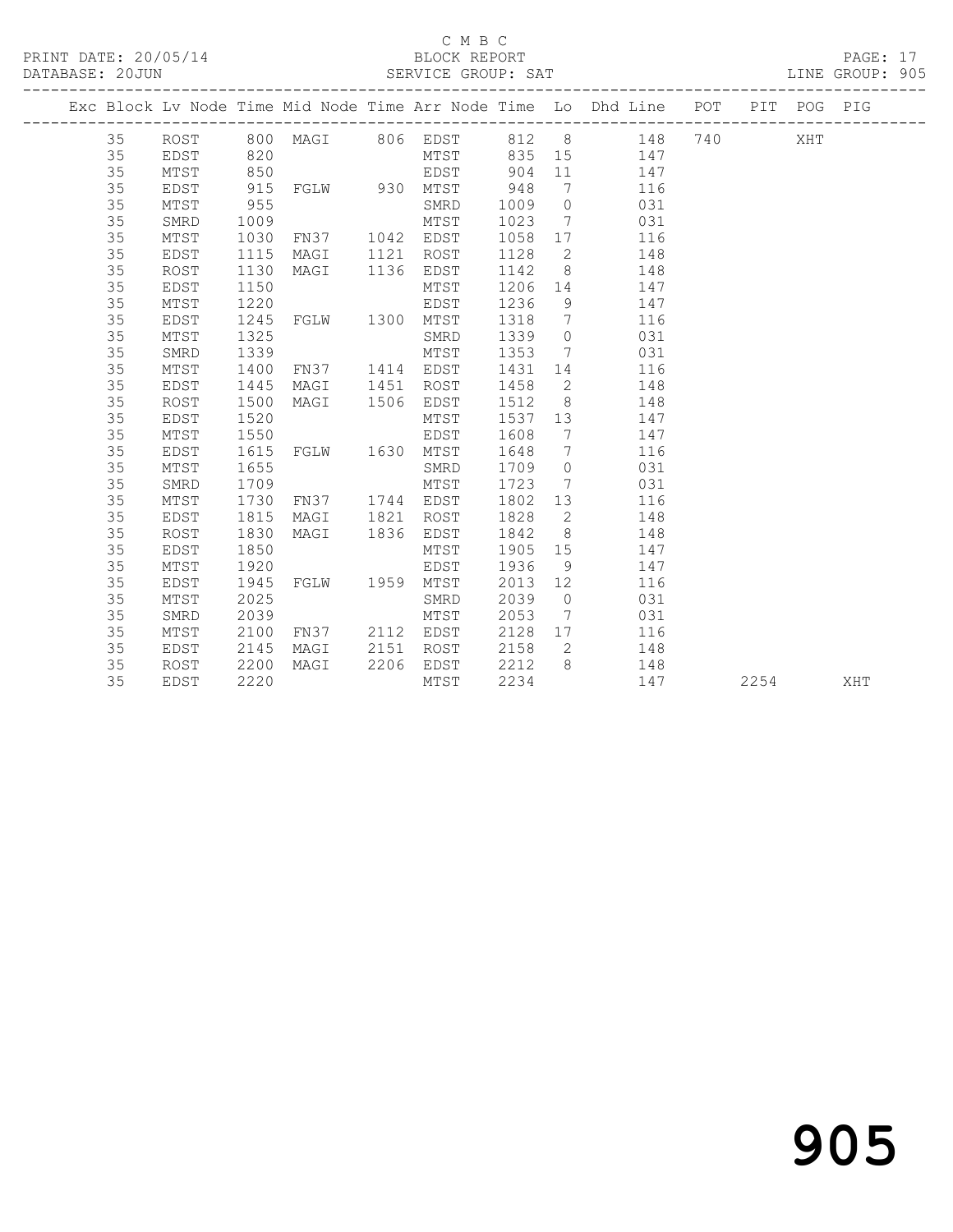### C M B C<br>BLOCK REPORT

PAGE: 18<br>LINE GROUP: 905

|          |              |              |                |      |              |              |                      | Exc Block Lv Node Time Mid Node Time Arr Node Time Lo Dhd Line POT PIT POG PIG |         |      |     |     |
|----------|--------------|--------------|----------------|------|--------------|--------------|----------------------|--------------------------------------------------------------------------------|---------|------|-----|-----|
| 36       | MTST         | 820          |                |      |              |              |                      | EDST 834 11 147                                                                | 800 000 |      | XHT |     |
| 36       | EDST         | 845          | FGLW 900 MTST  |      |              | 915          |                      | 10<br>116                                                                      |         |      |     |     |
| 36       | MTST         | 925          |                |      | SMRD         | 939          | $\overline{0}$       | 031                                                                            |         |      |     |     |
| 36       | SMRD         | 939          |                |      | MTST         | 953          | $\overline{7}$       | 031                                                                            |         |      |     |     |
| 36       | MTST         | 1000         | FN37 1012 EDST |      |              | 1028         | 17                   | 116                                                                            |         |      |     |     |
| 36       | EDST         | 1045         | MAGI           | 1051 | ROST         | 1058         | $\overline{2}$       | 148                                                                            |         |      |     |     |
| 36       | ROST         | 1100         | MAGI           | 1106 | EDST         | 1112         | 8 <sup>8</sup>       | 148                                                                            |         |      |     |     |
| 36       | <b>EDST</b>  | 1120         |                |      | MTST         | 1136 14      |                      | 147                                                                            |         |      |     |     |
| 36       | MTST         | 1150         |                |      | EDST         | 1206         | 9                    | 147                                                                            |         |      |     |     |
| 36       | EDST         | 1215         | FGLW 1230      |      | MTST         | 1248         | $\overline{7}$       | 116                                                                            |         |      |     |     |
| 36       | MTST         | 1255         |                |      | SMRD         | 1309         | $\overline{0}$       | 031                                                                            |         |      |     |     |
| 36       | SMRD         | 1309         |                |      | MTST         | 1323         | $\overline{7}$       | 031                                                                            |         |      |     |     |
| 36       | MTST         | 1330         | FN37           |      | 1343 EDST    | 1400         | 15                   | 116                                                                            |         |      |     |     |
| 36       | EDST         | 1415         | MAGI           | 1421 | ROST         | 1428         | 2                    | 148                                                                            |         |      |     |     |
| 36       | <b>ROST</b>  | 1430         | MAGI           | 1436 | EDST         | 1442         | 8                    | 148                                                                            |         |      |     |     |
| 36       | EDST         | 1450         |                |      | MTST         | 1508         | 12                   | 147                                                                            |         |      |     |     |
| 36       | MTST         | 1520         |                |      | EDST         | 1538         | $\overline{7}$       | 147                                                                            |         |      |     |     |
| 36       | EDST         | 1545         | FGLW 1600      |      | MTST         | 1618         | $\overline{7}$       | 116                                                                            |         |      |     |     |
| 36       | MTST         | 1625         |                |      | SMRD         | 1639         | $\overline{0}$       | 031                                                                            |         |      |     |     |
| 36       | SMRD         | 1639         |                |      | MTST         | 1653         | 7                    | 031                                                                            |         |      |     |     |
| 36       | MTST         | 1700         | FN37           |      | 1714 EDST    | 1732         | 13                   | 116                                                                            |         |      |     |     |
| 36       | EDST         | 1745         | MAGI           | 1751 | ROST         | 1758         | 2                    | 148                                                                            |         |      |     |     |
| 36       | ROST         | 1800         | MAGI           | 1806 | EDST         | 1812         | 8                    | 148                                                                            |         |      |     |     |
| 36       | EDST         | 1820         |                |      | MTST         | 1837         | 13                   | 147<br>147                                                                     |         |      |     |     |
| 36<br>36 | MTST         | 1850<br>1915 | FGLW 1929      |      | EDST         | 1906<br>1943 | 9                    | 116                                                                            |         |      |     |     |
|          | EDST         |              |                |      | MTST         |              | 12<br>$\overline{0}$ |                                                                                |         |      |     |     |
| 36<br>36 | MTST<br>SMRD | 1955<br>2009 |                |      | SMRD<br>MTST | 2009<br>2023 | 7                    | 031<br>031                                                                     |         |      |     |     |
| 36       | MTST         | 2030         | FN37 2042      |      | EDST         | 2058         | 17                   | 116                                                                            |         |      |     |     |
| 36       | EDST         | 2115         | MAGI           | 2121 | ROST         | 2128         | $\overline{2}$       | 148                                                                            |         |      |     |     |
| 36       | ROST         | 2130         | MAGI           | 2136 | EDST         | 2142         | 8 <sup>8</sup>       | 148                                                                            |         |      |     |     |
|          |              |              |                |      |              |              |                      |                                                                                |         |      |     |     |
|          |              |              |                |      |              |              |                      |                                                                                |         |      |     |     |
| 36<br>36 | EDST<br>MTST | 2150<br>2220 |                |      | MTST<br>EDST | 2204<br>2235 | 16                   | 147<br>147                                                                     |         | 2250 |     | XHT |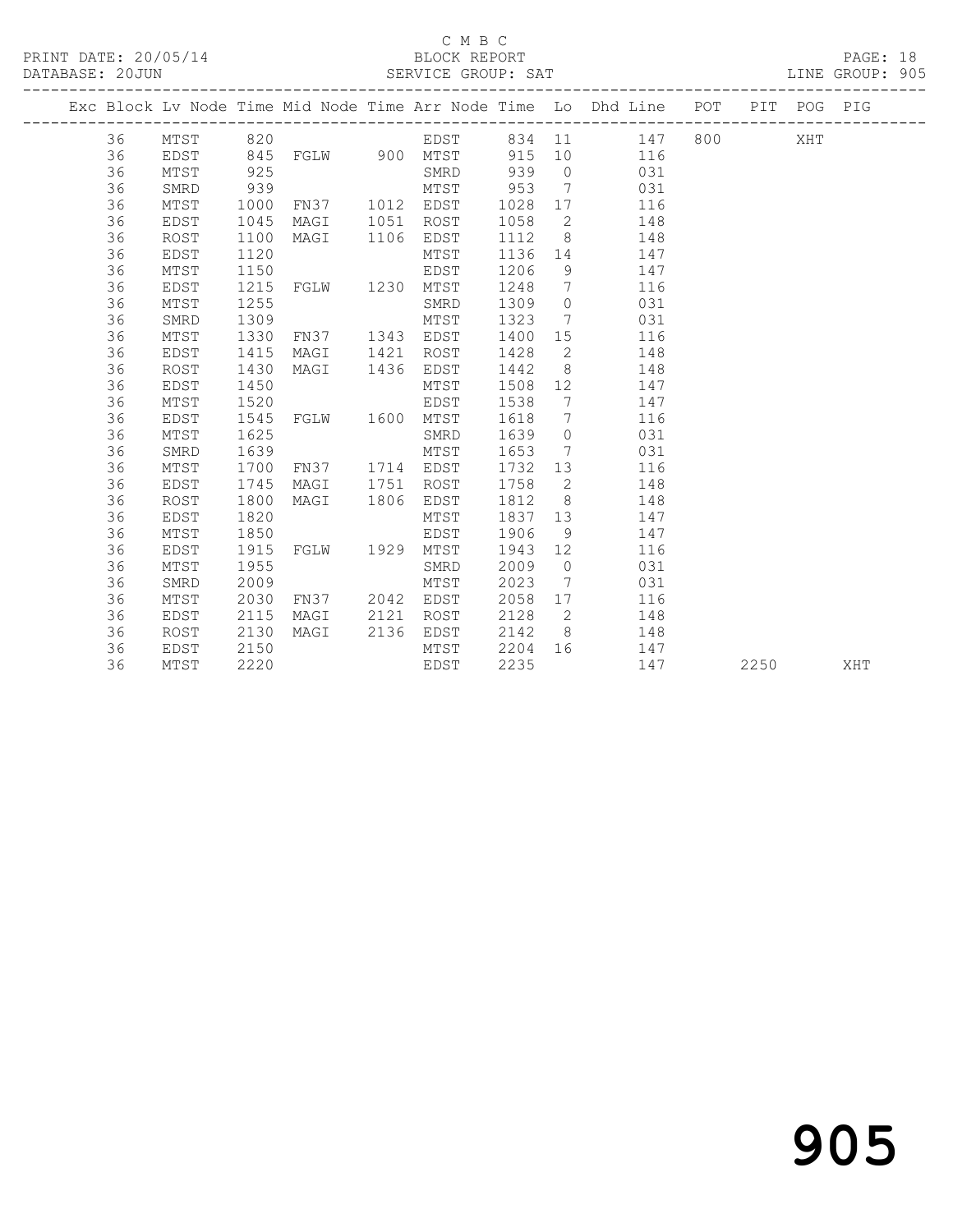### C M B C<br>BLOCK REPORT

PAGE: 19<br>LINE GROUP: 905

|  |    |             |      |               |      |           |      |                | Exc Block Lv Node Time Mid Node Time Arr Node Time Lo Dhd Line POT |     |      | PIT POG PIG |     |
|--|----|-------------|------|---------------|------|-----------|------|----------------|--------------------------------------------------------------------|-----|------|-------------|-----|
|  | 37 | MTST        | 825  |               |      | SMRD      | 839  | $\circ$        | 031                                                                | 805 |      | XHT         |     |
|  | 37 | SMRD        | 839  |               |      | MTST      | 853  |                | 031<br>7                                                           |     |      |             |     |
|  | 37 | MTST        | 900  | FN37 910 EDST |      |           | 926  | 19             | 116                                                                |     |      |             |     |
|  | 37 | EDST        | 945  | MAGI          | 951  | ROST      | 958  | 2              | 148                                                                |     |      |             |     |
|  | 37 | ROST        | 1000 | MAGI          | 1006 | EDST      | 1012 | 8 <sup>8</sup> | 148                                                                |     |      |             |     |
|  | 37 | <b>EDST</b> | 1020 |               |      | MTST      | 1036 | 14             | 147                                                                |     |      |             |     |
|  | 37 | MTST        | 1050 |               |      | EDST      | 1106 | 9              | 147                                                                |     |      |             |     |
|  | 37 | EDST        | 1115 | FGLW          | 1130 | MTST      | 1148 | $\overline{7}$ | 116                                                                |     |      |             |     |
|  | 37 | MTST        | 1155 |               |      | SMRD      | 1209 | $\bigcirc$     | 031                                                                |     |      |             |     |
|  | 37 | SMRD        | 1209 |               |      | MTST      | 1223 | $\overline{7}$ | 031                                                                |     |      |             |     |
|  | 37 | MTST        | 1230 | FN37          | 1242 | EDST      | 1259 | 16             | 116                                                                |     |      |             |     |
|  | 37 | EDST        | 1315 | MAGI          | 1321 | ROST      | 1328 | 2              | 148                                                                |     |      |             |     |
|  | 37 | ROST        | 1330 | MAGI          | 1336 | EDST      | 1342 | 8 <sup>8</sup> | 148                                                                |     |      |             |     |
|  | 37 | EDST        | 1350 |               |      | MTST      | 1407 | 13             | 147                                                                |     |      |             |     |
|  | 37 | MTST        | 1420 |               |      | EDST      | 1436 | 9              | 147                                                                |     |      |             |     |
|  | 37 | EDST        | 1445 | FGLW          | 1500 | MTST      | 1518 | $\overline{7}$ | 116                                                                |     |      |             |     |
|  | 37 | MTST        | 1525 |               |      | SMRD      | 1539 | $\overline{0}$ | 031                                                                |     |      |             |     |
|  | 37 | SMRD        | 1539 |               |      | MTST      | 1553 | $\overline{7}$ | 031                                                                |     |      |             |     |
|  | 37 | MTST        | 1600 | FN37          |      | 1614 EDST | 1632 | 13             | 116                                                                |     |      |             |     |
|  | 37 | EDST        | 1645 | MAGI          | 1651 | ROST      | 1658 | 2              | 148                                                                |     |      |             |     |
|  | 37 | ROST        | 1700 | MAGI          | 1706 | EDST      | 1712 | 8 <sup>8</sup> | 148                                                                |     |      |             |     |
|  | 37 | EDST        | 1720 |               |      | MTST      | 1737 | 13             | 147                                                                |     |      |             |     |
|  | 37 | MTST        | 1750 |               |      | EDST      | 1806 | - 9            | 147                                                                |     |      |             |     |
|  | 37 | EDST        | 1815 | FGLW          | 1830 | MTST      | 1845 | 10             | 116                                                                |     |      |             |     |
|  | 37 | MTST        | 1855 |               |      | SMRD      | 1909 | $\overline{0}$ | 031                                                                |     |      |             |     |
|  | 37 | SMRD        | 1909 |               |      | MTST      | 1923 | $\overline{7}$ | 031                                                                |     |      |             |     |
|  | 37 | MTST        | 1930 | FN37          | 1943 | EDST      | 1959 | 16             | 116                                                                |     |      |             |     |
|  | 37 | <b>EDST</b> | 2015 | MAGI          | 2021 | ROST      | 2028 | $\overline{2}$ | 148                                                                |     |      |             |     |
|  | 37 | <b>ROST</b> | 2030 | MAGI          | 2036 | EDST      | 2042 | 8 <sup>8</sup> | 148                                                                |     |      |             |     |
|  | 37 | EDST        | 2050 |               |      | MTST      | 2104 | 16             | 147                                                                |     |      |             |     |
|  | 37 | MTST        | 2120 |               |      | EDST      | 2135 | 10             | 147                                                                |     |      |             |     |
|  | 37 | EDST        | 2145 | FGLW          |      | 2159 MTST | 2213 |                | 116                                                                |     | 2233 |             | XHT |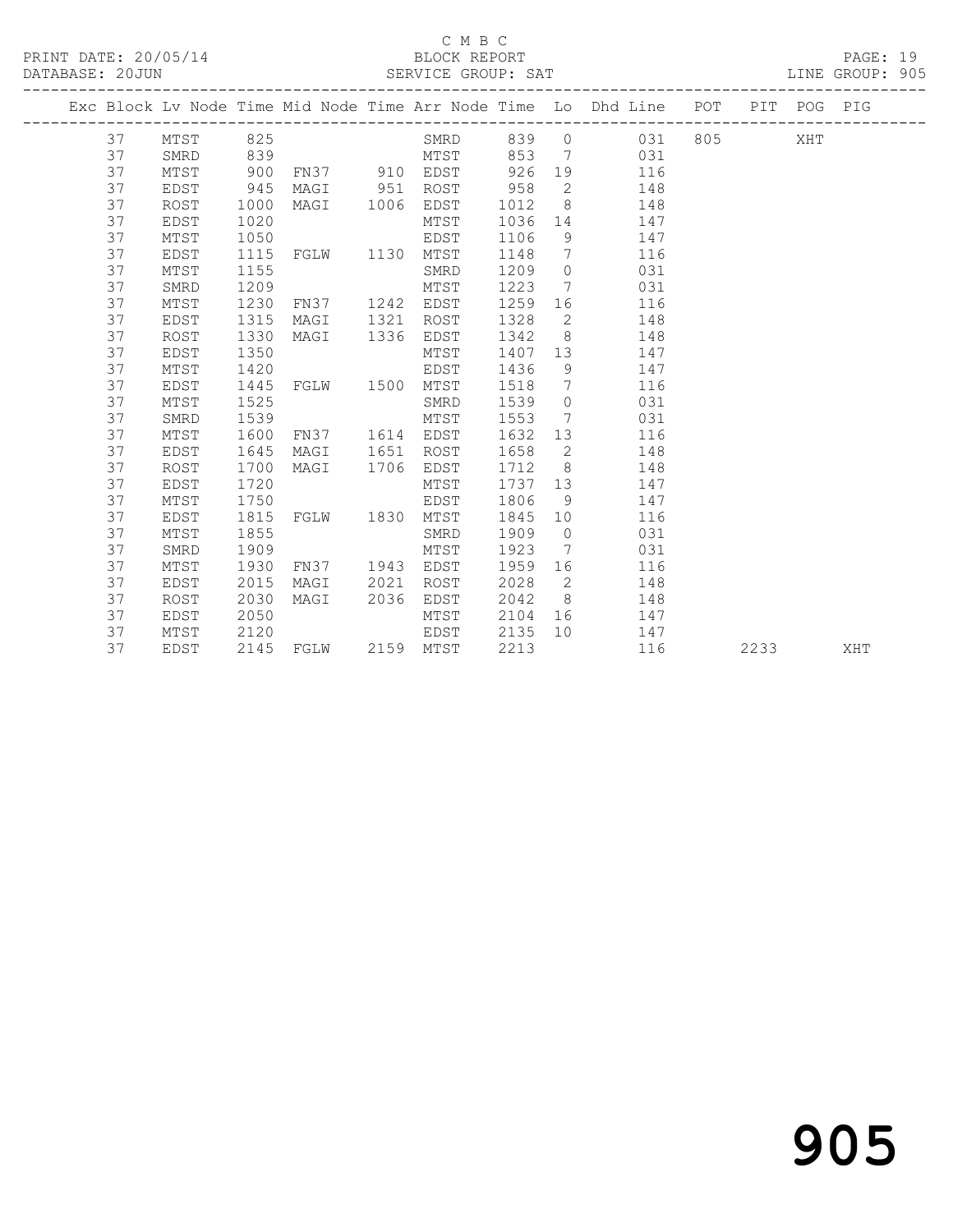### C M B C<br>BLOCK REPORT

PAGE: 20<br>LINE GROUP: 905

|  |    |             |      |           |      |                     |      |                 | Exc Block Lv Node Time Mid Node Time Arr Node Time Lo Dhd Line POT PIT POG PIG |           |      |     |     |
|--|----|-------------|------|-----------|------|---------------------|------|-----------------|--------------------------------------------------------------------------------|-----------|------|-----|-----|
|  |    |             |      |           |      |                     |      |                 |                                                                                |           |      |     |     |
|  | 38 | EDST        |      |           |      |                     |      |                 | 928 2<br>148                                                                   | 900 — 100 |      | XHT |     |
|  | 38 | ROST        | 930  |           |      | MAGI 936 EDST 942 8 |      |                 | 148                                                                            |           |      |     |     |
|  | 38 | EDST        | 950  |           |      | MTST                | 1006 | 14              | 147                                                                            |           |      |     |     |
|  | 38 | MTST        | 1020 |           |      | EDST                | 1036 | 11              | 147                                                                            |           |      |     |     |
|  | 38 | EDST        | 1047 | FGLW 1102 |      | MTST                | 1120 | 5               | 116                                                                            |           |      |     |     |
|  | 38 | MTST        | 1125 |           |      | SMRD                | 1139 |                 | $\overline{0}$<br>031                                                          |           |      |     |     |
|  | 38 | SMRD        | 1139 |           |      | MTST                | 1153 | $\overline{7}$  | 031                                                                            |           |      |     |     |
|  | 38 | MTST        | 1200 | FN37      | 1212 | EDST                | 1229 | 16              | 116                                                                            |           |      |     |     |
|  | 38 | EDST        | 1245 | MAGI      | 1251 | ROST                | 1258 | 2               | 148                                                                            |           |      |     |     |
|  | 38 | ROST        | 1300 | MAGI      | 1306 | EDST                | 1312 | 8 <sup>8</sup>  | 148                                                                            |           |      |     |     |
|  | 38 | EDST        | 1320 |           |      | MTST                | 1336 |                 | 147<br>14                                                                      |           |      |     |     |
|  | 38 | MTST        | 1350 |           |      | EDST                | 1406 | 9               | 147                                                                            |           |      |     |     |
|  | 38 | EDST        | 1415 | FGLW 1430 |      | MTST                | 1448 | $\overline{7}$  | 116                                                                            |           |      |     |     |
|  | 38 | MTST        | 1455 |           |      | SMRD                | 1509 | $\overline{0}$  | 031                                                                            |           |      |     |     |
|  | 38 | SMRD        | 1509 |           |      | MTST                | 1523 |                 | 7<br>031                                                                       |           |      |     |     |
|  | 38 | MTST        | 1530 | FN37      | 1544 | EDST                | 1602 | 13              | 116                                                                            |           |      |     |     |
|  | 38 | EDST        | 1615 | MAGI      | 1621 | ROST                | 1628 | 2               | 148                                                                            |           |      |     |     |
|  | 38 | <b>ROST</b> | 1630 | MAGI      | 1636 | EDST                | 1642 | 8 <sup>8</sup>  | 148                                                                            |           |      |     |     |
|  | 38 | EDST        | 1650 |           |      | MTST                | 1707 | 13              | 147                                                                            |           |      |     |     |
|  | 38 | MTST        | 1720 |           |      | EDST                | 1736 | - 9             | 147                                                                            |           |      |     |     |
|  | 38 | EDST        | 1745 | FGLW 1800 |      | MTST                | 1815 | 10              | 116                                                                            |           |      |     |     |
|  | 38 | MTST        | 1825 |           |      | SMRD                | 1839 | $\overline{0}$  | 031                                                                            |           |      |     |     |
|  | 38 | SMRD        | 1839 |           |      | MTST                | 1853 | 7               | 031                                                                            |           |      |     |     |
|  | 38 | MTST        | 1900 | FN37      | 1913 | EDST                | 1929 | 16              | 116                                                                            |           |      |     |     |
|  | 38 | EDST        | 1945 | MAGI      | 1951 | ROST                | 1958 | $\overline{2}$  | 148                                                                            |           |      |     |     |
|  | 38 | ROST        | 2000 | MAGI      | 2006 | EDST                | 2012 | 8 <sup>8</sup>  | 148                                                                            |           |      |     |     |
|  | 38 | <b>EDST</b> | 2020 |           |      | MTST                | 2034 | 16              | 147                                                                            |           |      |     |     |
|  | 38 | MTST        | 2050 |           |      | EDST                | 2105 | 10 <sup>°</sup> | 147                                                                            |           |      |     |     |
|  | 38 | EDST        | 2115 | FGLW 2129 |      | MTST                | 2143 | 12              | 116                                                                            |           |      |     |     |
|  | 38 | MTST        | 2155 |           |      | SMRD                | 2209 | $\bigcirc$      | 031                                                                            |           |      |     |     |
|  | 38 | SMRD        | 2209 |           |      | MTST                | 2223 |                 | 031                                                                            |           | 2243 |     | XHT |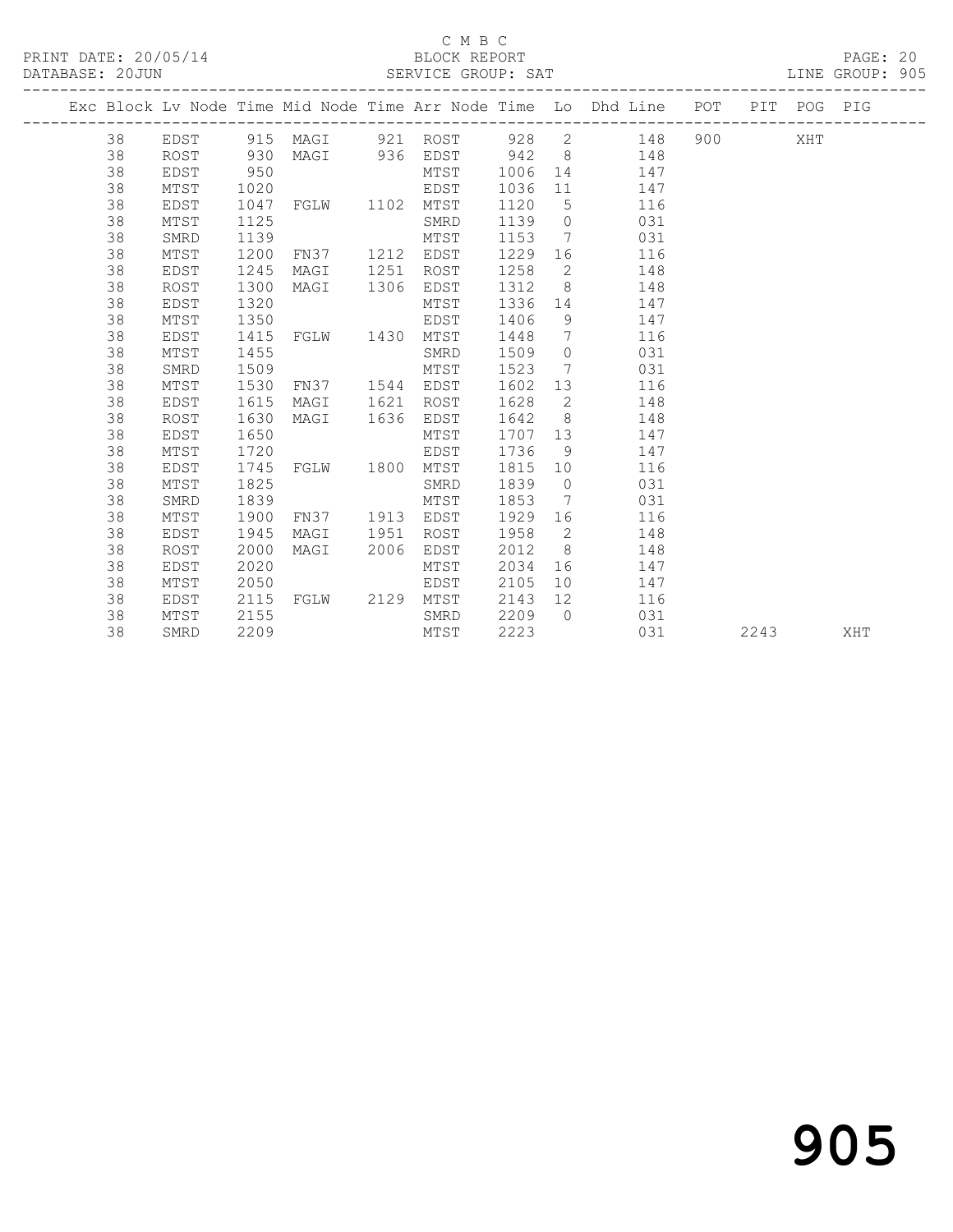|                 | PRINT DATE: 20/05/14           | DATABASE: 20JUN SERVICE GROUP: SAT LINE GROUP: 920                             |  | BLOCK REPORT                      | C M B C |                                                      |                 |                                                |                                           |                        |      | PAGE: 21 |  |
|-----------------|--------------------------------|--------------------------------------------------------------------------------|--|-----------------------------------|---------|------------------------------------------------------|-----------------|------------------------------------------------|-------------------------------------------|------------------------|------|----------|--|
| XHT Hamilton CS |                                |                                                                                |  |                                   |         |                                                      |                 |                                                |                                           |                        |      |          |  |
|                 |                                | Exc Block Lv Node Time Mid Node Time Arr Node Time Lo Dhd Line POT PIT POG PIG |  |                                   |         |                                                      |                 |                                                |                                           |                        |      |          |  |
| 41              |                                |                                                                                |  |                                   |         |                                                      |                 |                                                |                                           | WBVI 816 0 068 715 XHT |      |          |  |
| 41              | ULP 800<br>WBVI 816<br>ULP 840 |                                                                                |  |                                   |         |                                                      |                 |                                                |                                           |                        |      |          |  |
| 41              |                                |                                                                                |  | ULP 830 10 068<br>WBVI 856 0 068  |         |                                                      |                 |                                                |                                           |                        |      |          |  |
| 41              | WBVI                           | 856                                                                            |  | ULP                               |         |                                                      |                 | 910 10 068                                     |                                           |                        |      |          |  |
| 41              | ULP                            | 920                                                                            |  | WBVI 936                          |         |                                                      |                 | $0 \qquad 068$                                 |                                           |                        |      |          |  |
| 41              | WBVI                           | 936                                                                            |  |                                   |         |                                                      |                 |                                                |                                           |                        |      |          |  |
| 41              | ULP                            | 1000                                                                           |  | ULP 950 10 068<br>WBVI 1016 0 068 |         |                                                      |                 |                                                |                                           |                        |      |          |  |
| 41              | WBVI                           | 1016                                                                           |  |                                   |         | ULP 1030                                             |                 | 10 068                                         |                                           |                        |      |          |  |
| 41              | ULP                            | 1040                                                                           |  | WBVI                              |         | 1056                                                 |                 | $0$ 068                                        |                                           |                        |      |          |  |
| 41              | WBVI                           | 1056                                                                           |  |                                   |         | 1110 10<br>WB <sub>V</sub><br>ULP 1110<br>TT 1136    |                 |                                                | 068                                       |                        |      |          |  |
| 41              | ULP                            | 1120                                                                           |  |                                   |         |                                                      | $\overline{0}$  |                                                | 068                                       |                        |      |          |  |
| 41              | WBVI                           | 1136                                                                           |  |                                   |         | ULP 1151                                             |                 | 9 068                                          |                                           |                        |      |          |  |
| 41              | ULP                            | 1200                                                                           |  |                                   |         | WBVI 1216                                            |                 | $0$ 068                                        |                                           |                        |      |          |  |
| 41              | WBVI                           | 1216                                                                           |  |                                   |         | W <sub>D</sub> <sub>v</sub> _<br>ULP 1256<br>TT 1256 |                 |                                                |                                           |                        |      |          |  |
| 41              | ULP                            | 1240                                                                           |  |                                   |         |                                                      | $\overline{0}$  | $\frac{1}{7}$                                  | $\begin{array}{c} 068 \\ 068 \end{array}$ |                        |      |          |  |
| 41              | WBVI                           | 1256                                                                           |  |                                   |         | ULP 1313                                             |                 | 7 068                                          |                                           |                        |      |          |  |
|                 |                                |                                                                                |  |                                   |         |                                                      | $\circ$         |                                                |                                           |                        |      |          |  |
| 41              | ULP                            | 1320                                                                           |  |                                   |         | WBVI 1336                                            |                 | 068                                            |                                           |                        |      |          |  |
| 41              | WBVI                           | 1336                                                                           |  |                                   |         | ULP 1353<br>WBVI 1416                                |                 | $7\overline{ }$                                | 068                                       |                        |      |          |  |
| 41              | ULP                            | 1400                                                                           |  |                                   |         | ULP 1433                                             | $\overline{0}$  |                                                | 068<br>068                                |                        |      |          |  |
| 41              | WBVI                           | 1416                                                                           |  |                                   |         |                                                      | $7\overline{ }$ |                                                |                                           |                        |      |          |  |
| 41              | ULP                            | 1440                                                                           |  |                                   |         | WBVI 1456                                            | $\circ$         | 068                                            |                                           |                        |      |          |  |
| 41              | WBVI                           | 1456                                                                           |  | ULP                               |         | 1513                                                 |                 | 7 068                                          |                                           |                        |      |          |  |
| 41              | ULP                            | 1520                                                                           |  | WBVI                              |         | 1536<br>WEVI 1556                                    | $\overline{0}$  |                                                | 068                                       |                        |      |          |  |
| 41              | WBVI                           | 1536                                                                           |  |                                   |         |                                                      |                 | $\begin{array}{ccc}\n 7 & 068 \\  \end{array}$ |                                           |                        |      |          |  |
| 41              | ULP                            | 1600                                                                           |  |                                   |         | WBVI 1614                                            | $\circ$         | 068                                            |                                           |                        |      |          |  |
| 41              | WBVI                           | 1614                                                                           |  |                                   |         | ULP 1631                                             | 9               | 068                                            |                                           |                        |      |          |  |
| 41              | ULP                            | 1640                                                                           |  | WBVI                              |         | 1654                                                 | $\circ$         |                                                | 068                                       |                        |      |          |  |
| 41              | WBVI                           | 1654                                                                           |  | ULP                               |         | 1711                                                 |                 | 9                                              | 068                                       |                        |      |          |  |
| 41              | ULP                            | 1720                                                                           |  |                                   |         | WBVI 1734 0 068                                      |                 |                                                |                                           |                        |      |          |  |
| 41              | WBVI                           | 1734                                                                           |  |                                   |         | ULP 1751                                             |                 | 9 068                                          |                                           |                        |      |          |  |
| 41              | ULP                            | 1800                                                                           |  |                                   |         | WBVI 1814 0<br>ULP 1829 11                           | $\overline{0}$  |                                                | $\begin{array}{c} 068 \\ 068 \end{array}$ |                        |      |          |  |
| 41              | WBVI                           | 1814                                                                           |  |                                   |         |                                                      |                 |                                                |                                           |                        |      |          |  |
|                 | 41 ULP 1840                    |                                                                                |  |                                   |         | WBVI 1854 0 068                                      |                 |                                                |                                           |                        |      |          |  |
| 41              | WBVI                           | 1854                                                                           |  | ULP                               |         | 1909 11                                              |                 |                                                | 068                                       |                        |      |          |  |
| 41              | ULP                            | 1920                                                                           |  | WBVI                              |         | 1934                                                 | $\overline{0}$  |                                                | 068                                       |                        |      |          |  |
| 41              | WBVI                           | 1934                                                                           |  | ULP                               |         | 1949                                                 | 11              |                                                | 068                                       |                        |      |          |  |
| 41              | ULP                            | 2000                                                                           |  | WBVI                              |         | 2014                                                 | $\overline{0}$  |                                                | 068                                       |                        |      |          |  |
| 41              | WBVI                           | 2014                                                                           |  | ULP                               |         | 2028                                                 | 12              |                                                | 068                                       |                        |      |          |  |
| 41              | ULP                            | 2040                                                                           |  | WBVI                              |         | 2054                                                 | $\overline{0}$  |                                                | 068                                       |                        |      |          |  |
| 41              | WBVI                           | 2054                                                                           |  | ULP                               |         | 2108                                                 | 12              |                                                | 068                                       |                        |      |          |  |
| 41              | ULP                            | 2120                                                                           |  | WBVI                              |         | 2134                                                 | $\overline{0}$  |                                                | 068                                       |                        |      |          |  |
| 41              | WBVI                           | 2134                                                                           |  | ULP                               |         | 2148                                                 | 12              |                                                | 068                                       |                        |      |          |  |
| 41              | ULP                            | 2200                                                                           |  | WBVI                              |         | 2214                                                 | $\overline{0}$  |                                                | 068                                       |                        |      |          |  |
| 41              | WBVI                           | 2214                                                                           |  | ULP                               |         | 2228                                                 | 12              |                                                | 068                                       |                        |      |          |  |
| 41              | ULP                            | 2240                                                                           |  | WBVI                              |         | 2254                                                 | $\overline{0}$  |                                                | 068                                       |                        |      |          |  |
| 41              | WBVI                           | 2254                                                                           |  | ULP                               |         | 2308                                                 | 12              |                                                | 068                                       |                        |      |          |  |
| 41              | ULP                            | 2320                                                                           |  | WBVI                              |         | 2334                                                 | $\overline{0}$  |                                                | 068                                       |                        |      |          |  |
| 41              | WBVI                           | 2334                                                                           |  | ULP                               |         | 2348                                                 | 12              |                                                | 068                                       |                        |      |          |  |
| 41              | ULP                            | 2400                                                                           |  | WBVI                              |         | 2414                                                 | $\circ$         |                                                | 068                                       |                        |      |          |  |
| 41              | WBVI                           | 2414                                                                           |  | ULP                               |         | 2428                                                 | 2               |                                                | 068                                       |                        |      |          |  |
| 41              | ULP                            | 2430                                                                           |  | WBVI                              |         | 2444                                                 | $\bigcap$       |                                                | 068                                       |                        |      |          |  |
| 41              | WBVI                           | 2444                                                                           |  | ULP                               |         | 2458                                                 |                 |                                                | 068                                       |                        | 2533 | XHT      |  |
|                 |                                |                                                                                |  |                                   |         |                                                      |                 |                                                |                                           |                        |      |          |  |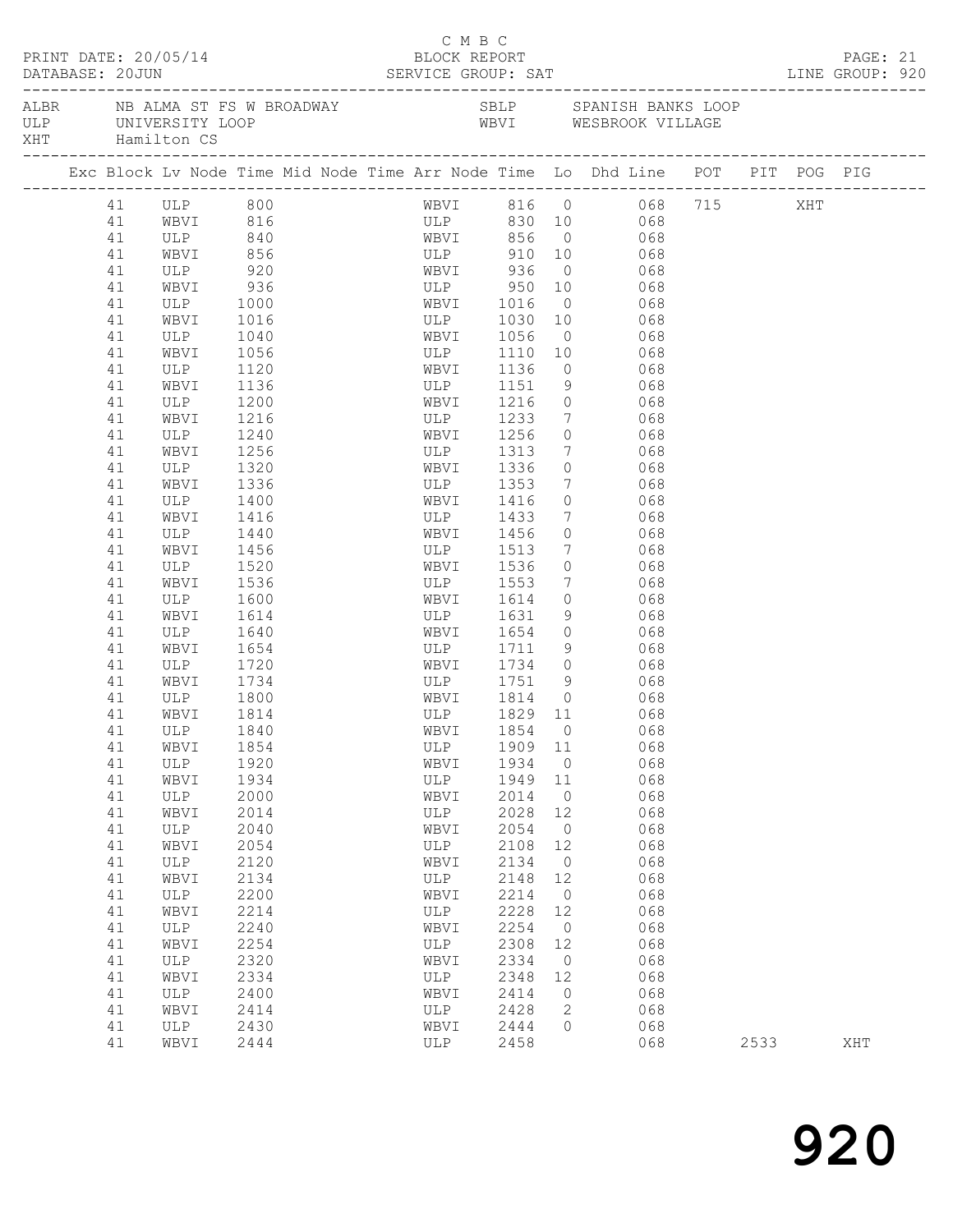### C M B C

DATABASE: 20JUN SERVICE GROUP: SAT LINE GROUP: 920

| Exc Block Lv Node Time Mid Node Time Arr Node Time Lo Dhd Line POT |                     |      |  |      |      |            |                 |     |         |      | PIT POG PIG |     |
|--------------------------------------------------------------------|---------------------|------|--|------|------|------------|-----------------|-----|---------|------|-------------|-----|
| 42                                                                 | ULP 820<br>WBVI 836 |      |  |      |      | WBVI 836 0 |                 |     | 068 735 |      | XHT         |     |
| 42                                                                 |                     |      |  |      | ULP  | 850 10     |                 | 068 |         |      |             |     |
| 42                                                                 | ULP                 | 900  |  |      | WBVI | 916        | $\overline{0}$  | 068 |         |      |             |     |
| 42                                                                 | WBVI                | 916  |  | ULP  |      | 930        | 10              | 068 |         |      |             |     |
| 42                                                                 | ULP                 | 940  |  | WBVI |      | 956        | $\overline{0}$  | 068 |         |      |             |     |
| 42                                                                 | WBVI                | 956  |  | ULP  |      | 1010       | 10              | 068 |         |      |             |     |
| 42                                                                 | ULP                 | 1020 |  | WBVI |      | 1036       | $\overline{0}$  | 068 |         |      |             |     |
| 42                                                                 | WBVI                | 1036 |  | ULP  |      | 1050       | 10              | 068 |         |      |             |     |
| 42                                                                 | ULP                 | 1100 |  | WBVI |      | 1116       | $\circ$         | 068 |         |      |             |     |
| 42                                                                 | WBVI                | 1116 |  | ULP  |      | 1131       | 9               | 068 |         |      |             |     |
| 42                                                                 | ULP                 | 1140 |  | WBVI |      | 1156       | $\circ$         | 068 |         |      |             |     |
| 42                                                                 | WBVI                | 1156 |  | ULP  |      | 1211       | 9               | 068 |         |      |             |     |
| 42                                                                 | ULP                 | 1220 |  | WBVI |      | 1236       | $\circ$         | 068 |         |      |             |     |
| 42                                                                 | WBVI                | 1236 |  | ULP  |      | 1253       | $7\phantom{.0}$ | 068 |         |      |             |     |
| 42                                                                 | ULP                 | 1300 |  | WBVI |      | 1316       | $\circ$         | 068 |         |      |             |     |
| 42                                                                 | WBVI                | 1316 |  | ULP  |      | 1333       | 7               | 068 |         |      |             |     |
| 42                                                                 | ULP                 | 1340 |  | WBVI |      | 1356       | $\circ$         | 068 |         |      |             |     |
| 42                                                                 | WBVI                | 1356 |  | ULP  |      | 1413       | $7\phantom{.0}$ | 068 |         |      |             |     |
| 42                                                                 | ULP                 | 1420 |  | WBVI |      | 1436       | $\circ$         | 068 |         |      |             |     |
| 42                                                                 | WBVI                | 1436 |  | ULP  |      | 1453       | $7\phantom{0}$  | 068 |         |      |             |     |
| 42                                                                 | ULP                 | 1500 |  | WBVI |      | 1516       | $\circ$         | 068 |         |      |             |     |
| 42                                                                 | WBVI                | 1516 |  | ULP  |      | 1533       | $7\phantom{.0}$ | 068 |         |      |             |     |
| 42                                                                 | ULP                 | 1540 |  | WBVI |      | 1556       | $\circ$         | 068 |         |      |             |     |
| 42                                                                 | WBVI                | 1556 |  | ULP  |      | 1613       | 7               | 068 |         |      |             |     |
| 42                                                                 | ULP                 | 1620 |  | WBVI |      | 1634       | $\circ$         | 068 |         |      |             |     |
| 42                                                                 | WBVI                | 1634 |  | ULP  |      | 1651       | 9               | 068 |         |      |             |     |
| 42                                                                 | ULP                 | 1700 |  | WBVI |      | 1714       | $\circ$         | 068 |         |      |             |     |
| 42                                                                 | WBVI                | 1714 |  | ULP  |      | 1731       | 9               | 068 |         |      |             |     |
| 42                                                                 | ULP                 | 1740 |  | WBVI |      | 1754       | $\circ$         | 068 |         |      |             |     |
| 42                                                                 | WBVI                | 1754 |  | ULP  |      | 1809       | 11              | 068 |         |      |             |     |
| 42                                                                 | ULP                 | 1820 |  | WBVI |      | 1834       | $\overline{0}$  | 068 |         |      |             |     |
| 42                                                                 | WBVI                | 1834 |  | ULP  |      | 1849       | 11              | 068 |         |      |             |     |
| 42                                                                 | ULP                 | 1900 |  | WBVI |      | 1914       | $\overline{0}$  | 068 |         |      |             |     |
| 42                                                                 | WBVI                | 1914 |  | ULP  |      | 1929       | 11              | 068 |         |      |             |     |
| 42                                                                 | ULP                 | 1940 |  | WBVI |      | 1954       | $\overline{0}$  | 068 |         |      |             |     |
| 42                                                                 | WBVI                | 1954 |  | ULP  |      | 2008       | 12              | 068 |         |      |             |     |
| 42                                                                 | ULP                 | 2020 |  |      | WBVI | 2034       | $\overline{0}$  | 068 |         |      |             |     |
| 42                                                                 | WBVI                | 2034 |  |      | ULP  | 2048       | 12              | 068 |         |      |             |     |
| 42                                                                 | ULP                 | 2100 |  | WBVI |      | 2114       | $\overline{0}$  | 068 |         |      |             |     |
| 42                                                                 | WBVI                | 2114 |  |      | ULP  | 2128 12    |                 | 068 |         |      |             |     |
| 42                                                                 | ULP                 | 2140 |  | WBVI |      | 2154       | $\overline{0}$  | 068 |         |      |             |     |
| 42                                                                 | WBVI                | 2154 |  | ULP  |      | 2208       | 12              | 068 |         |      |             |     |
| 42                                                                 | <b>ULP</b>          | 2220 |  | WBVI |      | 2234       | $\overline{0}$  | 068 |         |      |             |     |
| 42                                                                 | WBVI                | 2234 |  | ULP  |      | 2248       | 12              | 068 |         |      |             |     |
| 42                                                                 | <b>ULP</b>          | 2300 |  | WBVI |      | 2314       | $\overline{0}$  | 068 |         |      |             |     |
| 42                                                                 | WBVI                | 2314 |  | ULP  |      | 2328       | 12              | 068 |         |      |             |     |
| 42                                                                 | ULP                 | 2340 |  | WBVI |      | 2354       | $\circ$         | 068 |         |      |             |     |
| 42                                                                 | WBVI                | 2354 |  | ULP  |      | 2408       |                 | 068 |         | 2443 |             | XHT |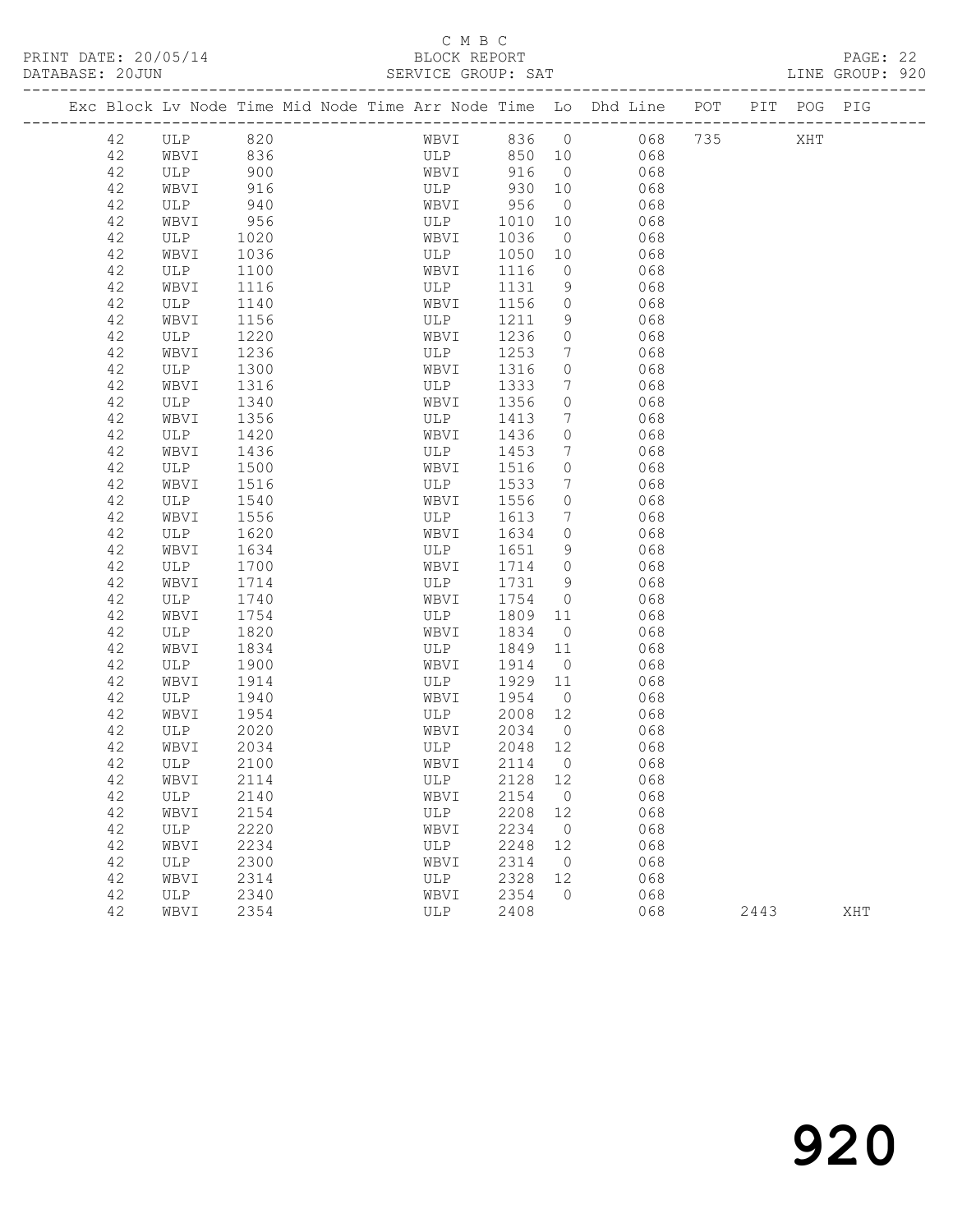# C M B C<br>BLOCK REPORT<br>SERVICE GROUP: SAT

| DATABASE: 20JUN |    |              |              |                                                                                |      |                              |                |         |      | LINE GROUP: 920 |  |
|-----------------|----|--------------|--------------|--------------------------------------------------------------------------------|------|------------------------------|----------------|---------|------|-----------------|--|
|                 |    |              |              | Exc Block Lv Node Time Mid Node Time Arr Node Time Lo Dhd Line POT PIT POG PIG |      |                              |                |         |      |                 |  |
|                 | 43 | ALBR 700     |              |                                                                                |      |                              | SBLP 706 7 042 | 620 XHT |      |                 |  |
|                 | 43 | SBLP 713     |              | ALBR                                                                           |      |                              | 725 5 042      |         |      |                 |  |
|                 | 43 | ALBR         | 730          | SBLP                                                                           |      |                              | 736 7 042      |         |      |                 |  |
|                 | 43 | SBLP         | 743          | ALBR                                                                           | 755  | 5 <sup>5</sup>               | 042            |         |      |                 |  |
|                 | 43 | ALBR         | 800          | ALBR<br>SBLP                                                                   | 806  | $7\overline{ }$              | 042            |         |      |                 |  |
|                 | 43 | SBLP         | 813          | <b>ALBR</b>                                                                    | 825  | $5\overline{)}$              | 042            |         |      |                 |  |
|                 | 43 | ALBR         | 830          | SBLP                                                                           | 836  |                              | $7 \qquad 042$ |         |      |                 |  |
|                 | 43 | SBLP         | 843          | ALBR                                                                           | 855  | 5 <sup>5</sup>               | 042            |         |      |                 |  |
|                 | 43 | ALBR         | 900          | SBLP                                                                           | 906  | $7\phantom{.0}\phantom{.0}7$ | 042            |         |      |                 |  |
|                 | 43 | SBLP         | 913          | ALBR                                                                           | 925  | 5                            | 042            |         |      |                 |  |
|                 | 43 | ALBR         | 930          | SBLP                                                                           | 936  | $7\overline{ }$              | 042            |         |      |                 |  |
|                 | 43 | SBLP         | 943          | ALBR 955                                                                       |      | 5                            | 042            |         |      |                 |  |
|                 | 43 | ALBR         | 1000         | SBLP                                                                           | 1006 | $7\overline{ }$              | 042            |         |      |                 |  |
|                 | 43 | SBLP         | 1013         | ALBR                                                                           | 1025 | $5\overline{)}$              | 042            |         |      |                 |  |
|                 | 43 | ALBR         | 1030         | SBLP                                                                           | 1036 | 7 <sup>7</sup>               | 042            |         |      |                 |  |
|                 | 43 | SBLP         |              | ALBR                                                                           | 1055 | $5\phantom{.0}$              | 042            |         |      |                 |  |
|                 | 43 | ALBR         | 1043<br>1100 | SBLP                                                                           | 1106 | $7\overline{ }$              | 042            |         |      |                 |  |
|                 | 43 | SBLP         | 1113         | ALBR                                                                           | 1125 | 5                            | 042            |         |      |                 |  |
|                 | 43 | ALBR         | 1130         | SBLP                                                                           | 1136 | $7\overline{ }$              | 042            |         |      |                 |  |
|                 | 43 | SBLP         | 1143         | ALBR                                                                           | 1155 | $5\overline{)}$              | 042            |         |      |                 |  |
|                 | 43 | ALBR         | 1200         | SBLP                                                                           | 1206 | 9                            | 042            |         |      |                 |  |
|                 | 43 | SBLP         | 1215         | ALBR                                                                           | 1225 | 5 <sup>5</sup>               | 042            |         |      |                 |  |
|                 | 43 | ALBR         | 1230         | SBLP                                                                           | 1236 | 9                            | 042            |         |      |                 |  |
|                 | 43 | SBLP         | 1245         | ALBR                                                                           | 1255 | 5 <sup>5</sup>               | 042            |         |      |                 |  |
|                 | 43 | ALBR         | 1300         | SBLP                                                                           | 1307 | 8 <sup>8</sup>               | 042            |         |      |                 |  |
|                 | 43 | SBLP         | 1315         | ALBR                                                                           | 1325 | 5 <sup>5</sup>               | 042            |         |      |                 |  |
|                 | 43 | ALBR         | 1330         | SBLP 1337                                                                      |      | 8 <sup>8</sup>               | 042            |         |      |                 |  |
|                 | 43 | SBLP         | 1345         | ALBR                                                                           | 1355 | 5 <sup>5</sup>               | 042            |         |      |                 |  |
|                 | 43 | ALBR         | 1400         | SBLP                                                                           | 1407 | 8                            | 042            |         |      |                 |  |
|                 | 43 | SBLP         | 1415         | ALBR                                                                           | 1425 | 5 <sup>5</sup>               | 042            |         |      |                 |  |
|                 | 43 | ALBR         | 1430         | SBLP                                                                           | 1437 | 8 <sup>8</sup>               | 042            |         |      |                 |  |
|                 | 43 | SBLP         | 1445         | ALBR                                                                           | 1455 | 5 <sup>5</sup>               | 042            |         |      |                 |  |
|                 | 43 | ALBR         | 1500         | SBLP                                                                           | 1507 | 8                            | 042            |         |      |                 |  |
|                 | 43 | SBLP         | 1515         | ALBR                                                                           | 1525 | 5 <sup>5</sup>               | 042            |         |      |                 |  |
|                 | 43 | ALBR         | 1530         | SBLP 1537                                                                      |      | 8 <sup>8</sup>               | 042            |         |      |                 |  |
|                 | 43 | SBLP         | 1545         | ALBR                                                                           | 1555 | 5 <sup>5</sup>               | 042            |         |      |                 |  |
|                 | 43 | ALBR         |              | SBLP                                                                           | 1607 | 8 <sup>8</sup>               | 042            |         |      |                 |  |
|                 | 43 | SBLP         | 1600<br>1615 | <b>ALBR</b>                                                                    | 1625 | 5                            | 042            |         |      |                 |  |
|                 | 43 | ALBR 1630    |              | SBLP 1637 8                                                                    |      |                              | 042            |         |      |                 |  |
|                 | 43 | SBLP         | 1645         | ALBR                                                                           | 1655 | 5                            | 042            |         |      |                 |  |
|                 | 43 | ${\tt ALBR}$ | 1700         | SBLP                                                                           | 1707 | 8                            | 042            |         |      |                 |  |
|                 | 43 | SBLP         | 1715         | ALBR                                                                           | 1725 | 5                            | 042            |         |      |                 |  |
|                 | 43 | ALBR         | 1730         | SBLP                                                                           | 1737 | 8                            | 042            |         |      |                 |  |
|                 | 43 | SBLP         | 1745         | ALBR                                                                           | 1755 | 5                            | 042            |         |      |                 |  |
|                 | 43 | ALBR         | 1800         | SBLP                                                                           | 1807 | 8                            | 042            |         |      |                 |  |
|                 | 43 | SBLP         | 1815         | ALBR                                                                           | 1825 | 5                            | 042            |         |      |                 |  |
|                 | 43 | ALBR         | 1830         | SBLP                                                                           | 1837 | 8                            | 042            |         |      |                 |  |
|                 | 43 | SBLP         | 1845         | ALBR                                                                           | 1855 | 5                            | 042            |         |      |                 |  |
|                 | 43 | ALBR         | 1900         | SBLP                                                                           | 1907 | 8                            | 042            |         |      |                 |  |
|                 | 43 | SBLP         | 1915         | ALBR                                                                           | 1925 | 5                            | 042            |         |      |                 |  |
|                 | 43 | ${\tt ALBR}$ | 1930         | SBLP                                                                           | 1937 | 8                            | 042            |         |      |                 |  |
|                 | 43 |              | 1945         | ALBR                                                                           | 1955 |                              | 042            |         | 2035 | XHT             |  |
|                 |    | SBLP         |              |                                                                                |      |                              |                |         |      |                 |  |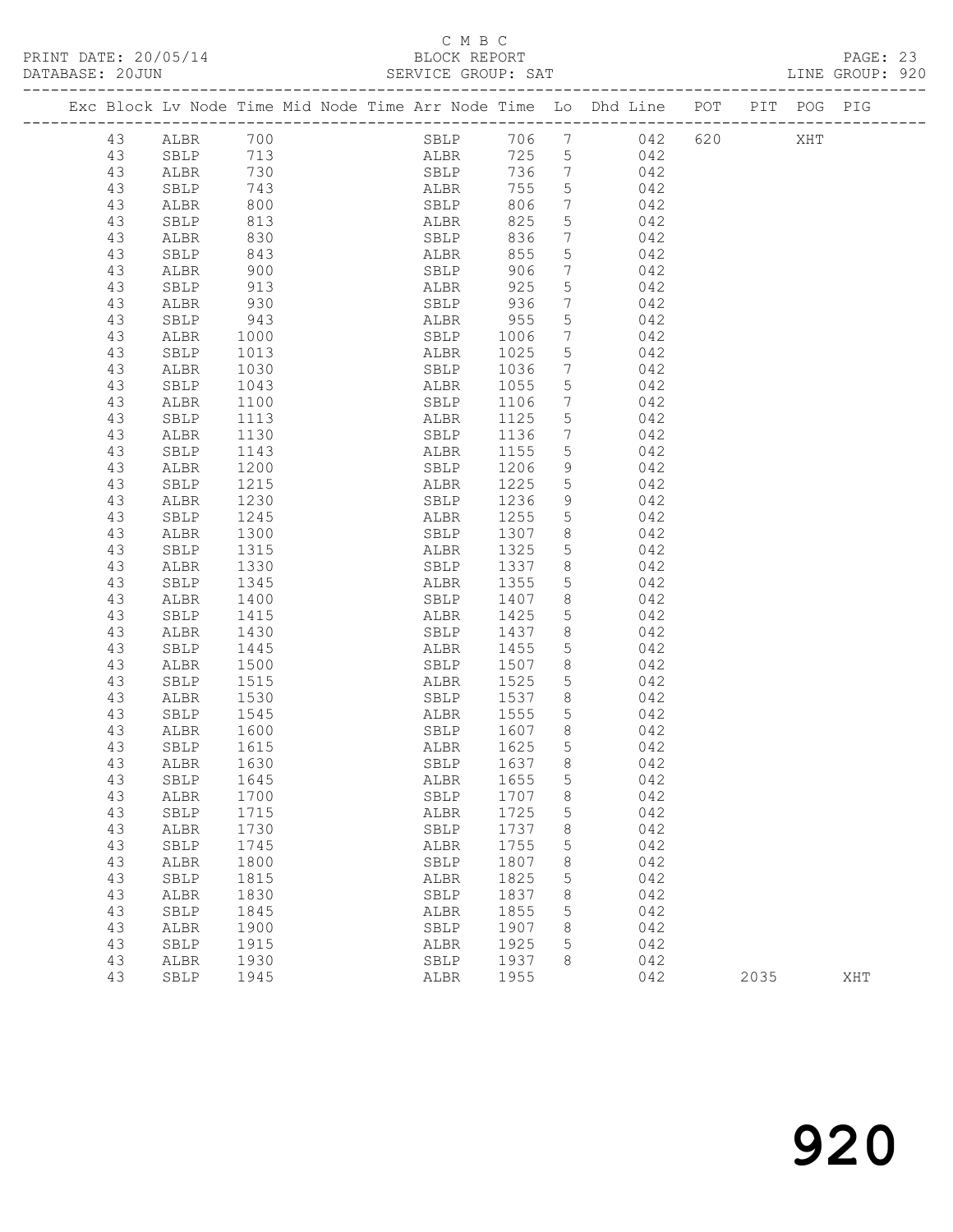|          | PRINT DATE: 20/05/14 |              | DATABASE: 20JUN SERVICE GROUP: SAT LINE GROUP: 984 |      | C M B C<br>BLOCK REPORT | PAGE: 24     |         |                                                                                                            |  |      |     |  |
|----------|----------------------|--------------|----------------------------------------------------|------|-------------------------|--------------|---------|------------------------------------------------------------------------------------------------------------|--|------|-----|--|
|          | XHT Hamilton CS      |              |                                                    |      |                         |              |         | 1252 12 AV & 52 ST<br>1A67 1A AV & 67 ST<br>SDRC SOUTH DELTA REC CENTRE TENS TENS TRAWWASSEN FIRST NATIONS |  |      |     |  |
|          |                      |              |                                                    |      |                         |              |         |                                                                                                            |  |      |     |  |
|          |                      |              |                                                    |      |                         |              |         | 51 TFNS 600 1252 611 SDRC 614 21 609 520 XHT<br>51 SDRC 635 1253 639 TFNS 653 7 609                        |  |      |     |  |
|          |                      |              |                                                    |      |                         |              |         |                                                                                                            |  |      |     |  |
| 51       |                      |              |                                                    |      |                         |              |         | TFNS 700 1252 711 SDRC 714 21 609                                                                          |  |      |     |  |
| 51       | SDRC                 |              |                                                    |      |                         |              |         |                                                                                                            |  |      |     |  |
| 51       | TFNS                 |              |                                                    |      |                         |              |         | 735 1253 740 TFNS 754 6 609<br>800 1252 811 SDRC 814 21 609<br>835 1253 840 TFNS 854 6 609                 |  |      |     |  |
| 51       | SDRC                 |              |                                                    |      |                         |              |         |                                                                                                            |  |      |     |  |
| 51       |                      |              |                                                    |      |                         |              |         | TFNS 900 1252 911 SDRC 915 15 609                                                                          |  |      |     |  |
| 51       | SDRC                 | 930          |                                                    |      |                         |              |         | 1AEB 940 0 614                                                                                             |  |      |     |  |
| 51       | 1AEB                 |              | $940$<br>$1005$                                    |      |                         |              |         | SDRC 959 6 614<br>1A67 1017 0 619                                                                          |  |      |     |  |
| 51       | SDRC                 |              |                                                    |      |                         |              |         |                                                                                                            |  |      |     |  |
| 51       |                      |              |                                                    |      |                         |              |         | 1867 1017<br>1867 1017 1041 1788 1028 7 619<br>SDRC 1035 1253 1041 TFNS 1055 5 609                         |  |      |     |  |
| 51       |                      |              |                                                    |      |                         |              |         |                                                                                                            |  |      |     |  |
| 51       | TFNS                 |              |                                                    |      |                         |              |         | 1100 1252 1114 SDRC 1118 12 609<br>1130 1AEB 1140 0 614                                                    |  |      |     |  |
| 51       | SDRC                 | 1140         |                                                    |      |                         |              |         | SDRC 1159 6 614                                                                                            |  |      |     |  |
| 51       | 1AEB                 |              |                                                    |      |                         |              |         |                                                                                                            |  |      |     |  |
| 51<br>51 | SDRC<br>1A67         |              |                                                    |      |                         |              |         |                                                                                                            |  |      |     |  |
| 51       | SDRC                 |              |                                                    |      |                         |              |         | 1205 1867 1215 0 619<br>1215 1253 1241 TFNS 1255 5 609<br>1300 1252 1313 SDRC 1317 13 609                  |  |      |     |  |
| 51       | TFNS                 |              |                                                    |      |                         |              |         |                                                                                                            |  |      |     |  |
| 51       | SDRC                 | 1330         |                                                    |      |                         |              |         | 1AEB 1340 0 614                                                                                            |  |      |     |  |
| 51       | 1AEB                 | 1340         |                                                    |      |                         |              |         |                                                                                                            |  |      |     |  |
| 51       | SDRC                 |              |                                                    |      |                         |              |         | SDRC 1359 6 614<br>1A67 1415 0 619<br>SDRC 1427 8 619                                                      |  |      |     |  |
| 51       | 1A67                 |              | $1405$<br>$1415$                                   |      |                         |              |         |                                                                                                            |  |      |     |  |
| 51       | SDRC                 |              | 1435 1253 1441 TFNS 1455                           |      |                         |              |         | 5 609                                                                                                      |  |      |     |  |
| 51       | TFNS                 |              |                                                    |      |                         |              |         | 1500 1252 1513 SDRC 1518 12 609                                                                            |  |      |     |  |
| 51       | SDRC                 |              |                                                    |      |                         |              |         | 1530 1AEB 1540 0 614<br>1540 1557 8 614                                                                    |  |      |     |  |
| 51       | 1AEB                 |              |                                                    |      |                         |              |         |                                                                                                            |  |      |     |  |
| 51       | SDRC                 |              |                                                    |      |                         |              |         | 1605 1A67 1615 0 619                                                                                       |  |      |     |  |
| 51       | 1A67                 |              |                                                    |      |                         |              |         |                                                                                                            |  |      |     |  |
| 51       | SDRC                 |              |                                                    |      |                         |              |         |                                                                                                            |  |      |     |  |
| 51       | TFNS                 |              |                                                    |      |                         |              |         |                                                                                                            |  |      |     |  |
|          |                      |              |                                                    |      |                         |              |         | 51 SDRC 1730 1AEB 1740 0 614                                                                               |  |      |     |  |
| 51       | 1AEB                 | 1740         |                                                    |      | SDRC                    | 1757         | 8       | 614                                                                                                        |  |      |     |  |
| 51       | SDRC                 | 1805         |                                                    |      | 1A67                    | 1815         | $\circ$ | 619                                                                                                        |  |      |     |  |
| 51<br>51 | 1A67                 | 1815<br>1835 | 1253 1840 TFNS                                     |      | ${\tt SDRC}$            | 1827<br>1853 | 8<br>7  | 619<br>609                                                                                                 |  |      |     |  |
| 51       | SDRC<br>TFNS         | 1900         | 1252                                               | 1913 | SDRC                    | 1917         | 13      | 609                                                                                                        |  |      |     |  |
| 51       | SDRC                 | 1930         |                                                    |      | 1AEB                    | 1940         | 0       | 614                                                                                                        |  |      |     |  |
| 51       | 1AEB                 | 1940         |                                                    |      | SDRC                    | 1957         | 8       | 614                                                                                                        |  |      |     |  |
| 51       | SDRC                 | 2005         |                                                    |      | 1A67                    | 2015         | $\circ$ | 619                                                                                                        |  |      |     |  |
| 51       | 1A67                 | 2015         |                                                    |      | SDRC                    | 2027         | 8       | 619                                                                                                        |  |      |     |  |
| 51       | ${\tt SDRC}$         | 2035         | 1253                                               |      | 2040 TFNS               | 2053         | 7       | 609                                                                                                        |  |      |     |  |
| 51       | TFNS                 | 2100         | 1252                                               | 2112 | ${\tt SDRC}$            | 2116         | 19      | 609                                                                                                        |  |      |     |  |
| 51       | SDRC                 |              | 2135 1253                                          | 2140 | TFNS                    | 2152         |         | 609                                                                                                        |  | 2221 | XHT |  |
|          |                      |              |                                                    |      |                         |              |         |                                                                                                            |  |      |     |  |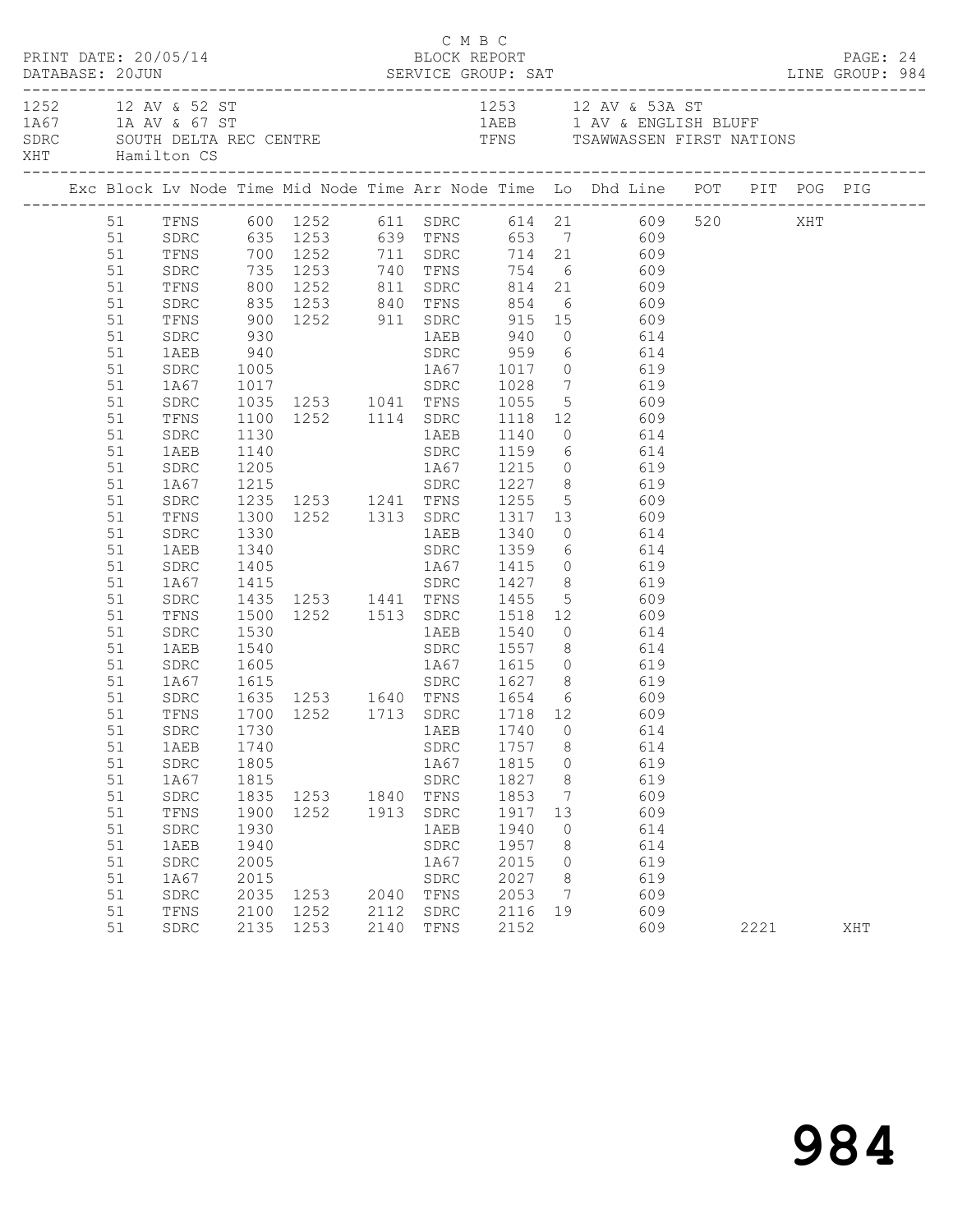### C M B C<br>BLOCK REPORT

PAGE: 25<br>LINE GROUP: 984

|          |              |      |                             |                                           |                                             |                | Exc Block Lv Node Time Mid Node Time Arr Node Time Lo Dhd Line POT PIT POG PIG                   |      |     |     |
|----------|--------------|------|-----------------------------|-------------------------------------------|---------------------------------------------|----------------|--------------------------------------------------------------------------------------------------|------|-----|-----|
| 52       | SDRC 905     |      |                             |                                           |                                             |                | SDRC 905<br>1A67 915<br>SDRC 935 1253 941 TFNS 955 5 609<br>TFNS 1000 1252 1014 SDRC 1018 12 609 |      | XHT |     |
| 52       |              |      |                             |                                           |                                             |                |                                                                                                  |      |     |     |
| 52       |              |      |                             |                                           |                                             |                |                                                                                                  |      |     |     |
| 52       |              |      |                             |                                           |                                             |                |                                                                                                  |      |     |     |
| 52       | SDRC         | 1030 |                             |                                           | 1AEB 1040                                   |                | 0 614                                                                                            |      |     |     |
| 52       | 1AEB         |      |                             |                                           |                                             |                | 614                                                                                              |      |     |     |
| 52       | SDRC         |      | 1040<br>1105<br>1117        | SDRC 1059 6<br>1A67 1117 0<br>SDRC 1129 6 |                                             |                | 619<br>619                                                                                       |      |     |     |
| 52       | 1A67         |      |                             | SDRC                                      |                                             |                |                                                                                                  |      |     |     |
| 52       | SDRC         |      | 1135 1253 1141 TFNS 1155    |                                           |                                             |                | 5 609                                                                                            |      |     |     |
| 52       | TFNS         |      | 1200 1252 1214 SDRC 1218 12 |                                           |                                             |                | 609                                                                                              |      |     |     |
| 52       | SDRC         | 1230 |                             |                                           | 1AEB 1240                                   | $\overline{0}$ | 614                                                                                              |      |     |     |
| 52       | 1AEB         |      | 1240<br>1305<br>1315        | SDRC 1259 6<br>1A67 1315 0<br>SDRC 1327 8 |                                             |                | 614                                                                                              |      |     |     |
| 52       | ${\tt SDRC}$ |      |                             |                                           |                                             |                | 619<br>619                                                                                       |      |     |     |
| 52       | 1A67         |      | 1335 1253 1341 TFNS 1355    |                                           |                                             |                |                                                                                                  |      |     |     |
| 52       | SDRC         |      |                             |                                           |                                             | $5^{\circ}$    | 609                                                                                              |      |     |     |
| 52       | TFNS         |      | 1400 1252 1413 SDRC 1420 10 |                                           |                                             |                | 609                                                                                              |      |     |     |
| 52       | SDRC         | 1430 |                             |                                           | 1AEB 1440                                   | $\overline{0}$ | 614                                                                                              |      |     |     |
| 52<br>52 | 1AEB         |      | 1440<br>1505<br>1515        | SDRC 1459 6<br>1A67 1515 0                |                                             |                | 614<br>619                                                                                       |      |     |     |
| 52       | SDRC<br>1A67 |      |                             |                                           |                                             |                | spr. 2002<br>SDRC 1527 8 619                                                                     |      |     |     |
| 52       | SDRC         |      | 1535 1253 1541 TFNS 1555    |                                           |                                             |                | 5 609                                                                                            |      |     |     |
| 52       | TFNS         | 1600 | 1252  1613  SDRC  1618  12  |                                           |                                             |                | 609                                                                                              |      |     |     |
| 52       | SDRC         | 1630 |                             |                                           |                                             |                | 614                                                                                              |      |     |     |
| 52       | 1AEB         |      |                             |                                           |                                             |                | 614                                                                                              |      |     |     |
| 52       | SDRC         |      | 1640<br>1705                | 1AEB 1640 0<br>SDRC 1657 8<br>1A67 1715 0 |                                             |                | 619                                                                                              |      |     |     |
| 52       | 1A67         | 1715 | SDRC 1727 8                 |                                           |                                             |                | 619                                                                                              |      |     |     |
| 52       | SDRC         |      | 1735 1253 1740 TFNS 1753    |                                           |                                             |                | 7 609                                                                                            |      |     |     |
| 52       | TFNS         | 1800 | 1252 1813 SDRC 1817 13      |                                           |                                             |                | 609                                                                                              |      |     |     |
| 52       | SDRC         | 1830 |                             | 1 AEB                                     |                                             |                | 614                                                                                              |      |     |     |
| 52       | 1AEB         | 1840 |                             | SDRC                                      | 1840 0<br>1857 8                            |                | 614                                                                                              |      |     |     |
| 52       | ${\tt SDRC}$ | 1905 |                             |                                           | 1A67 1915                                   |                | $0$ 619                                                                                          |      |     |     |
| 52       | 1A67         | 1915 |                             | SDRC                                      | 1927                                        | 8 <sup>8</sup> | 619                                                                                              |      |     |     |
| 52       | ${\tt SDRC}$ |      | 1935 1253 1940 TFNS 1953    |                                           |                                             |                | 7 609                                                                                            |      |     |     |
| 52       | TFNS         | 2000 |                             |                                           |                                             |                | 609                                                                                              |      |     |     |
| 52       | SDRC         | 2030 |                             |                                           | SDRC 2016 14<br>1AEB 2040 0<br>SDRC 2055 10 |                | $614$<br>$614$                                                                                   |      |     |     |
| 52       | 1AEB         | 2040 |                             |                                           |                                             |                |                                                                                                  |      |     |     |
| 52       | SDRC         | 2105 |                             |                                           | 1A67 2115 0                                 |                | 619                                                                                              |      |     |     |
| 52       | 1A67         | 2115 |                             | SDRC                                      | 2126                                        |                | 619                                                                                              | 2152 |     | XHT |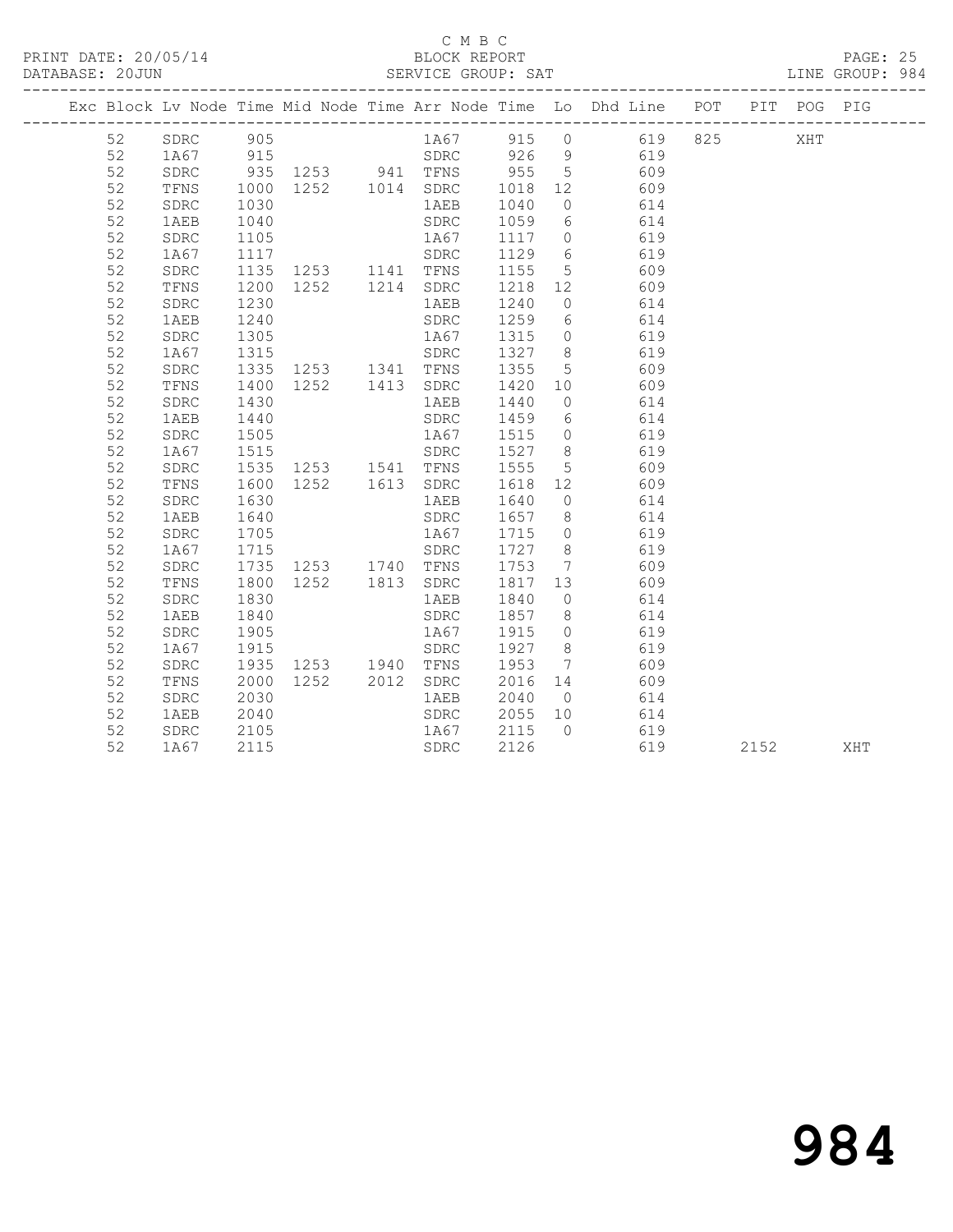| PRINT DATE: 20/05/14<br>DATABASE: 20JUN |  |    |             |                                                    |  |  |  | смвс<br>BLOCK REPORT<br>SERVICE GROUP: SAT |  |      |                 | LINE GROUP: 990                                                                |      |  | PAGE: 26 |  |
|-----------------------------------------|--|----|-------------|----------------------------------------------------|--|--|--|--------------------------------------------|--|------|-----------------|--------------------------------------------------------------------------------|------|--|----------|--|
| XHT                                     |  |    | Hamilton CS | ACAE ACRO AEROSPACE AGAR DRIVE BPST BRIDGEPORT STN |  |  |  |                                            |  |      |                 |                                                                                |      |  |          |  |
|                                         |  |    |             |                                                    |  |  |  |                                            |  |      |                 | Exc Block Lv Node Time Mid Node Time Arr Node Time Lo Dhd Line POT PIT POG PIG |      |  |          |  |
|                                         |  |    | 61 BPST 855 |                                                    |  |  |  |                                            |  |      |                 | ACAE 908 0 412 825 XHT                                                         |      |  |          |  |
|                                         |  | 61 | ACAE 908    |                                                    |  |  |  |                                            |  |      |                 | BPST 919 6 412                                                                 |      |  |          |  |
|                                         |  | 61 | <b>BPST</b> | 925                                                |  |  |  |                                            |  |      |                 | ACAE 938 0 412                                                                 |      |  |          |  |
|                                         |  | 61 | ACAE        | $938$<br>955<br>1008                               |  |  |  |                                            |  |      |                 | $\begin{array}{ccc} 6 & 412 \\ 0 & 412 \end{array}$                            |      |  |          |  |
|                                         |  | 61 | BPST        |                                                    |  |  |  |                                            |  |      | $\overline{0}$  | 412                                                                            |      |  |          |  |
|                                         |  | 61 | <b>ACAE</b> |                                                    |  |  |  |                                            |  |      |                 | BPST 1019 6 412                                                                |      |  |          |  |
|                                         |  | 61 | BPST        | 1025                                               |  |  |  | ACAE 1038                                  |  |      |                 | $0$ 412                                                                        |      |  |          |  |
|                                         |  | 61 | ACAE        | 1038                                               |  |  |  |                                            |  |      |                 | $6 \t 412$                                                                     |      |  |          |  |
|                                         |  | 61 | BPST        | 1055                                               |  |  |  | BPST 1049<br>ACAE 1108                     |  |      | $\overline{0}$  | 412                                                                            |      |  |          |  |
|                                         |  | 61 | ACAE        | 1108                                               |  |  |  | BPST 1119                                  |  |      |                 | $\begin{array}{cc} 6 & 112 \\ 6 & 412 \end{array}$                             |      |  |          |  |
|                                         |  | 61 | BPST        | 1125                                               |  |  |  | ACAE 1138                                  |  |      |                 | $0$ 412                                                                        |      |  |          |  |
|                                         |  | 61 | ACAE        | 1138                                               |  |  |  | BPST 1149                                  |  |      |                 | 6 412                                                                          |      |  |          |  |
|                                         |  | 61 | BPST        | 1155                                               |  |  |  |                                            |  |      | $\overline{0}$  | 412                                                                            |      |  |          |  |
|                                         |  | 61 | ACAE        | 1208                                               |  |  |  | ACAE 1208<br>BPST 1220                     |  |      | 5 <sup>5</sup>  | 412                                                                            |      |  |          |  |
|                                         |  | 61 | BPST        | 1225                                               |  |  |  |                                            |  |      |                 | ACAE 1237 0 412                                                                |      |  |          |  |
|                                         |  | 61 | ACAE        | 1237                                               |  |  |  | BPST 1249                                  |  |      |                 | 6 412                                                                          |      |  |          |  |
|                                         |  | 61 | BPST        | 1255                                               |  |  |  |                                            |  |      |                 |                                                                                |      |  |          |  |
|                                         |  | 61 | ACAE        | 1306                                               |  |  |  | ACAE 1306<br>BPST 1319                     |  |      |                 | $\begin{array}{ccc} 0 & & 412 \\ 6 & & 412 \end{array}$                        |      |  |          |  |
|                                         |  | 61 | BPST        | 1325                                               |  |  |  | ACAE 1335                                  |  |      |                 | $0$ 412                                                                        |      |  |          |  |
|                                         |  | 61 | ACAE        | 1335                                               |  |  |  | BPST 1348                                  |  |      | $7\overline{ }$ | 412                                                                            |      |  |          |  |
|                                         |  | 61 | BPST        | 1355                                               |  |  |  |                                            |  |      | $\overline{0}$  | 412                                                                            |      |  |          |  |
|                                         |  | 61 | ACAE        | 1405                                               |  |  |  | ACAE 1405<br>BPST 1418                     |  |      | $7\phantom{.0}$ | 412                                                                            |      |  |          |  |
|                                         |  | 61 | BPST        | 1425                                               |  |  |  | ACAE 1435                                  |  |      | $\overline{0}$  | 412                                                                            |      |  |          |  |
|                                         |  | 61 | ACAE        | 1435                                               |  |  |  | BPST 1448                                  |  |      | $7\overline{ }$ | 412                                                                            |      |  |          |  |
|                                         |  | 61 | BPST        | 1455                                               |  |  |  |                                            |  |      |                 | $\overline{0}$<br>412                                                          |      |  |          |  |
|                                         |  | 61 | ACAE        | 1506                                               |  |  |  | ACAE 1506<br>BPST 1519                     |  |      | 6               | 412                                                                            |      |  |          |  |
|                                         |  | 61 | BPST        | 1525                                               |  |  |  | ACAE 1537                                  |  |      |                 | $0$ 412                                                                        |      |  |          |  |
|                                         |  | 61 | ACAE        | 1537                                               |  |  |  | BPST 1550                                  |  |      | 5 <sup>5</sup>  | 412                                                                            |      |  |          |  |
|                                         |  | 61 | BPST        | 1555                                               |  |  |  |                                            |  |      |                 | $\overline{0}$<br>412                                                          |      |  |          |  |
|                                         |  | 61 | ACAE        | 1607                                               |  |  |  | ACAE 1607<br>BPST 1620                     |  |      | 5 <sup>5</sup>  | 412                                                                            |      |  |          |  |
|                                         |  | 61 | BPST        | 1625                                               |  |  |  |                                            |  |      |                 | ACAE 1637 0 412                                                                |      |  |          |  |
|                                         |  | 61 | ACAE        | 1637                                               |  |  |  | BPST 1650 5                                |  |      |                 | 412                                                                            |      |  |          |  |
|                                         |  | 61 | BPST        | 1655                                               |  |  |  | ACAE                                       |  | 1707 | $\overline{0}$  | 412                                                                            |      |  |          |  |
|                                         |  | 61 | ACAE 1707   |                                                    |  |  |  | BPST 1720 5                                |  |      |                 | 412                                                                            |      |  |          |  |
|                                         |  | 61 | BPST        | 1725                                               |  |  |  | ACAE                                       |  | 1737 | 0               | 412                                                                            |      |  |          |  |
|                                         |  | 61 | ACAE        | 1737                                               |  |  |  | <b>BPST</b>                                |  | 1750 | 5               | 412                                                                            |      |  |          |  |
|                                         |  | 61 | <b>BPST</b> | 1755                                               |  |  |  | ACAE                                       |  | 1806 | 0               | 412                                                                            |      |  |          |  |
|                                         |  | 61 | ACAE        | 1806                                               |  |  |  | <b>BPST</b>                                |  | 1819 | 6               | 412                                                                            |      |  |          |  |
|                                         |  | 61 | <b>BPST</b> | 1825                                               |  |  |  | ACAE                                       |  | 1835 | 0               | 412                                                                            |      |  |          |  |
|                                         |  | 61 | ACAE        | 1835                                               |  |  |  | <b>BPST</b>                                |  | 1848 | 7               | 412                                                                            |      |  |          |  |
|                                         |  | 61 | <b>BPST</b> | 1855                                               |  |  |  | ACAE                                       |  | 1905 | 0               | 412                                                                            |      |  |          |  |
|                                         |  | 61 | ACAE        | 1905                                               |  |  |  | <b>BPST</b>                                |  | 1918 |                 | 412                                                                            | 1948 |  | XHT      |  |
|                                         |  |    |             |                                                    |  |  |  |                                            |  |      |                 |                                                                                |      |  |          |  |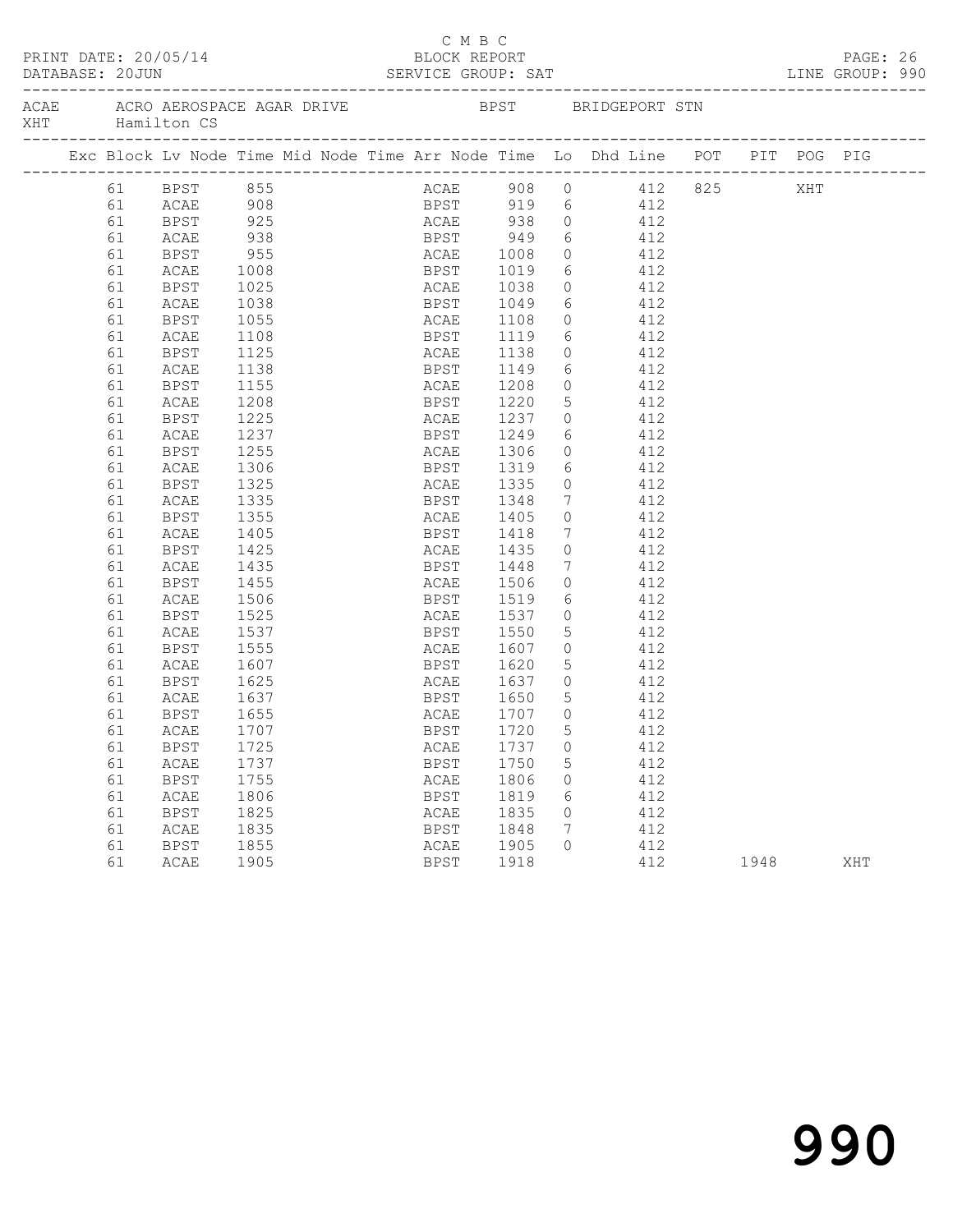| PRINT DATE: 20/05/14 |    |      |              |                                     |      | C M B C<br>BLOCK REPORT                            |         |                | DATABASE: 20JUN SERVICE GROUP: SAT LINE GROUP: 993                                                                               |  |                |     | PAGE: 27 |  |  |
|----------------------|----|------|--------------|-------------------------------------|------|----------------------------------------------------|---------|----------------|----------------------------------------------------------------------------------------------------------------------------------|--|----------------|-----|----------|--|--|
| XHT Hamilton CS      |    |      |              |                                     |      |                                                    |         |                |                                                                                                                                  |  |                |     |          |  |  |
|                      |    |      |              |                                     |      |                                                    |         |                |                                                                                                                                  |  |                |     |          |  |  |
|                      |    |      |              |                                     |      |                                                    |         |                | 71 CH4E 910 99SE 933 RRCX 937 13 413 835 XHT<br>71 RRCX 950 99SW 952 CH4E 1019 11 413<br>71 CH4E 1030 99SE 1053 RRCX 1057 13 413 |  |                |     |          |  |  |
|                      |    |      |              |                                     |      |                                                    |         |                |                                                                                                                                  |  |                |     |          |  |  |
|                      |    |      |              |                                     |      |                                                    |         |                |                                                                                                                                  |  |                |     |          |  |  |
|                      | 71 | RRCX |              | 1110 99SW                           |      |                                                    |         |                | 1112 CH4E 1139 11 413                                                                                                            |  |                |     |          |  |  |
|                      | 71 | CH4E | 1150         | 99se                                |      |                                                    |         |                |                                                                                                                                  |  |                |     |          |  |  |
|                      | 71 | RRCX |              | 99SW                                |      |                                                    |         |                |                                                                                                                                  |  |                |     |          |  |  |
|                      | 71 | CH4E | 1230<br>1310 | 99se                                |      |                                                    |         |                | 1213 RRCX 1217 13 413<br>1232 CH4E 1259 11 413<br>1334 RRCX 1338 12 413                                                          |  |                |     |          |  |  |
|                      | 71 | RRCX | 1350         | 99SW                                |      |                                                    |         |                | 1352 CH4E 1419 11 413                                                                                                            |  |                |     |          |  |  |
|                      | 71 | CH4E | 1430         | 99se                                |      |                                                    |         |                | 1455 RRCX 1459 11 413                                                                                                            |  |                |     |          |  |  |
|                      | 71 | RRCX |              | 99SW                                |      |                                                    |         |                |                                                                                                                                  |  |                |     |          |  |  |
|                      | 71 | CH4E | 1510<br>1550 | 99SE                                |      |                                                    |         |                | 1514 CH4E 1541 9 413<br>1614 RRCX 1618 12 413                                                                                    |  |                |     |          |  |  |
|                      | 71 | RRCX | 1630         | 99SW                                |      | 1634 CH4E 1701                                     |         |                | 9 413                                                                                                                            |  |                |     |          |  |  |
|                      | 71 | CH4E | 1710         | 99se                                |      |                                                    |         |                | 1733 RRCX 1737 13 413                                                                                                            |  |                |     |          |  |  |
|                      | 71 | RRCX |              | 99SW                                |      |                                                    |         |                |                                                                                                                                  |  |                |     |          |  |  |
|                      | 71 | CH4E | 1750<br>1825 | 99se                                |      | 1754 CH4E 1819<br>1848 RRCX 1852                   |         |                | $\begin{array}{ccc} 6 & & 413 \\ 8 & & 413 \end{array}$                                                                          |  |                |     |          |  |  |
|                      | 71 | RRCX | 1900         | 99SW                                |      |                                                    |         |                | 1902 CH4E 1925 10 413                                                                                                            |  |                |     |          |  |  |
|                      | 71 | CH4E | 1935         | 99SE                                |      | 1958 RRCX 2002                                     |         |                | 5 413                                                                                                                            |  |                |     |          |  |  |
|                      | 71 | RRCX |              | 2007 99SW<br>2034 99SE<br>2104 99SW |      | 2009 CH4E 2032<br>2055 RRCX 2059<br>2106 CH4E 2129 |         |                | $\begin{array}{ccc} 2 & 413 \\ 5 & 413 \end{array}$                                                                              |  |                |     |          |  |  |
|                      | 71 | CH4E |              |                                     |      |                                                    |         | 5 <sup>5</sup> | 413                                                                                                                              |  |                |     |          |  |  |
|                      | 71 | RRCX |              |                                     |      |                                                    |         |                | $\frac{1}{1}$ 413                                                                                                                |  |                |     |          |  |  |
|                      | 71 | CH4E | 2130         | 99SE                                |      | 2151 RRCX 2155                                     |         |                | 5 413                                                                                                                            |  |                |     |          |  |  |
|                      | 71 | RRCX | 2200         | 99SW                                |      | 2202 CH4E                                          |         |                | 5 413                                                                                                                            |  |                |     |          |  |  |
|                      | 71 | CH4E |              | 99se                                |      |                                                    |         |                | 413                                                                                                                              |  |                |     |          |  |  |
|                      | 71 | RRCX | 2230<br>2300 | 99SW                                |      | 2202 CH4E 2225<br>2251 RRCX 2255<br>2302 CH4E 2325 |         | $\overline{5}$ | 413 2355                                                                                                                         |  |                |     | XHT      |  |  |
|                      | 72 | RRCX |              |                                     |      |                                                    |         |                | 99SW 912 CH4E 939 11 413                                                                                                         |  | 840 and $\sim$ | XHT |          |  |  |
|                      | 72 | CH4E | 910<br>950   | 99se                                |      | 1013 RRCX 1017 13                                  |         |                | 413                                                                                                                              |  |                |     |          |  |  |
|                      | 72 | RRCX | 1030         | 99SW                                |      | 1032 CH4E                                          | $-1059$ |                | $\overline{11}$ $\overline{413}$                                                                                                 |  |                |     |          |  |  |
|                      | 72 | CH4E | 1110         | 99se                                |      |                                                    |         |                | 1133 RRCX 1137 13 413                                                                                                            |  |                |     |          |  |  |
|                      | 72 | RRCX | 1150         | 99SW                                |      |                                                    |         |                |                                                                                                                                  |  |                |     |          |  |  |
|                      | 72 | CH4E |              |                                     |      |                                                    |         |                | 1152 CH4E 1219 11 413<br>1254 RRCX 1258 12 413<br>1312 CH4E 1339 11 413                                                          |  |                |     |          |  |  |
|                      | 72 | RRCX |              | 1230 99SE<br>1310 99SW              |      |                                                    |         |                |                                                                                                                                  |  |                |     |          |  |  |
|                      |    |      |              |                                     |      |                                                    |         |                | 72 CH4E 1350 99SE 1416 RRCX 1420 10 413                                                                                          |  |                |     |          |  |  |
|                      | 72 | RRCX | 1430         | 99SW                                | 1434 | CH4E                                               | 1501    | $\overline{9}$ | 413                                                                                                                              |  |                |     |          |  |  |
|                      | 72 | CH4E | 1510         | 99se                                |      | 1534 RRCX                                          | 1538 12 |                | 413                                                                                                                              |  |                |     |          |  |  |
|                      | 72 | RRCX | 1550         | 99SW                                | 1554 | CH4E                                               | 1621    | 9              | 413                                                                                                                              |  |                |     |          |  |  |
|                      | 72 | CH4E | 1630         | 99SE                                | 1653 | RRCX                                               | 1657    | 13             | 413                                                                                                                              |  |                |     |          |  |  |
|                      | 72 | RRCX | 1710         | 99SW                                | 1714 | CH4E                                               | 1739    | 11             | 413                                                                                                                              |  |                |     |          |  |  |
|                      | 72 | CH4E | 1750         | 99SE                                | 1813 | $\rm RRCX$                                         | 1817    | 13             | 413                                                                                                                              |  |                |     |          |  |  |
|                      | 72 | RRCX | 1830         | 99SW                                | 1834 | CH4E                                               | 1859    |                | 413                                                                                                                              |  | 1934           |     | XHT      |  |  |